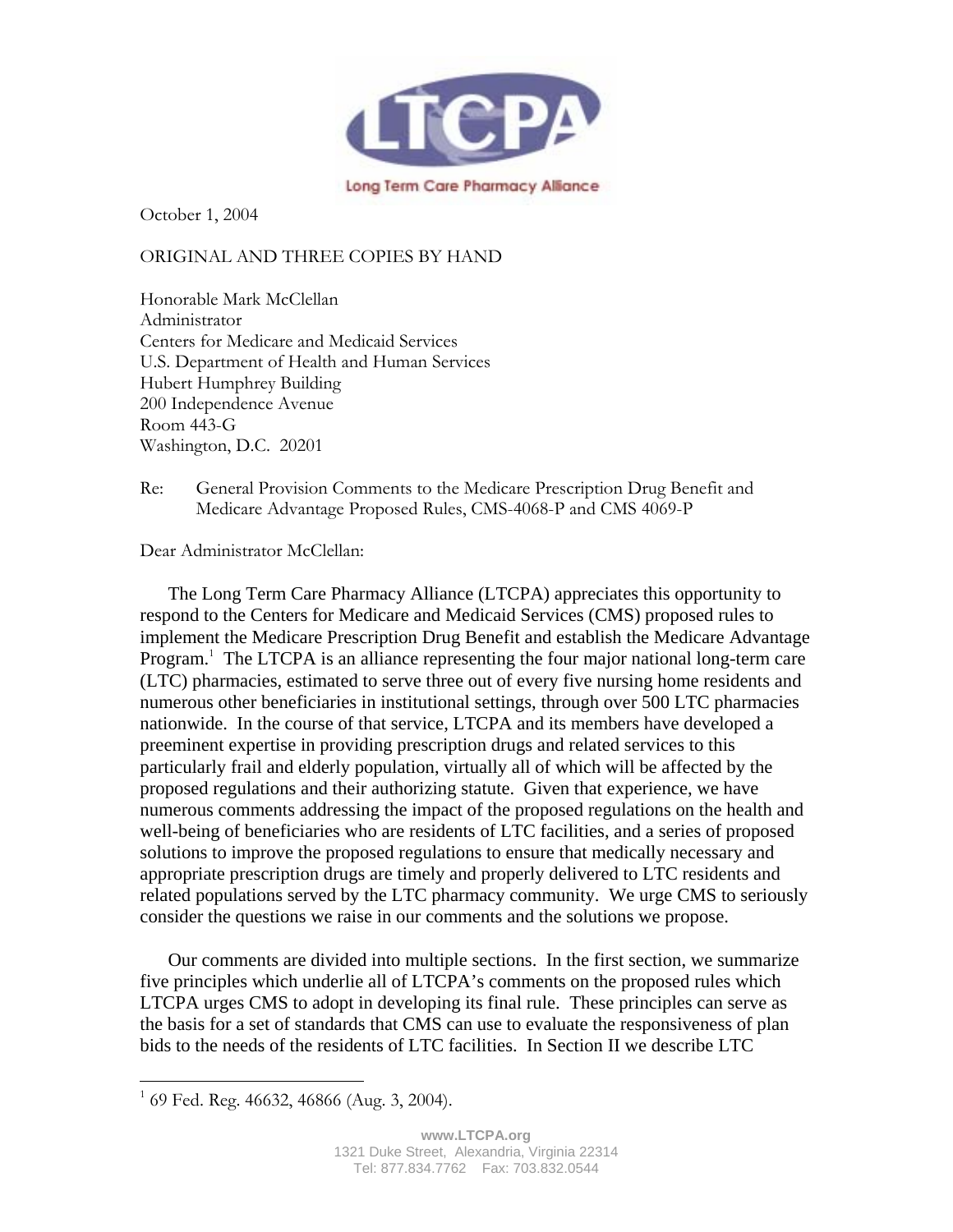pharmacies and the services they provide to LTC residents. We also explain the critical role that LTC pharmacy has come to serve in today's health care system, and the specialized services that LTC pharmacy alone can provide. Section III contains LTCPA's response to CMS' request for comments on whether Prescription Drug Program (PDP) plans should be required or encouraged to contract with LTC pharmacies. Section IV addresses formulary issues, and LTC residents' needs for an open formulary. Section V addresses several critical regulatory changes necessary to ensure proper care for full benefit dual eligibles. Section VI responds to CMS request for input regarding its three options for dispensing fees. Section VII presents a set of questions and comments on Medication Therapy Management Programs (MTMP). Section VIII suggests an expanded definition of "long-term care facility" to include residents of congregate licensed living arrangements for the elderly that "assist with " or "manage" medication administration for their patients. Section IX raises additional issues affecting Part D coverage for LTC residents. Finally, Section X contains a summary of all of LTCPA's recommendations.

#### **EXECUTIVE SUMMARY**

Although we address each point in more detail below, we wanted to provide CMS a broad overview of our comments at the outset to assist the Agency in evaluating this analysis and allow CMS the ability to understand how our proposed regulatory changes "fit" with each other. LTCPA, in summary, urges CMS to review the proposed regulations as follows:

1. PDP-LTC Pharmacy Relationship: CMS has correctly understood the critical need to preserve the necessary one-to-one relationship between a nursing home and LTC pharmacy. The proposed regulation, with additional modifications, can strike the right balance by preserving LTC pharmacies' ability to provide drugs to nursing home residents by providing market incentives for LTC pharmacies to join PDP networks, but also allowing LTC pharmacies to provide prescription drugs as out-of-network pharmacies at usual and customary prices, if the circumstances so dictate. Preserving the out-of-network option allows beneficiaries, LTC pharmacies, and PDPs the right mix of economic incentives to permit the LTC pharmacy to negotiate with the PDP an appropriate and fair reimbursement for the additional services it provides beneficiaries. CMS should adopt a system that preserves for all parties the appropriate market-based incentives to negotiate and agree upon appropriate financial terms to allow the suite of necessary specialized services for LTC residents to continue. CMS must permit LTC pharmacies to serve their populations as out-of-network providers in the event that the appropriate financial terms cannot be reached through market-based solutions.

2. Formulary: CMS must revise its formulary requirements, by creating for LTC residents a presumption of coverage for medically necessary drugs (as defined by a beneficiary's physician) so that they can be dispensed and reimbursed without resorting to delays inherent in any appeals process.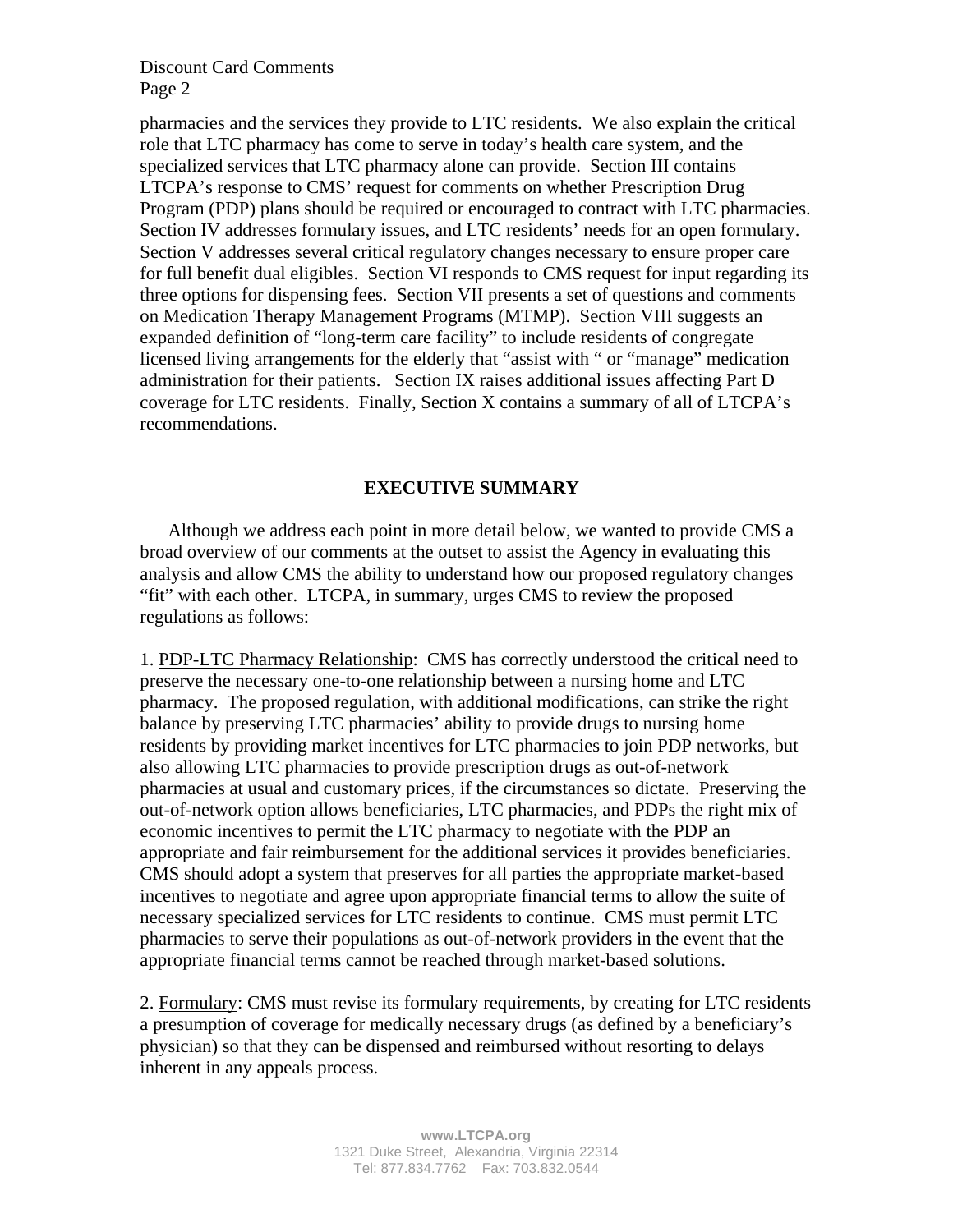3. P&T Committee: CMS solicits public comments on preferred policies for pharmaceutical and therapeutic committees (P&T Committees). Though we propose standards to strengthen P&T Committees in our comments, we do not believe that a formulary should be considered an option for full benefit dual eligibles, particularly those residing in LTC facilities. Nevertheless, it is imperative that CMS require P&T Committees to consider the special needs of LTC residents to the extent that this population is subject to the formularies and utilization controls endorsed by the P&T Committee.

4. Enrollment: LTCPA is concerned that dual eligible beneficiaries will experience a gap in coverage due to the time constraints to implement the Part D program, and the statutory constraint on Medicaid wrap-around. Therefore, we encourage CMS to delay implementation of the program until 2007, and allow Medicaid to continue providing drug coverage to dual eligible beneficiaries during 2006. In addition, we support automatic enrollment of dual eligible beneficiaries in a drug plan that includes the longterm care pharmacy servicing the resident's LTC facility. We also support a special enrollment period for Medicare beneficiaries that enter a LTC facility, modeled after the discount drug card special enrollment period.

5. Dispensing fees: CMS proposes alternative definitions of dispensing fees. LTCPA encourages CMS to include specific dispensing fee costs that are routinely incurred in the LTC setting, and to provide for an inflationary update of the dispensing fee.

6. Medication Therapy Management Program: We urge CMS to provide for a definition of targeted beneficiaries for MTMP services that includes all LTC residents. In addition, MTMP services should be provided by pharmacists with specialized training in geriatric drug therapy. LTC pharmacies should be paid for MTMP services whether or not the pharmacy is in the plan's network.

7. LTC Facility Defined: LTCPA encourages CMS to adopt a broad definition of LTC facility that includes both ICF/MRs and other so-called "waiver" populations in institutional settings being served by Medicaid today.

 8. Standards for Plan Bids: CMS will review plan bids to ensure that they are not discriminating against a particular population based on health status. In this process, we encourage CMS to adopt standards that are consistent with the principles of LTCPA in reviewing plan bids to ensure that they are not discriminating against LTC residents. We also encourage CMS to use the model of special needs plans to provide open formularies to LTC residents.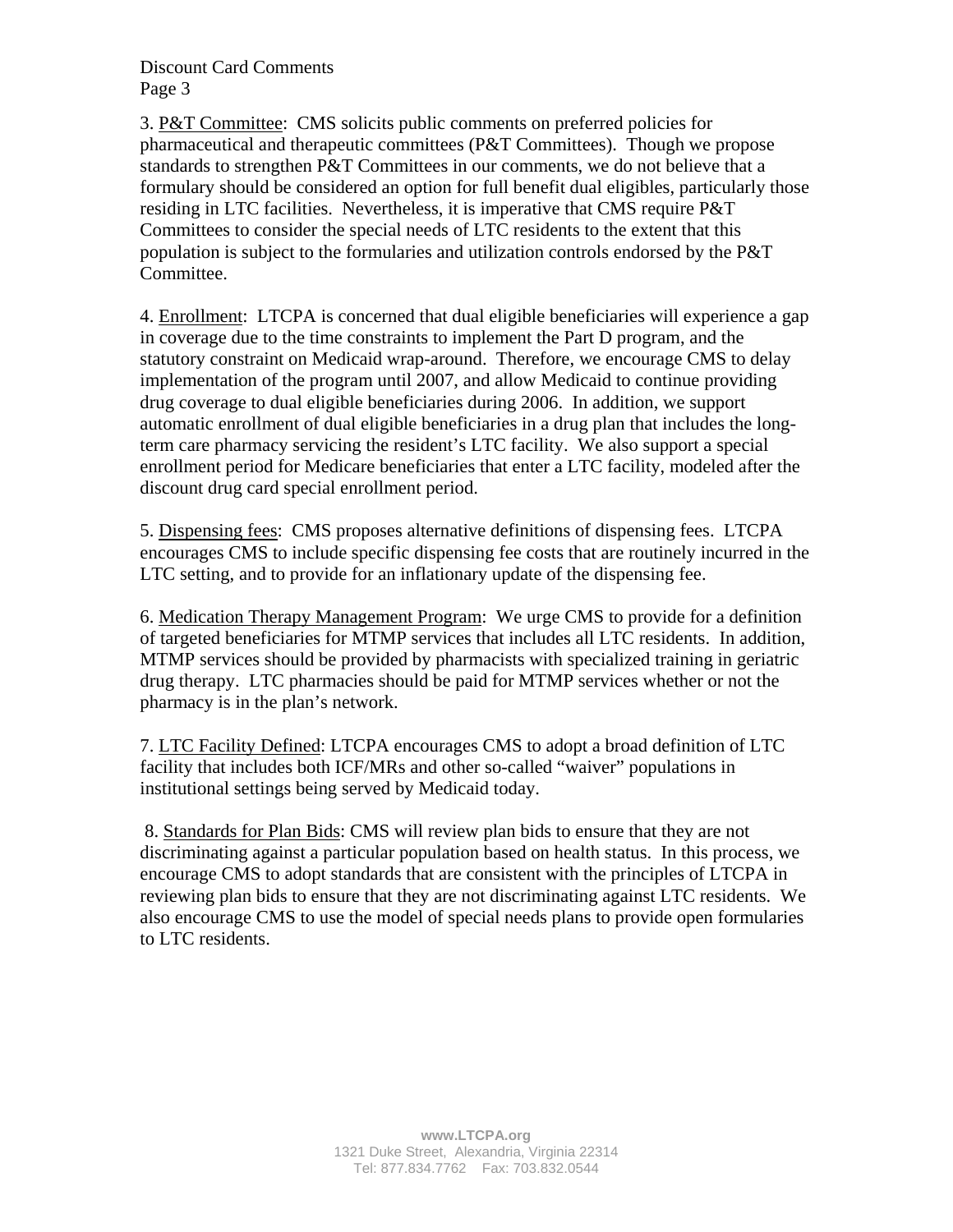# **COMMENTS**

# **I. PRINCIPLES UNDERLYING THE COMMENTS OF THE LONG-TERM CARE PHARMACY ALLIANCE**

Based on the unique needs of residents of LTC facilities, the regulatory environment in which LTC facilities operate, and protections currently in place for these residents under the existing Medicaid program, LTCPA's comments and recommendations reflect five principles. LTCPA encourages CMS to use these principles to develop a set of standards, such as the standards proposed in our comments, that plan bids must meet in order to be approved. These standards can then be used to evaluate the responsiveness of plans' bids in meeting the prescription drug needs of residents of LTC facilities and to assure that plans do not discriminate against LTC residents.

> A. Preserving a one nursing home – one LTC pharmacy relationship is critical to ensuring safety and convenient access for Medicare beneficiaries who are residents of nursing facilities.

B. Nursing facility residents have unique care needs that require immediate access to a wide variety of medications in many different dosages and delivery forms.

C. In addition to prescription drugs, LTC pharmacies provide unique services to nursing facility residents such as clinical consultations, emergency medication access with 24-hour deliveries, specialized packaging, and IV and infusion therapies.

D. For this segment of the Medicare population, access to appropriate medications in a controlled environment is essential to health and safety.

E. There are significant coordination issues associated with transitioning to Part D benefits for institutionalized beneficiaries.

## **II. LONG TERM CARE PHARMACY AND THE SPECIAL NEEDS OF THE RESIDENTS WE SERVE**

Nursing home and other LTC residents today have specialized drug therapy needs far different from the ambulatory Medicare beneficiary. To address those needs, over the past 25 years the LTC pharmacy industry has emerged to serve the unique needs of the nation's most frail elderly persons. We appreciate that CMS, in its proposed rule, has already recognized the fact that LTC pharmacy has responded to those needs through development of a sophisticated delivery system far beyond the scope of what a typical retail pharmacy provides today. Because LTC residents' needs, the services currently being provided by LTC pharmacy, and the resulting cost savings to health care delivery all factor into LTCPA's comments to the proposed rules, we expand upon them below.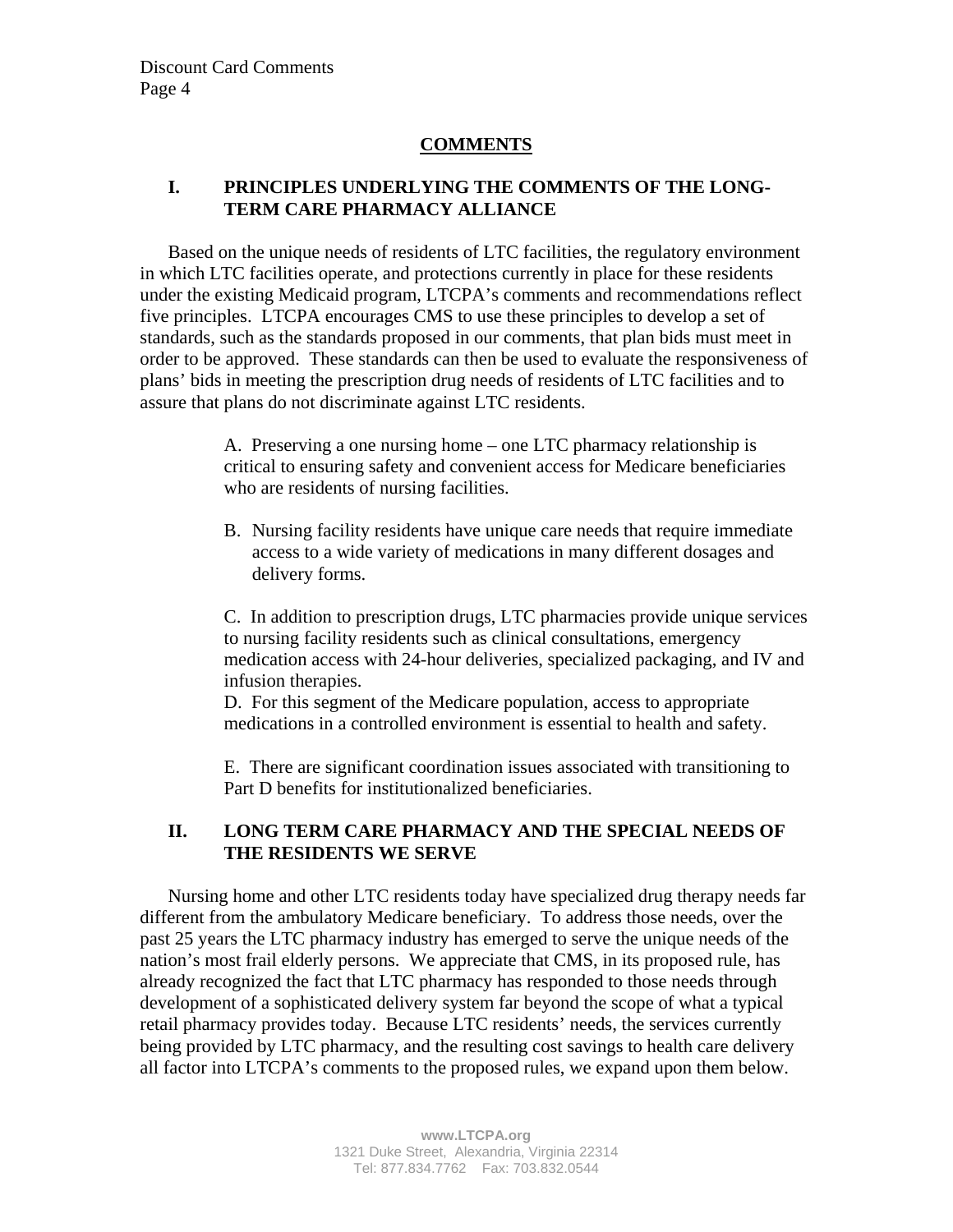LTC Residents Typically Need Greater Drug Therapy: Unlike the typical ambulatory senior, residents in LTC facilities usually are older, in poorer health, and in need of greater care. A 1999 study by Bernabei *et al.* described the typical LTC resident, as follows:

- mean age of residents is 83.1 years;
- 62% of residents were admitted to the LTC facility from an acute care hospital;
- over half of LTC residents had abnormal cognitive function, and only 17% were characterized as independent or required limited assistance in performing the activities of daily living;
- residents typically had three medical conditions, with 45% having four or more and 10% having more than six medical conditions. Typical diseases included cardiovascular clinical conditions (63%), hypertension (31%), coronary artery disease (23%), and congestive heart failure (19%). Significantly, 42% of residents had dementia, and 20% were stroke victims;
- LTC residents were taking an average of 6 drugs, with 45% taking seven or more drugs, and 20% taking more than 10 drugs. Over 50% were on some type of cardiac medication, and approximately 40% were on an analgesic.<sup>2</sup>

More recently, the 2000 National Medication Usage Study of 63,671 nursing home residents revealed an average of 8.07 routine medication orders per resident, with 41% receiving 9 or more routine medications per day. $3$  The most commonly used drug classes were antidepressants (45%), analgesics (30%), antipsychotics (24%) and anxiolytics (11%).<sup>4</sup> The frequency of drug usage does not reflect an overuse of medications, but rather the increased efficacy of today's more advanced medicines, and the significant improvements in quality of life that pharmaceuticals can provide to LTC residents who previously had little hope of recuperation from serious illnesses.

LTC Residents Typically Need Different Drug Therapies Than Their Ambulatory Counterparts: Not only are elderly LTC residents on more medications, but they require different medications and different types of medications. More specifically, as a person ages their body processes drugs differently due to their changing metabolism and typical decreases in kidney function.<sup>5</sup> There has been extensive treatment in the literature

 $4$  *Id.* 

 $\overline{a}$ 

<sup>2</sup> *See* Bernabei, *et al., Characteristics of the SAGE Database: A New Resource for Research on Outcomes in Long-term Care*; J. 54 Gerontol. A. Biol Sci. Med. Sci. M25 (1999). At the time it was published, the Bernabie *et al.* study and the SAGE database were the only published statistics specific to long-term care structured to capture specific processes of care provided in LTC facilities. *Id*. at M29.

<sup>3</sup> *See* D.E. Tobias and M. Sey, *General and Psychotherapeutic Medication Use in 328 Nursing Facilities: A Year 200 National Survey*, 16 Consult. Pharm. 54 (2001).

<sup>5</sup> *See* M. Fouts, J. Hanlon., C. Pieper., E. Perfetto, and J. Feinberg,, *Identification of Elderly Nursing Facility Residents at High Risk for Drug-Related Problems, 12 The Consultant Pharmacist* 1103 (1997).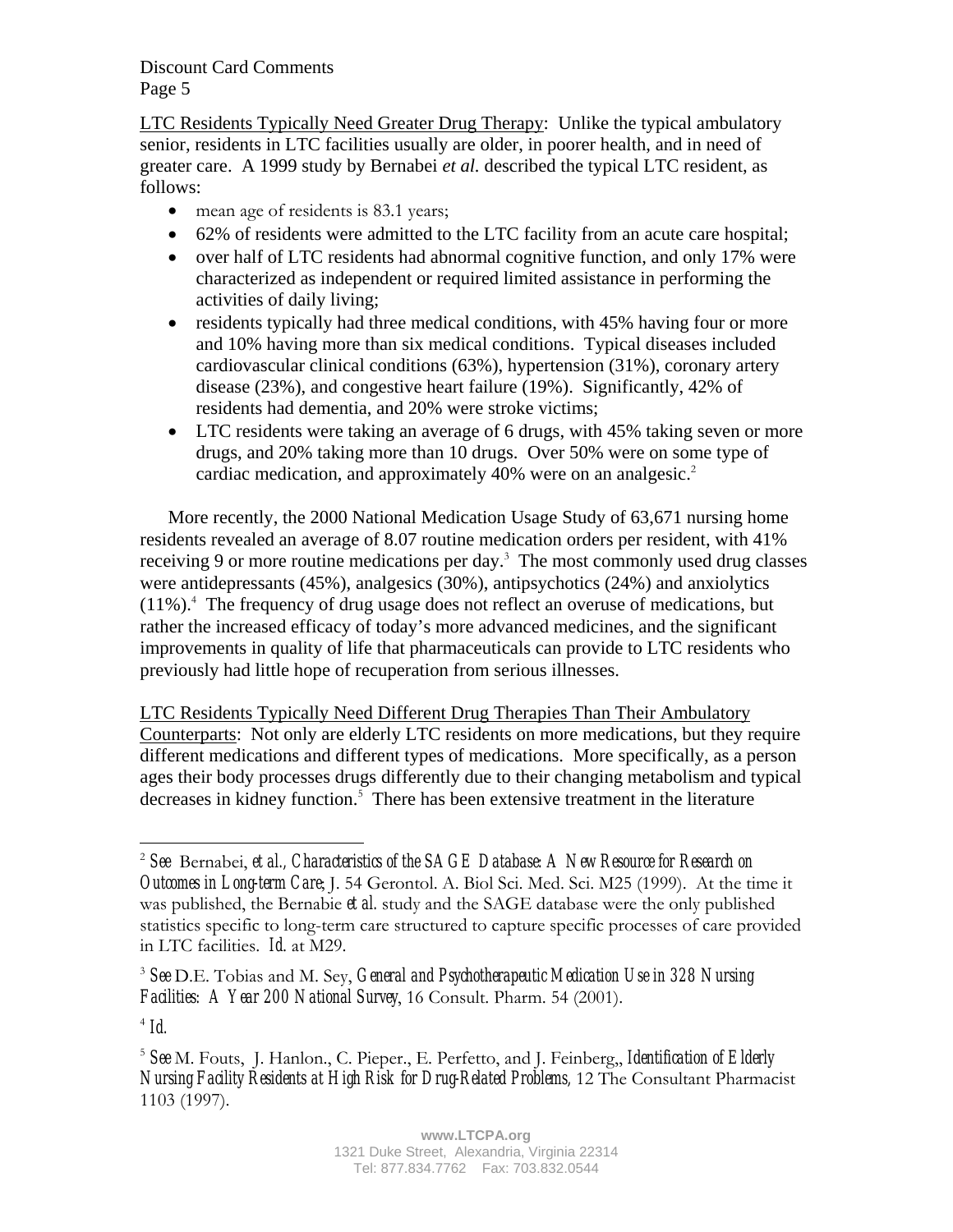1

describing the need for a different formulary for the elderly, and companies have published specialized care guidelines documenting exactly how different drugs typically prescribed react (and interact) in these frail elderly people.<sup>7</sup> While these specialized formularies are often not widely known outside that segment of the medical community involved in geriatric treatment, the specifics of geriatric care are extremely important in avoiding adverse drug affects and inappropriate treatment.

In addition to differing drug needs, LTC patients also often require specialized drug intake systems. One LTCPA member has estimated from their Minimum Data Set records of over 400,000 LTC residents that 9.3% of LTC patients cannot swallow and must be tube fed, and an additional 20.5% of residents have difficulty swallowing and must take their medications through capsules, liquids, injectables, or through pills that can be crushed. (A more comprehensive discussion of drug delivery mechanisms and their impact upon formulary issues is included in Appendix 1.) While LTC pharmacy today is equipped to handle and manage these specialized needs, the typical retail or other pharmacy or pharmacy benefit manager is not equipped to address these concerns, or properly manage the significant drug requirements of this specialized elderly population.

LTC Residents Receive Enhanced Drug Services. In light of the significant patient needs noted above, both standards of care and federal and state regulations have evolved to provide LTC residents with an enhanced set of services related to their prescription drugs not provided by retail pharmacy. These services include:

1. Unit Dose and Other Specialized Drug Packaging. This packaging serves two important functions. First, the packaging allows for greater quality control of the drugs and dosages to ensure that medications are taken appropriately and without error. Second, the unit dose system provides a uniform and easily managed process for drug delivery through the central distribution point of the LTC nurse, who will actually deliver the drugs to the patient on any given day. The critical nature of this uniform distribution system throughout the facility cannot be overemphasized. LTC facility nurses face a significant challenge in distributing multiple drugs to dozens of patients each day. $8$  The

<sup>6</sup> *Id.; see also* M. Beers, *Inappropriate Medication Prescribing in Skilled Nursing Facilities,* 117 Arch. of Intern. Med. 684 (1992); A. Stuck, M. Beers, *et al., Inappropriate Medication Use in Community-Residing Older Persons,* 154 Arch. Intern. Med. 2195 (1994); see M. Beers, *Explicit Criteria for Determining Potentially Inappropriate Medication Use by the Elderly,* 157 Arch Intern. Med. 1531 (1997).

<sup>7</sup> *See, .e.g.,* Omnicare, Inc., *Geriatric Pharmaceutical Care Guidelines, The Omnicare Formulary* (2001). Omnicare is a member of the LTCPA.

<sup>8</sup> *See also* R. Tamblyn, *Medication Use in Seniors: Challenges and Solutions*, 51 Therapy 296 (1996). Tamblyn aptly notes that [h]ealth care system policy and practice can have a substantial impact on the drug utilization among seniors.<sup> $\dot{H}$ </sup> Id. at 275. "Although regulatory changes are made in [governmental] drug plan policies to control costs, there is virtually no information on the impact of drug policy interventions on drug utilization patterns and patient outcomes." *Id.* at 276.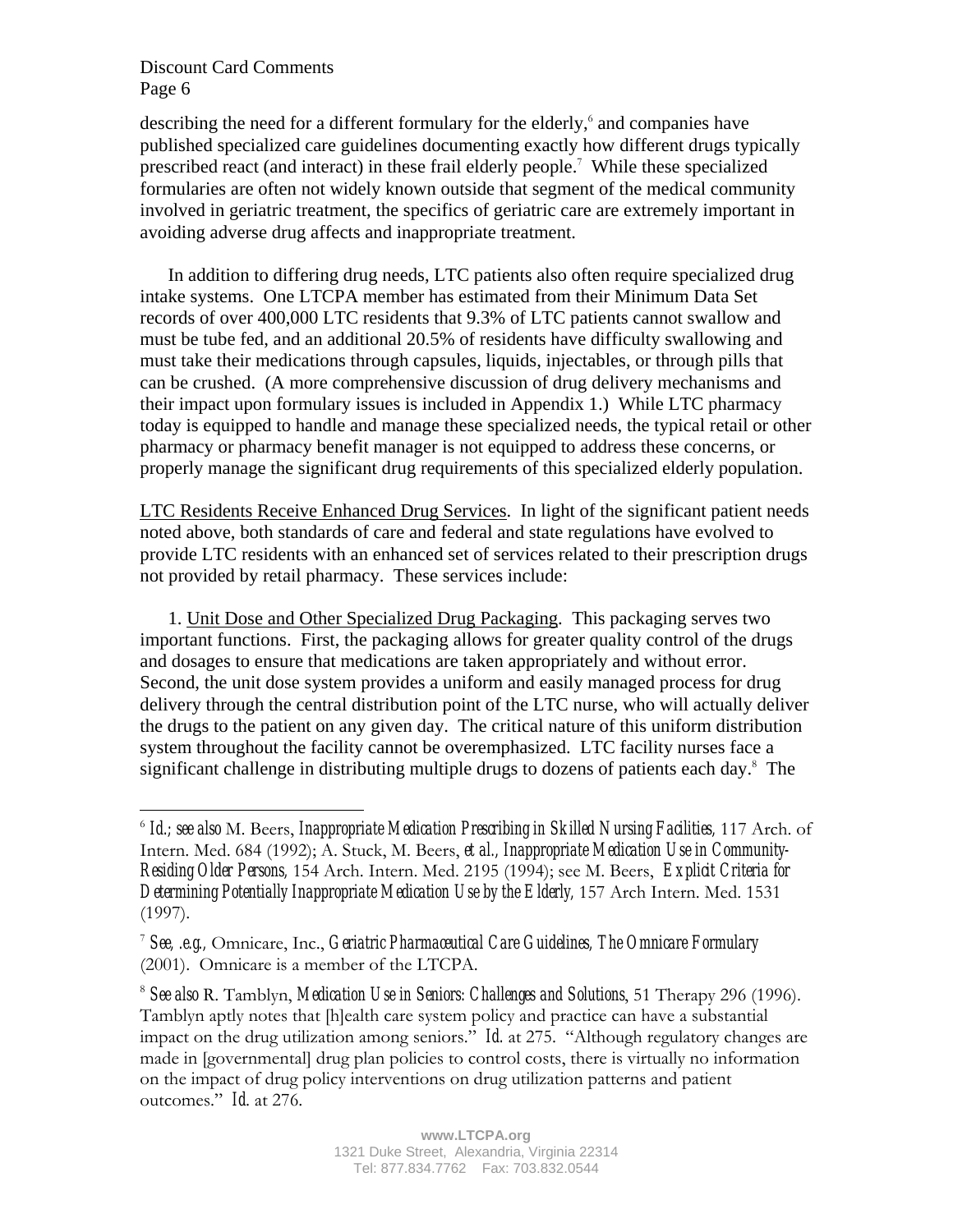$\overline{a}$ 

specialized drug packaging provided by LTC pharmacy today is a critical system in helping to reduce patient risks of receiving the wrong drugs, or the inappropriate dosages, from a nurse making delivery rounds.

2. Around the Clock "24/7" Delivery. LTC pharmacy also provides round the clock availability, either through delivery services, med-carts and emergency carts,<sup>9</sup> all of which assist in getting patients necessary medications in a timely manner. This service is particularly important in having intravenous medications available for LTC residents, so that they do not have to be transported to a hospital for treatment. It is critical for CMS to recognize the enormous cost savings to the health care system just from this single service.

3. Consultant Pharmacist Services. In addition to providing drugs, LTC pharmacy also provides a set of services through Consultant Pharmacists, who are able to review and assist in patient drug care. LTC pharmacists also counsel patients, provide information and recommendations to prescribers and caregivers, review patients' drug regimens, present in-service educational programs, and oversee medication distribution services -- all in addition to providing medication. LTC pharmacists also provide a wide range of other primary care services to seniors, including pain management counseling, pharmacokinetic dosing services, intravenous therapy, nutrition assessment and support, and durable medical equipment assessments and support. In this way, LTC pharmacies assist LTC facilities in preventing medical errors and in ensuring the highest quality of patient care.

Critical for the provision of these important services is the need for the dispensing pharmacy and its consultant pharmacists to have a complete and accurate understanding of the patient's medical conditions, and, more importantly, current drug utilization.<sup>10</sup> Given technological and other limitations, appropriate drug reviews are facilitated, particularly on a prospective (rather than retrospective) basis, by having a single dispensing pharmacy for any given patient.<sup>11</sup> Having a single pharmacy from which the patient's medications are dispensed, which has complete knowledge of the medications that a patient is on at any given time, enables more accurate prospective drug regimen review and medication interaction screenings. Without that single source, there is no way for the pharmacy or pharmacist to know the actual drug intake that the patient is consuming, or to monitor for contraindications, inappropriate drug interactions, drug abuse, or inappropriate utilization of prescriptions.

<sup>&</sup>lt;sup>9</sup> Med-carts and emergency carts are pre-positioned medicines provided to the LTC facility for emergency uses. Typically, several thousand dollars of drugs are stored in such carts, which are only used when a patient emergency arises.

<sup>&</sup>lt;sup>10</sup> Tamblyn, *supra* at note 8 at 275 (noting that risk of inappropriate drug prescriptions could be reduced 20 to 30 percent by ensuring that primary physicians and pharmacists have ìbetter access to information about all drugs prescribed to patientsî) [emphasis added].

<sup>&</sup>lt;sup>11</sup> While current law only requires retrospective drug regimen reviews, the advantages of prospective drug screening are documented in the literature. *See, e.g.,* Dashner*, supra* at note 11.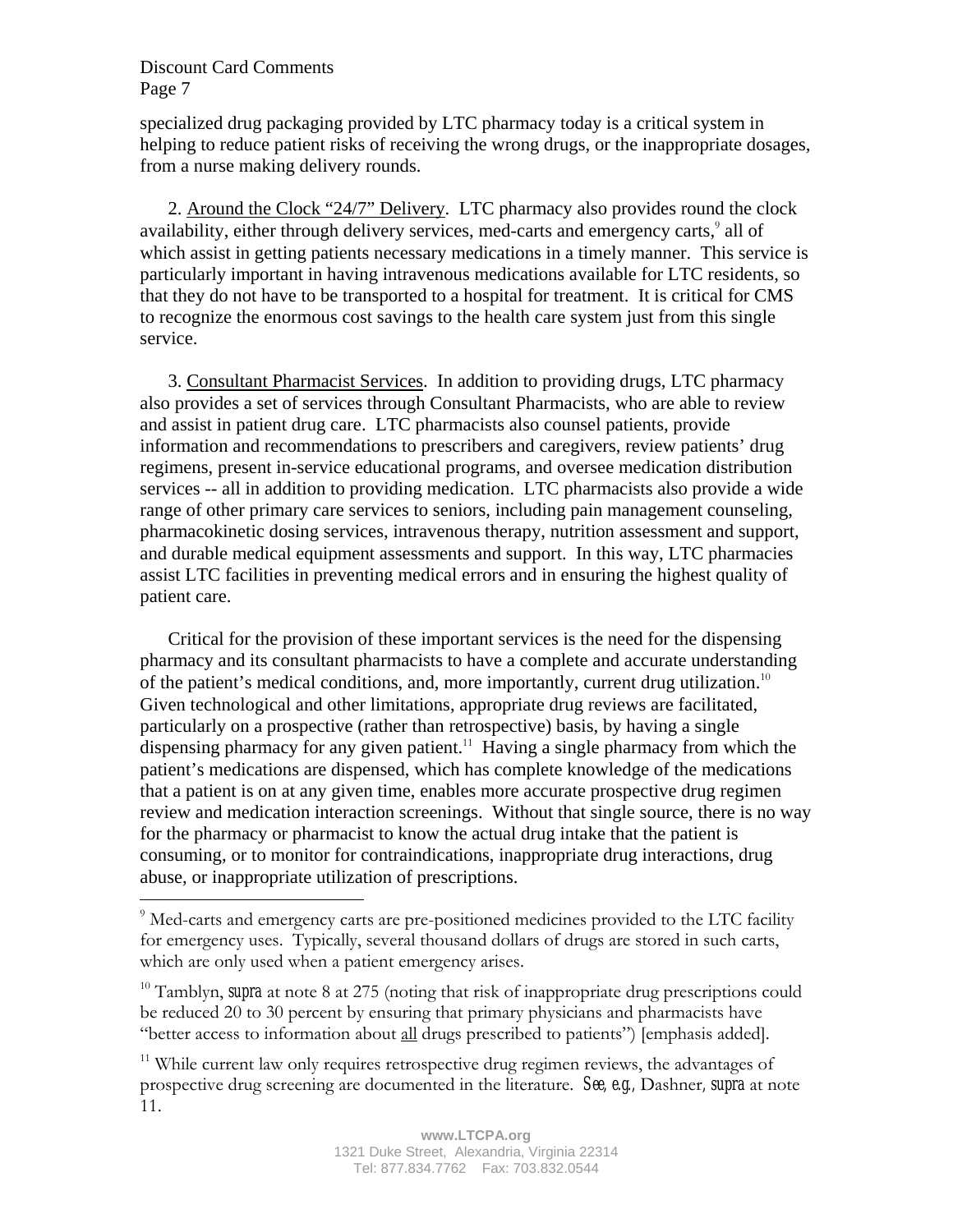The value of these screening services is significant. Bootman *et al.* estimated that Consultant Pharmacist intervention saves \$3.6 billion (in 1997 dollars) in avoided drugrelated problems.<sup>12</sup> Thus, any attempt to introduce alternative drug delivery systems into LTC facilities must be carefully examined against the backdrop of the savings that already exist as a result of the standards of care that LTC pharmacy already provides to these patients.

Bootman *et al.* explained their finding that drug-related problems in the LTC context (\$4.6 billion with consultant pharmacists, as opposed to \$8.2 billion without their services) were a third higher than those he had previously found in the ambulatory setting:

First, nursing facility residents consume, on average, a greater number of prescription medications, thus increasing the potential for [drug-related problems, or] DRPs. Additionally, in contrast to their ambulatory counterparts, nursing facility residents are placed at higher risk of DRPs because of the physiological effects of aging that alter the ability to metabolize certain drug products. Finally, another factor leading to the greater cost of drug-related morbidity and mortality is that once a DRP has occurred in the nursing home patient, there is a greater intensity of care required to treat the DRP. This could be the result of a more severe reaction experienced by the frail elderly or the higher costs of care within the institutional setting.<sup>13</sup>

The Vast Majority of LTC Residents Currently Receive Prescription Drug Benefits under Medicaid. A recently completed Lewin Group study on "Payer -Specific Financial Analysis of Nursing Facilities," published in March, 2002, indicated that 66% of LTC residents are Medicaid beneficiaries, 12% are Medicare beneficiaries (receiving specific Medicare pharmacy benefits, for example, within their "first 100 days") and the remaining 22% receive insurance benefits or are "private pay" patients. These findings are consistent with both the National Health Expenditures analysis (CMS Office of the Actuary) and the National Health Expenses Chartbook compiled by the Agency for Health Care Research and Quality. The National Health Expenses Chartbook also indicates that between 1987 and 1996 the number of LTC residents receiving prescription drugs outside of a Medicare or Medicaid benefit declined from 33.1% to 24.4%. Data provided by LTC operators from approximately 3,000 facilities suggest that within six months of entering a LTC facility, approximately 80% of private pay patients become Medicaid eligible and that by the end of a year, 99% of those residents entering as "private pay" patients become Medicaid eligible. Thus, it is important for CMS to recognize that the vast majority of LTC residents receive Medicaid prescription drug benefits that include access to "medically necessary" prescription drugs. In addition,

1

<sup>12</sup> *See* J.L. Bootman, D.L. Harrison, E. Cox, *the Health Care Cost of Drug-Related Morbidity and Mortality in Nursing Facilities*, 157 Arch. Intern. Med. 2089 (1997). Bootman *et al.*ís analysis did not even account for prospective drug regime reviews which are conducted by many LTC staff pharmacists today. *Id.* at 2096.

<sup>13</sup> *Id.* at 2095.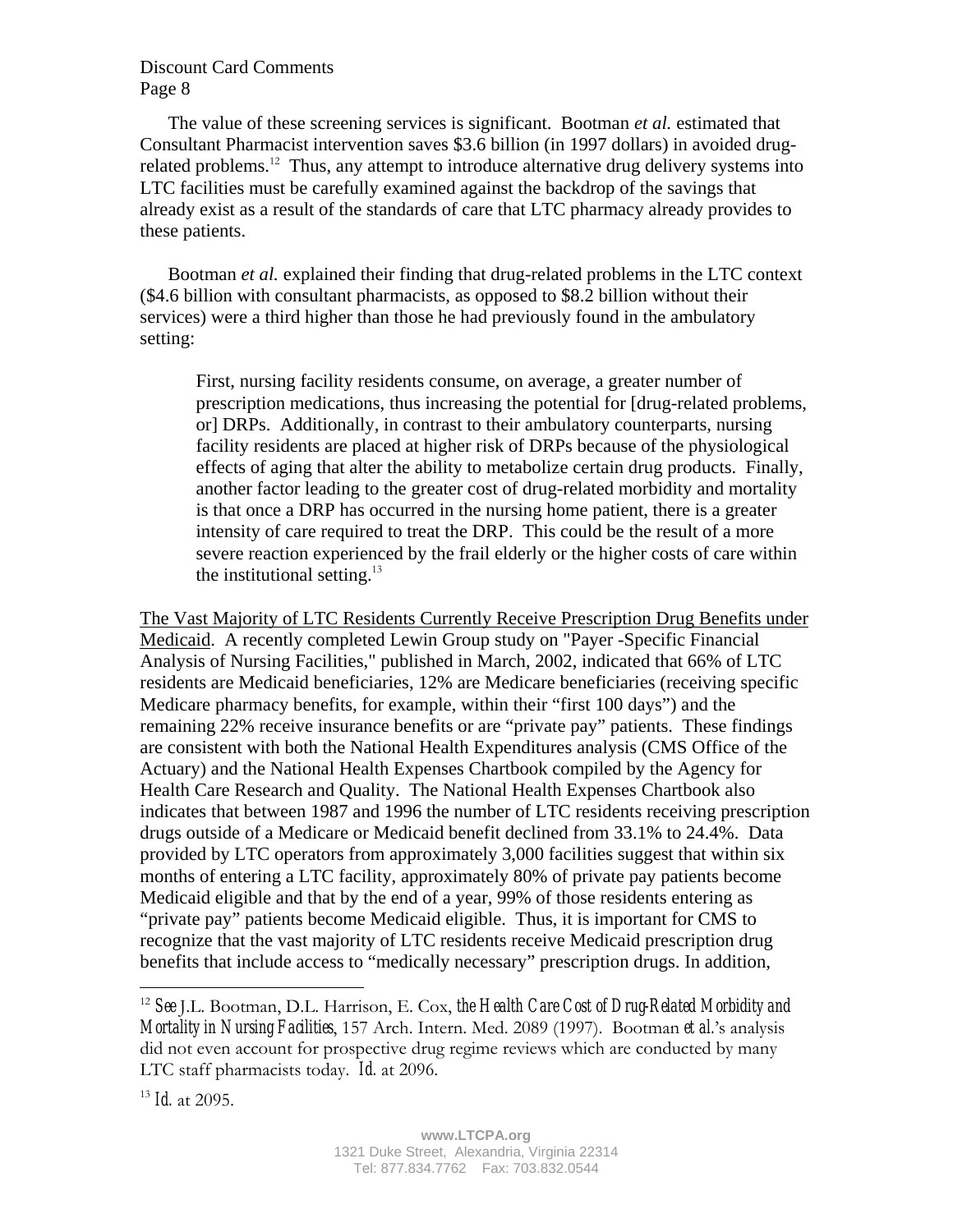Medicaid provides for a 24 hour appeal determination and 72 hour dispensing, procedures which are less likely to result in adverse health incidents. A reduction in the benefits currently enjoyed by this population has the potential to result in increased adverse health incidents for this population of frail elderly institutionalized beneficiaries.

LTC Facilities are Subject to Federal Nursing Home Act's Statutory and Regulatory Requirements Affecting the Provision of Prescription Drugs. Federal regulations require long-term care facilities to ensure that medication error rates are minimized and that residents do not receive unnecessary drugs.<sup>14</sup> LTC facilities typically contract with LTC pharmacies to provide prescription drugs and services to their residents. These services include consultations with physicians regarding drug regimens, 24 hour, 7 day per week deliveries, specialized packaging, and IV and infusion therapy services. Under this arrangement, beneficiaries receive their medication in a carefully controlled environment where safety can be assured, medication use monitored, and therapies are changed to better reflect the needs of the resident.

LTC Pharmacy is Different from Retail Pharmacy. LTC pharmacy is different from the retail pharmacies that are likely to join PDP plans' networks, or those pharmacies contemplated by the MMA as serving the ambulatory Medicare population that will serve as the backbone of the PDP network.<sup>15</sup> There are three distinctions. First, retail offers other "items" for sale, and thus is not solely dependent upon appropriate drug reimbursement for its revenue. Second, LTC pharmacy's cost structure is higher due to the far greater suite of services it provides. Third, LTC pharmacy is far more dependent on the Medicare population as a customer base than retail pharmacy.

Addressing the structure of their respective facilities first, retail facilities provide a host of other items "for sale" such as food, beverages, candy, household items, and other "drug store" retail products, many of which carry a far higher profit than the prescription drugs sold at 'the back of the store." Thus, retail pharmacies and pharmacy chains have an interest in providing prescription drugs to beneficiaries, if only to attract them into the stores so that other products can be sold. LTC pharmacy, in contrast, has no such "storefront" and has no such products for sale to its customers. Thus, the financial incentives that will attract a retail pharmacy serving ambulatory Medicare beneficiaries to enter into a PDP network, and the negotiating leverage the retail pharmacy may have, is simply not present in the LTC context.

Second, pharmacies that serve institutional sites of care, such as nursing homes, have higher costs of doing business than other pharmacies. In particular, LTC pharmacies have high dispensing and related costs that are different from those of retail pharmacies serving ambulatory individuals in community settings. To quantify this phenomenon, in 2001 LTCPA commissioned the accounting firm of BDO Seidman to conduct a survey of its members' audited dispensing costs, consolidate the financial information, and issue a

 $\overline{a}$ 

 $14$  42 C.F.R 483.25(m).

<sup>15</sup> CMS has previously recognized this distinction in its 2002 rulemaking on the ten-proposed discount drug card program. *Medicare Program; Medicare-Endorsed Prescription Drug Card Assistance Initiative*, 67 Fed. Reg. 56,617, 56,640 Final Rule, Sept. 4, 2004).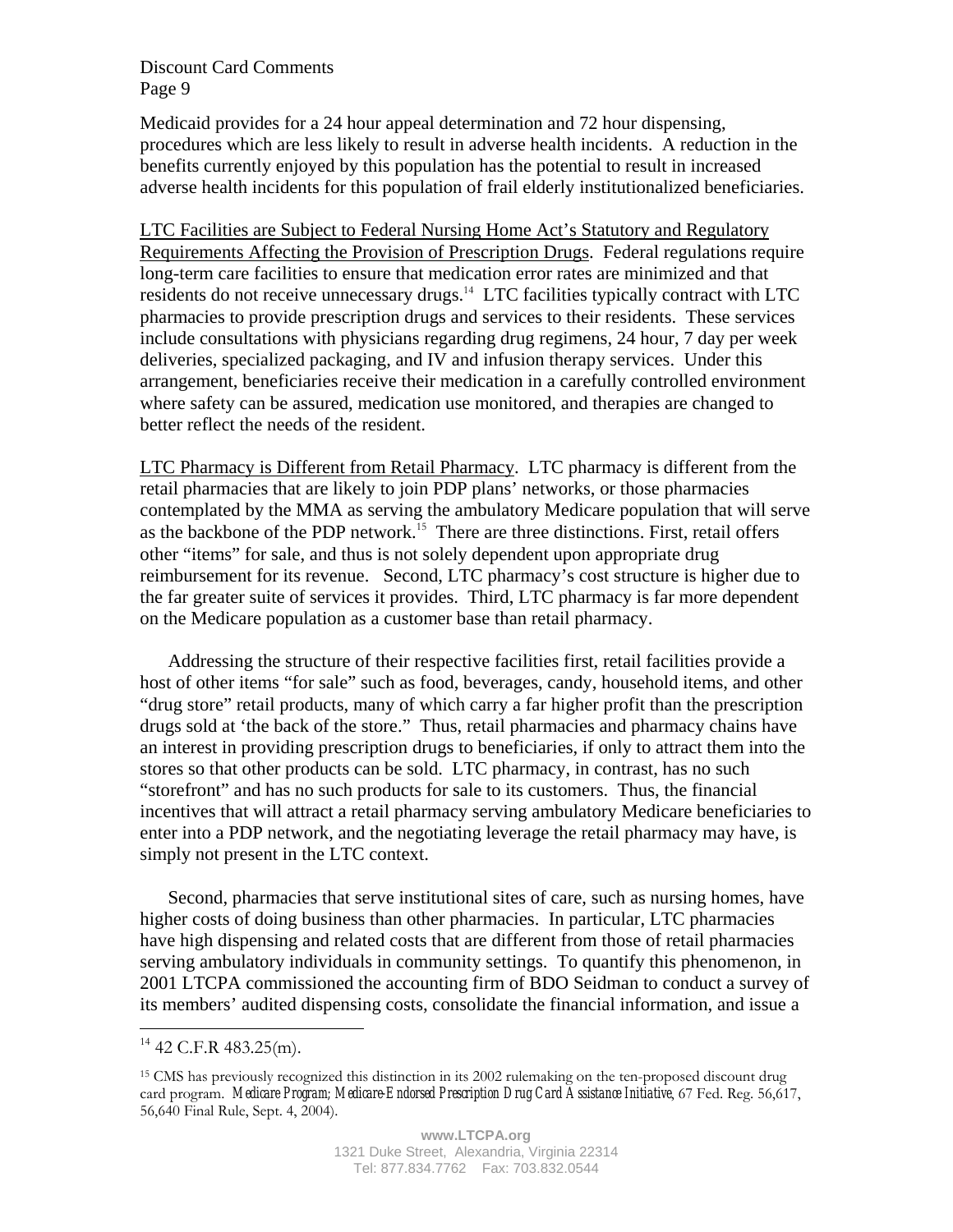report on the costs of dispensing pharmaceuticals to residents in nursing homes and other LTC sites.

The BDO Seidman survey found (using 2001 audited data) that it costs the major national LTC pharmacy operators (who presumably, through economies of scale, maintain a lower cost structure than the smaller LTC pharmacy companies), on average, approximately \$11.37 to dispense a prescription.<sup>16</sup> This figure does not include a return on equity or a profit margin, it simply reflects the costs of operating a LTC pharmacy. In contrast, the National Association of Chain Drug Stores (NACDS) estimated in 2000 that it costs a chain pharmacy, on average, \$7.05 to dispense a prescription to a retail customer. $17$ 

In reviewing the survey results, BDO Seidman found several reasons why the costs of dispensing prescriptions are higher for LTC pharmacies than they are for retail pharmacies. BDO Seidman attributed the higher costs to:

- the dispensing of drugs in specialized packaging systems, such as unit-dose packaging, that reduce the possibility of medication errors and are the standard of care in nursing homes;
- the need for round-the-clock delivery of critical and emergency medications;
- the preparation and dispensing of intravenous medication solutions, a service that retail pharmacies typically do not provide;
- a high percentage of business reimbursed by Medicare and Medicaid, resulting in higher receivables, greater working capital requirements, and a higher percentage of bad debts than generally experienced in the retail setting; and
- the provision of considerable on-site support and consultation to nursing homes and other institutional provider-clients.<sup>18</sup>

Third, beyond the distinct cost structures, retail pharmacies do not depend upon Medicare beneficiaries as a predominant source of revenue. Stated differently, retail pharmacies expect that a broad range of customers will enter their stores, including children, parents, and workers with prescription drug insurance. The flexibility in a retail pharmacy's customer base provides retail pharmacy a significant amount of discretion and leverage in choosing whether or not to enter into a PDP network if the PDP reimbursement is inappropriately low. In contrast, and as described above, the vast majority of LTC pharmacyís customer base are Medicare beneficiaries, and there is virtually no ability for LTC pharmacys to target a different customer base. Thus, by its very definition, LTC pharmacies can be "held hostage" to PDP reimbursement structures, simply for the reason that LTC pharmacy does not have the ability to shift its customer base and marketing efforts. LTCPA urges CMS to take note of this significant market dynamic, which (beyond

1

<sup>18</sup> *Id.* 

<sup>16</sup> *See* BDO Seidman, LLP, *Institutional Pharmacy Dispensing Cost Study* (2002) available at www.ltcpa.org (last visited Sept. 22, 2004).

 $17$  *Id.*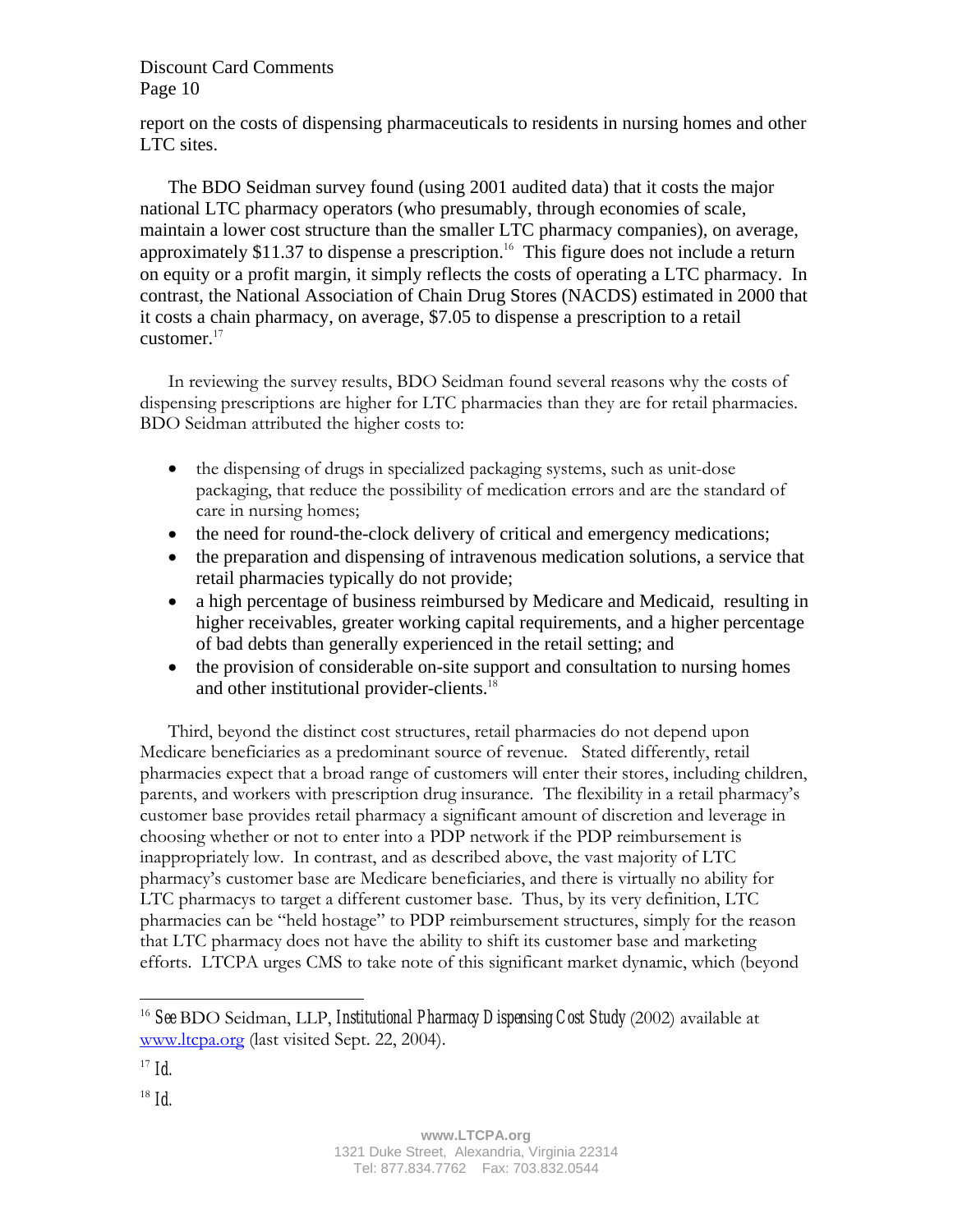patient care needs, which also require this same solution) argues for allowing LTC pharmacies the flexibility of serving LTC residents as an out-of-network provider.

## **III. RELATIONSHIP BETWEEN LTC PHARMACIES AND PRESCRIPTION DRUG PLANS**

#### **A. ADDRESSING THE NETWORK STRUCTURE**

As our first principle notes, LTCPA believes that a bedrock goal and principle for the regulations should be to preserve and enhance the "one nursing home – one LTC pharmacy" paradigm currently used in today's health care system. Although the preamble to the proposed regulations reflect that CMS understands the importance of this consideration,<sup>19</sup> the proposed regulations themselves do not address the issue of a one nursing home - one LTC pharmacy relationship. Yet, the maintenance of this relationship is critical to providing prescription drugs to nursing home residents in a safe and efficient manner, without such a direct relationship, nursing facilities may not be able to meet pharmacy management standards.

Unfortunately, the MMA and the proposed regulation could put this paradigm at risk because it is virtually certain that Medicare beneficiaries entering nursing homes (and those already in nursing homes who choose a PDP either during the initial enrollment period, auto enrollment, or subsequent open enrollment periods) will be members of a variety of different PDPs. These plans may contract with different pharmacies or use different formularies and different packaging and delivery systems from those previously used by the one LTC pharmacy serving the facility. As a result, every LTC medication nurse will be forced to manage different formularies and multiple packaging and delivery systems from different pharmacies for residents in his/her unit, and adjust to different delivery schedules and drug regime review cycles and processes, creating increased opportunities for medication administration errors. Attending physicians also will be confused by different distribution and administration channels and complexities in having to address multiple and distinct formularies. This creates inefficiency and a large margin for medical error given the many competing demands already placed on nursing home physicians and staff – problems that today's health care marketplace has overcome through the one-on-one relationship typically found in LTC pharmacy.

CMS requests comments on whether it should require or encourage PDP plans to contract with LTC pharmacies or allow LTC pharmacy to provide drugs to beneficiaries as out-of-network providers. LTCPA believes that CMS has struck a reasonable balance by permitting LTC pharmacy to either provide the benefit as an "in-network" or "out of network" provider, as market forces will allow. Without an out-of-network option, we expect plans to treat LTC pharmacy no different than retail pharmacies, which, in turn, would preclude LTC pharmacies from providing the necessary suite of services that beneficiaries currently enjoy and require. By permitting, but not requiring or prohibiting

 $\overline{a}$ 

 $19$  69 Fed. Reg. 46648-49.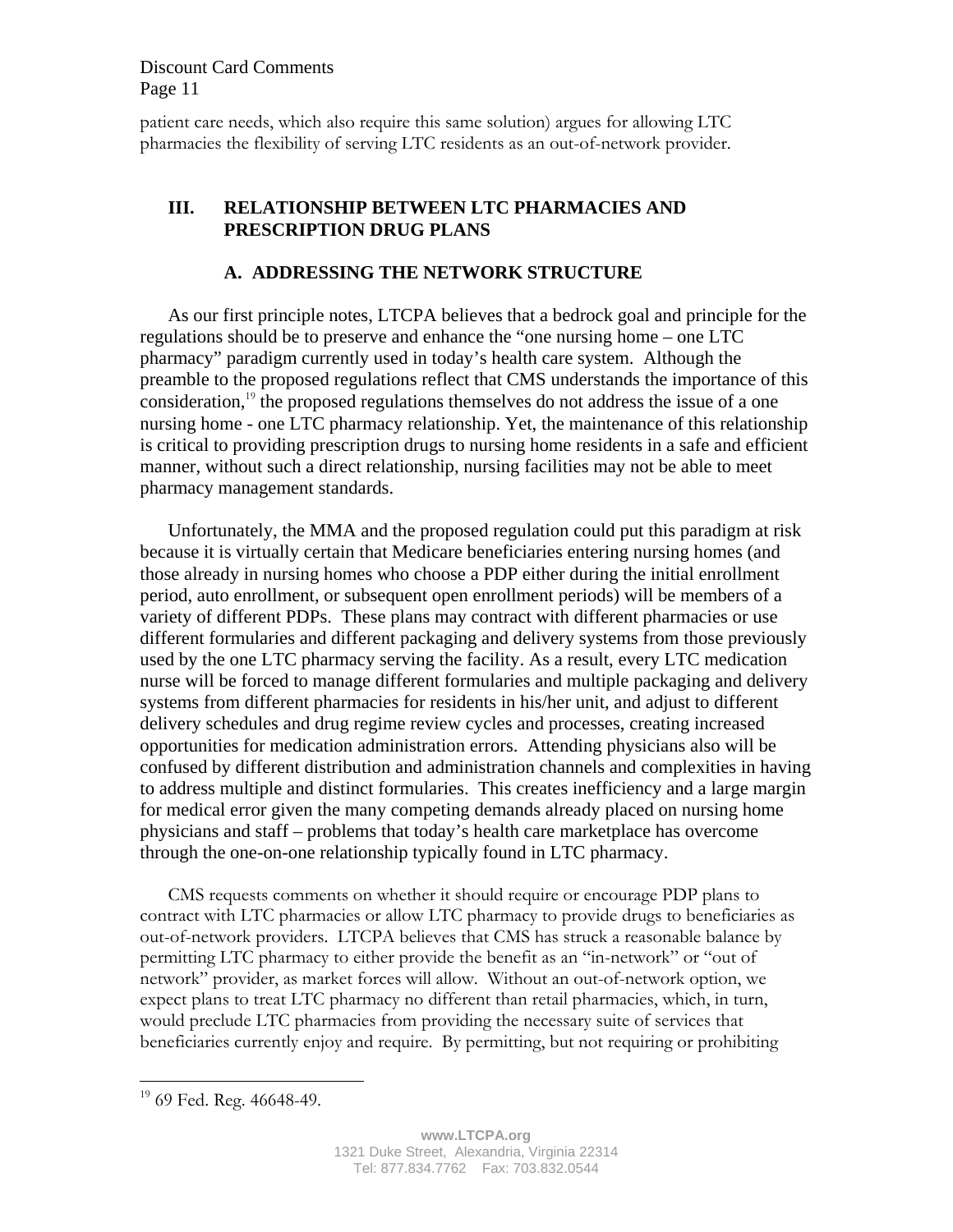LTC pharmacies to serve as "in-network" providers, CMS will give LTC pharmacies and PDPs the appropriate negotiating flexibility to reach mutually satisfactory arrangements for providing services to LTC residents.

Allowing LTC pharmacies the ability to serve Medicare beneficiaries as either in-network or out-of-network providers achieves numerous goals. First, it accomplishes the primary goal of preserving the one-to-one nursing home/pharmacy relationship described above. Second, it gives the LTC pharmacy leverage to negotiate a fair reimbursement from the PDPs by giving LTC pharmacies the ability to aggregate a group of LTC resident beneficiaries and more efficiently and effectively allow them to be enrolled in any one (or group) of PDP plans. Third, it allows a PDP the incentive and interest to work with the LTC pharmacy to become a nursing home's "preferred provider." For beneficiaries already in nursing facilities, LTC pharmacy has an incentive to work with LTC residents to educate them for the purposes of having them enroll in the most beneficial network for their needs, and beneficiaries would have an interest in doing so to avoid paying out-of-pocket the differential between the in-network and out-of-network cost. Thus, the option preserves maximum flexibility by each of the market participants – the beneficiary, the pharmacy, and the PDP or MA-PD plan.

Although LTCPA believes that CMS has struck the correct balance by encouraging, but not requiring, PDPs to contract with LTC pharmacies, the manner by which CMS "encourages" a PDP to contract with a LTC pharmacy is not clear. The regulations must provide an incentive for PDPs to bring LTC pharmacies into their networks. CMS has proposed several standards for pharmacy access, as well as other provisions upon which a plan bid will be measured. LTCPA proposes long-term care standards based on our principles described above that CMS should incorporate into its regulations to ensure that plans do not discriminate against LTC residents. We believe that, in order to meet these standards, plans will be encouraged to contract with LTC pharmacies that can provide pharmaceutical services needed by LTC residents enrolled in their plans.

In circumstances where a plan has not contracted with the LTC pharmacy servicing the institution, the proposed regulatory text does not explicitly permit LTC residents to access the pharmacy as an out-of-network provider. We are concerned that plans, though allowing access to some out-of-network providers, will not necessarily allow patient access to all outof-work providers. As a result, patient access to the particular pharmacy servicing that facility could be threatened. Therefore, LTCPA believes that the regulatory text should explicitly state that residents will have access to any pharmacy that services that facility.

We are also concerned that the provisions for fallback plans do not specifically require beneficiary access to out-of-network pharmacies, as is required for PDPs and MA-PD plans in Section 423.124. CMS states in Section 423.855 that fallback plans are required to be a PDP sponsor except that it does not have to be a risk-bearing entity. CMS also defines a Fallback Prescription Drug Plan as a plan providing access to negotiated prices, in the same manner as PDPs and MA-PD plans. Nevertheless, CMS does not clarify in Section 423.124 that fallback plans are subject to the same requirements as PDPs and MA-PD plans with regard to out-of network pharmacy access and payment. Therefore, we encourage CMS to make this requirement explicit in the final regulations.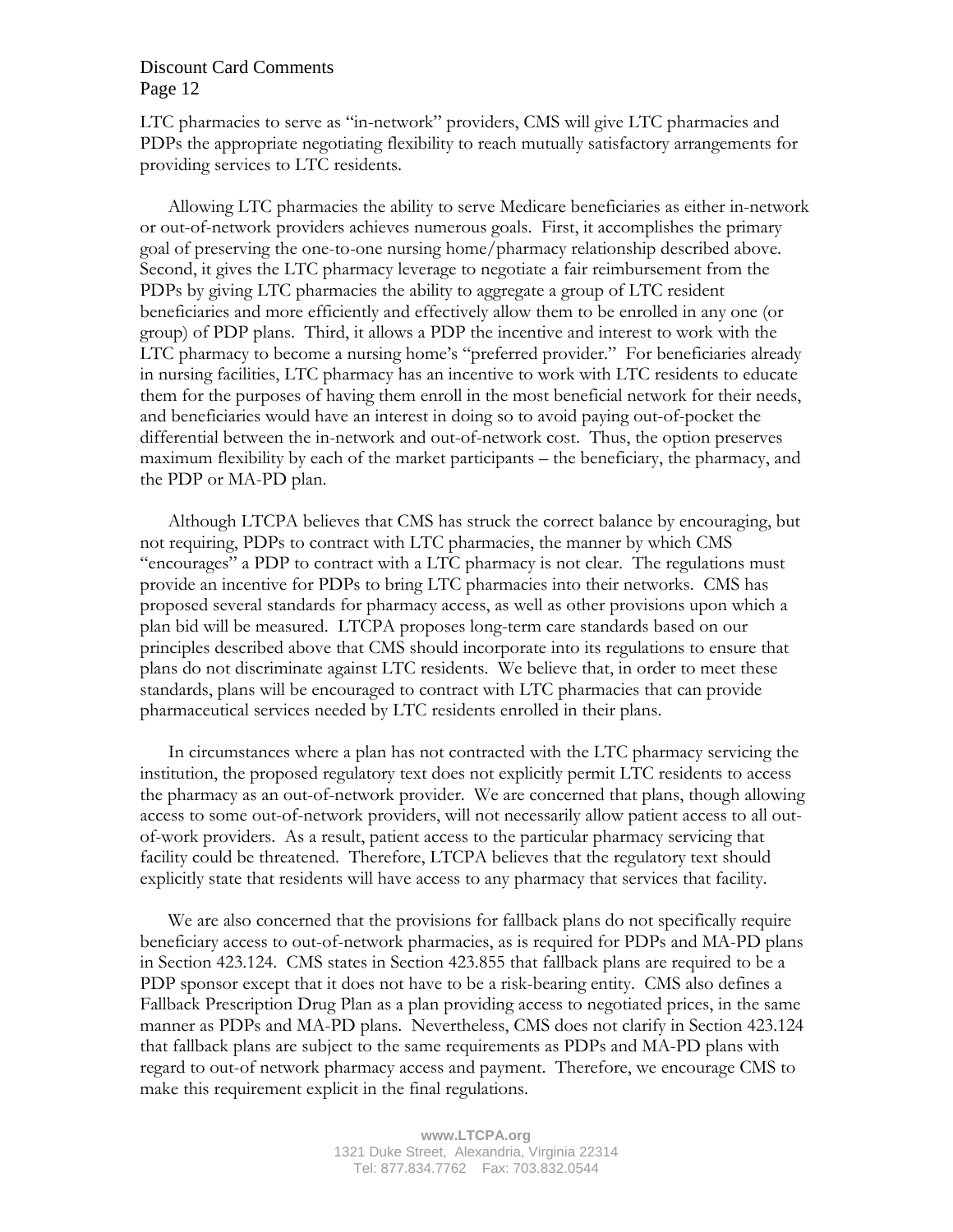In addition, we encourage CMS to ensure that plans do not have the ability to presumptively include LTC pharmacies in their pharmacy networks based on a pre-existing relationship with the plan sponsor outside of the context of Part D. It is important to note that the Medicare population is unique, and has more extensive pharmaceutical needs that require a broader array of pharmacy services. LTC pharmacies should be able to pro-actively elect to participate in a network providing the Medicare Part D benefit to ensure that the plan and LTC pharmacy have negotiated a mutually beneficial contract.

## **LTCPA proposes the following revision of Section 423.124:**

**(a) Out-of-network access to covered part D drugs. A PDP sponsor, MA organization offering an MA-PD plan***, and fallback plans* **must assure that Part D enrollees have adequate access to covered Part D drugs dispensed at out-of-network pharmacies when such enrollees cannot reasonably be expected to obtain such drugs at a network pharmacy.** *For enrollees residing in a long term care facility, a PDP sponsor, MA organization, or fallback plan must provide the enrollee access to covered Part D drugs dispensed at any out-of-network long term care pharmacy that is contracted to provide pharmacy services to the long-term facility.* 

**(b) Financial responsibility for out-of-network access to covered Part D drugs.** 

**(1) A Part D enrollee is financially responsible for any deductible or cost-sharing (relative to the plan allowance, as described in Sec. 423.100, for that covered Part D drug).** 

**(2) Any differential between the out-of-network pharmacy's usual and customary price and the PDP sponsor or MA organization's plan allowance (including any applicable beneficiary cost-sharing) for that covered Part D drug, except for cost-sharing subject to Section 423.782.**

## **Recommendations:**

- **CMS should encourage, but not require, PDP plans to contract with LTC pharmacies.**
- **CMS also should explicitly preserve, and enhance, the language in proposed section 423.124 to specifically permit LTC residents to access LTC pharmacies as out-of-network providers.**
- **The final rule should explicitly state that fallback plans are subject to the requirements in Section 423.124 for out-of-network pharmacy access and payment.**
- **Plans should not be allowed to presumptively include LTC pharmacies in their pharmacy networks based on pre-existing relationships outside the context of Part D.**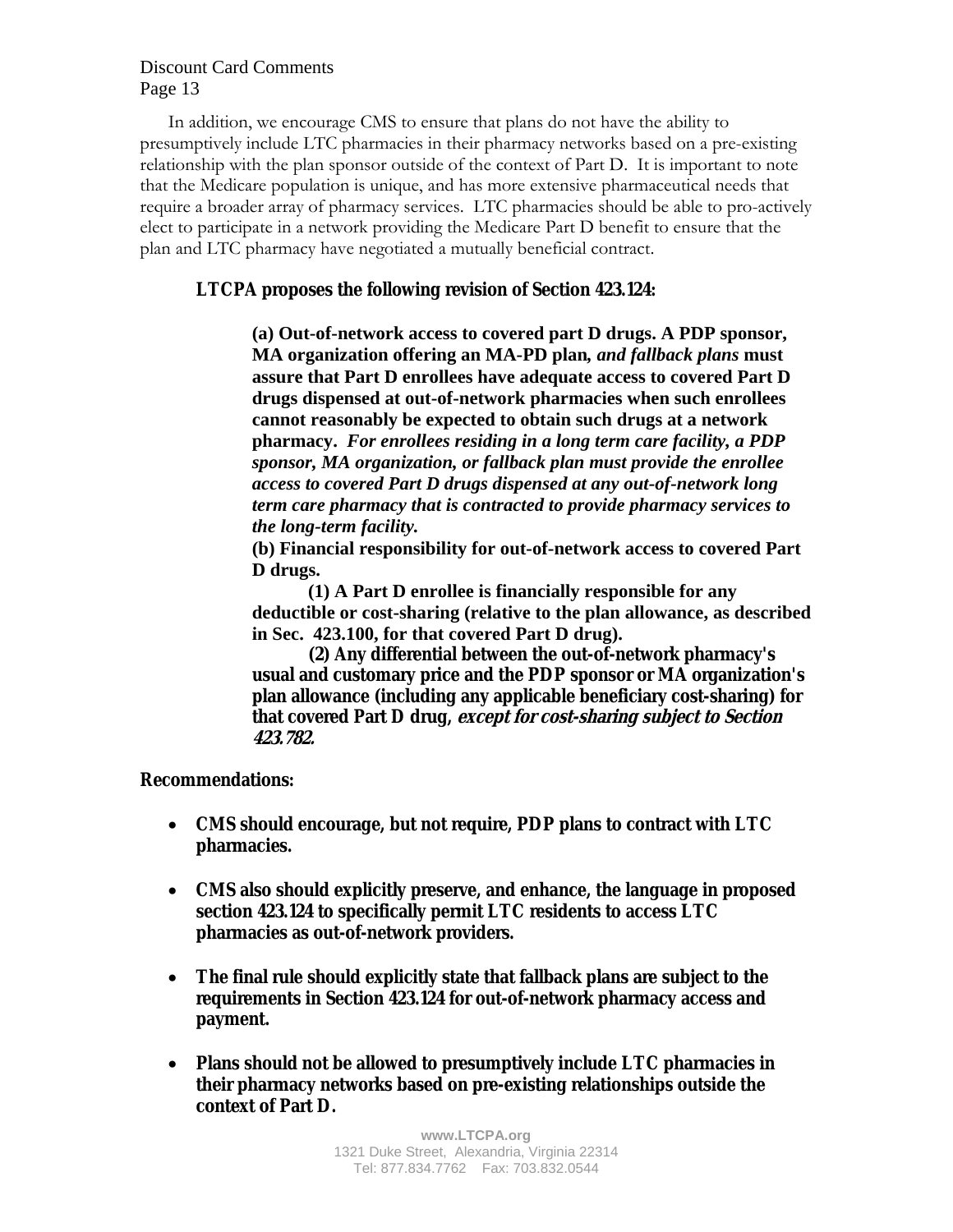# **B. Payment of Differential between Out of Network Pharmacy Charge and PDP Plan Allowance, Particularly for Full Benefit Dual Eligibles.**

LTCPA also agrees with CMS that, to the extent that it must operate as an out-ofnetwork provider, the pharmacy should receive usual and customary (U&C) reimbursement. Historically, market forces have kept usual and customary fees charged by LTC pharmacies in check and have resulted in market efficiencies in the provision of services. We believe that market competition among LTC pharmacies will ensure the competitiveness of the usual and customary rate through negotiations with the contracted LTC facility, for example as it does currently with Medicare Part A. LTC facilities will seek to negotiate competitive prices for their residents, and will choose the LTC pharmacy that strikes the most effective balance between quality of service and cost.

### **1. Treatment of the Full Benefit Dual Eligibles**

We are concerned that the proposed regulation does not account for the fact that full benefit dual eligible LTC residents and those with low incomes are not responsible for the difference between an out-of-network pharmacy's usual and customary price for a covered Part D drug, and the plan allowance for the covered Part D drug under Section  $423.124(b)(2)$ . We believe that CMS must make explicit who will pay the cost differential between the out-of-network pharmacy price and the PDP plan reimbursement for full benefit dual eligibles and others with low incomes. As noted below, we believe the differential should be paid by the plan directly to LTC pharmacy. The CMS payments to PDPs should recognize the differential cost between the usual and customary rate and the plan allowance, and therefore that plans should be directly responsible for covering the usual and customary rate. Otherwise, the most frail elderly, who are often also low-income, will be penalized by paying this higher cost.

The proposed regulation clearly outlines in Section 423.782 the agency's intent to provide coverage of dual eligibles' cost sharing under the new prescription drug benefit. If the final regulations reflect the current policy that enrollees are responsible for the differential cost between the usual and customary rate and the plan allowance, then we strongly encourage CMS to cover this differential for dual eligible and low-income beneficiaries the same as other cost-sharing. Otherwise, LTC pharmacies and/or nursing homes would be put in a situation where they were forced to collect this differential payment from full benefit dual eligible patients with no ability to pay, or from nursing homes who will simply bill the costs back to CMS or Medicaid through their independent reimbursement mechanisms. This would undermine the policy of allowing LTC pharmacies to bill out-of-network at the usual and customary rate to ensure that pharmacies are adequately paid to provide specialized services to LTC residents.

### **Therefore, we proposed amendments to the proposed regulations that include a new subsection 4:**

**Section 423.782(a)**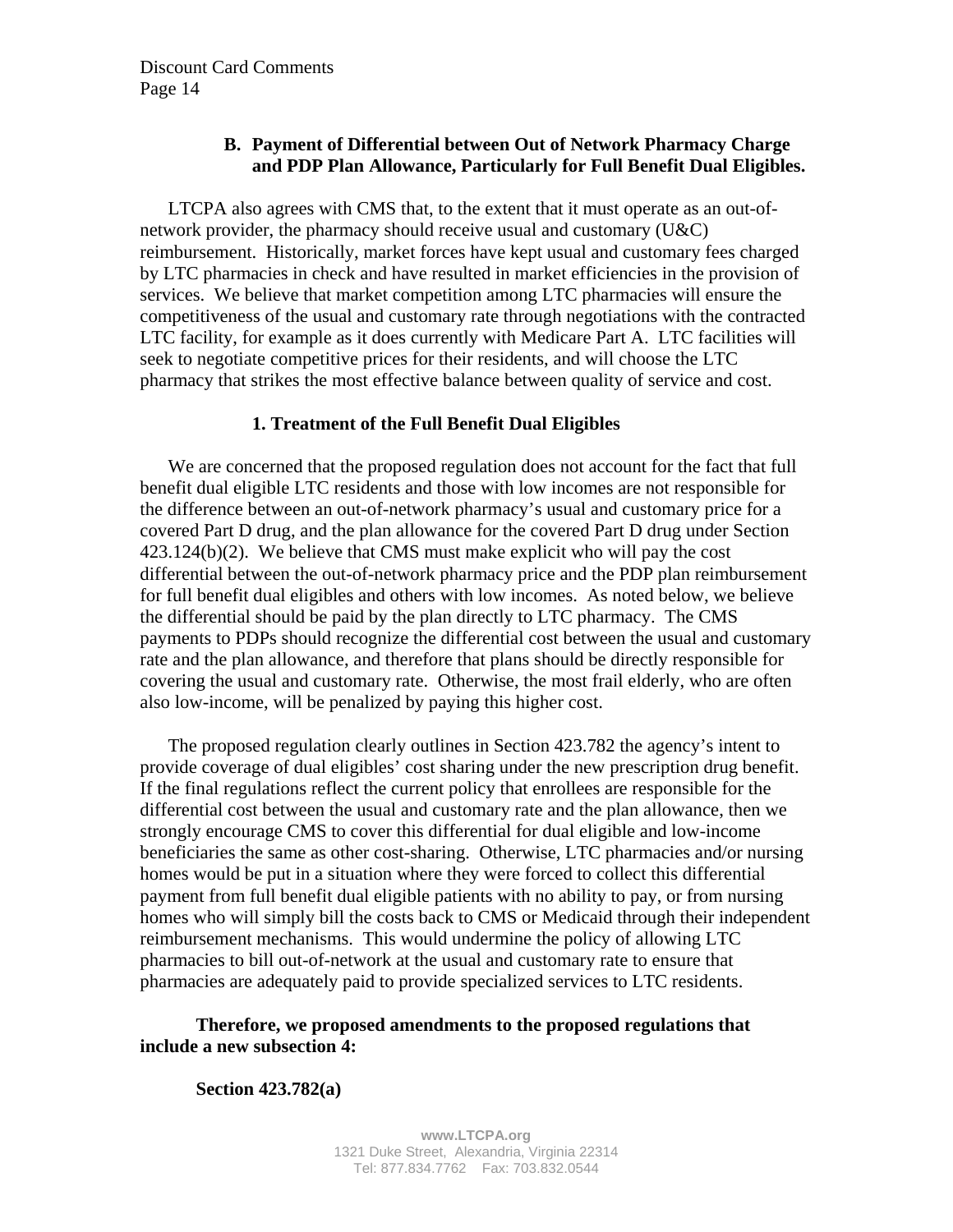*(4) Elimination of financial responsibility for the differential between the out-of-network pharmacy's usual and customary price and the PDP sponsor or MA organization's plan allowance as described in Sections 423.124(b)(1) and*   $(b)(2)$ . **423.124(b)(1) and (b)(2).** 

**We recognize that CMS intends to treat low income beneficiaries differently than full benefit dual eligible beneficiaries, in that low income beneficiaries will remain responsible for a reduced copay. While we recognize that difference, we believe that the low income subsidy for even these beneficiaries should include payment of any cost differentials for prescription drugs. For that reason, we also propose the following amendment:** 

**Section 423.782(b):** *(4) Elimination of financial responsibility for the differential between the outof-network pharmacy's usual and customary price and the PDP sponsor or MA organization's plan allowance as described in Section 423.124(b)(2).* 

**In addition, and to make explicit that PD sponsors and MA plans must flow through those payments made to them by CMS pursuant to the low income subsidy program, we propose the following new subsection (7) to section 423.120(a), which clarifies that the PD sponsor or MA organization must provide any low income subsidy funding through to the pharmacies.** 

 **Section 423.120(a):**  *(7) A PD sponsor or MA organization is required to pay the pharmacy the full plan allowance, as well as amounts referenced in Section 423.782.* 

In addition, if CMS chooses to retain the policy that enrollees are responsible for this differential payment, we encourage CMS to retain its position that it count as a beneficiary incurred cost under Section 423.100.

## **Recommendations:**

- **The final rule should reflect that plans will be responsible for paying out-ofnetwork pharmacies the usual and customary price.**
- **CMS should clarify in its final rule that full benefit dual eligibles and other low income beneficiaries residing in long term care facilities have no costsharing for covered Part D drugs, whether or not they are on the formulary of the PDP or MA-PD plan.**

## **2. Prompt Pay**

We are concerned that the proposed regulations do not reference or require plans to provide prompt payment to providers under Part D plans. We believe that payment to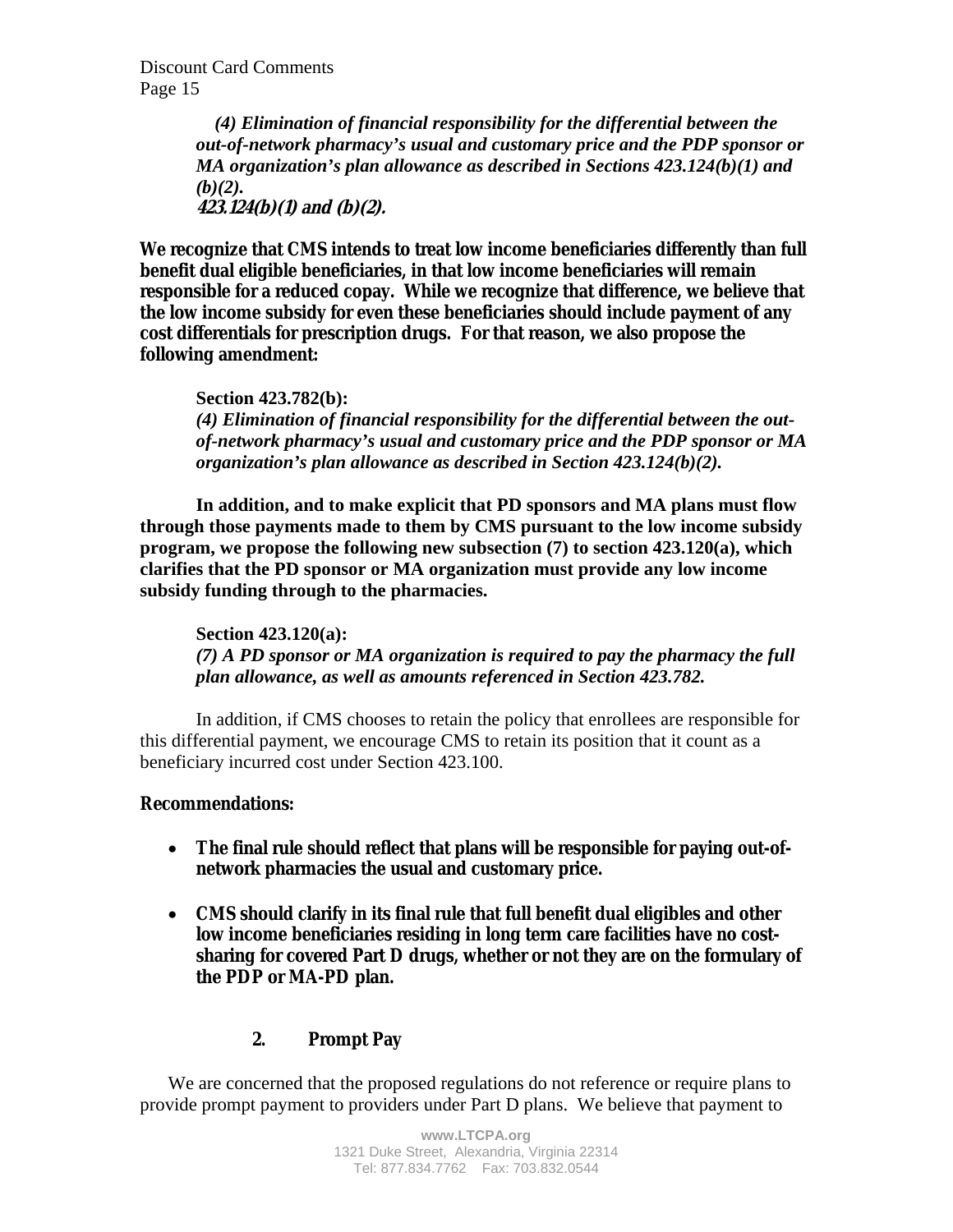pharmacies for prescription drugs dispensed to enrolled Part D beneficiaries should be subject to prompt payment requirements comparable to provisions applicable to carriers under Section  $1842(c)$  of the Social Security Act. Otherwise, plans will have the ability to deny payment of prescription drugs that should be covered by the plan, and force pharmacies to go through a costly appeals process in order to obtain payment. It is important to note that under the existing proposed regulations, pharmacies will not be allowed an expedited review if the drug is dispensed and the grievance is for payment only. Over time, this policy could force LTC pharmacies not to dispense necessary prescription drugs until coverage is approved by the plan, potentially delaying care to patients.

## **Recommendation:**

• **We recommend that CMS provide for prompt payment of pharmacy claims by PDP and MA-PD plans.** 

**We propose the following addition to Section 423.120(a):** 

*(8) A PDP sponsor or MA organization must meet the requirements set forth at Section 1842(c) of the Social Security Act in providing payment to any pharmacy providing Part D covered drugs to enrolled beneficiaries that are eligible for coverage under the plan as a network or out-of-network provider, including dispensing fees and payment for services such as medication therapy management.* 

# **3. Disclosure of Cost of Generic Equivalent**

 We strongly support the proposed regulation waiving the requirement that information on differential prices between a covered Part D drug and its generic equivalent be made available to prescription drug plan and MA-PD plan enrollees at the point of sale when prescription drug plan enrollees obtain covered Part D drugs in long-term care pharmacies. We are pleased that CMS understands that LTC pharmacies generally provide drugs directly to the skilled nursing facilities and nursing facilities where the patient resides, not directly to the patient, under a medical benefit. We agree that it would be impracticable for LTC pharmacies to provide beneficiaries with information regarding covered Part D drug price differentials at the point of sale.

CMS also requests comments regarding appropriate standards with regard to the timing of such disclosure by long-term care pharmacies under Sec. 423.132(a). Not only must timing be considered, but also the recipient of such information. Over half of LTC residents have abnormal cognitive function, making disclosure information confusing and possibly leading to poor treatment decisions by the patient based on the disclosed information.<sup>20</sup> It is imaginable that the information could lead a patient to distrust the physicians, nurses and other caretakers in the facility simply because the patient did not

1

<sup>&</sup>lt;sup>20</sup> See Bernabei, paper at note 2.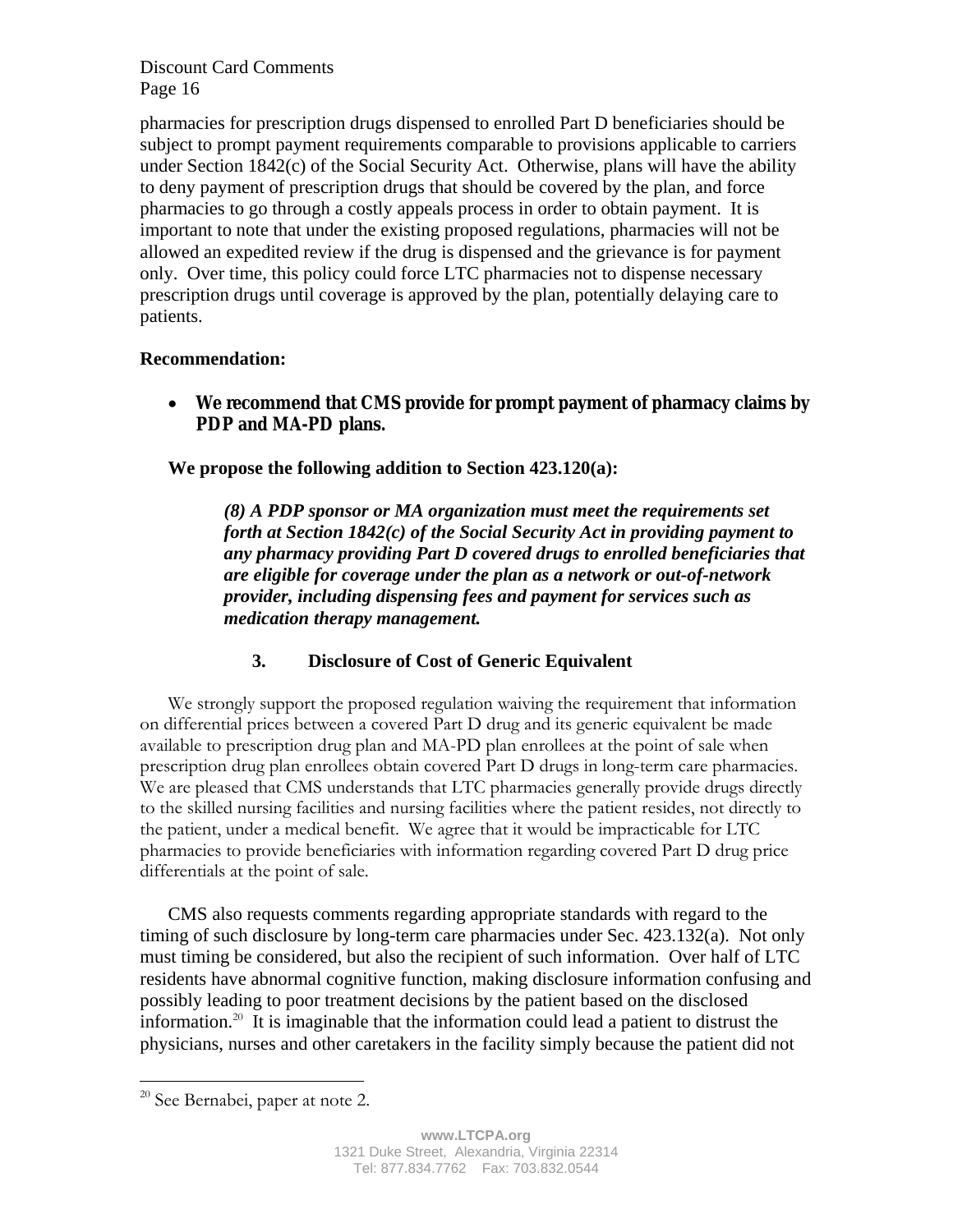have the cognitive ability to understand why the information was being provided and what it meant.

Section  $423.132(c)(5)$  gives CMS the discretion to waive the public disclosure requirement in such circumstances as CMS deems compliance to be impracticable. Because of the nature of the sale and delivery processes that LTC pharmacies use, LTCPA requests that CMS waive the requirement for the disclosure of the cost of generic equivalents for LTC pharmacies, rather than set a timeline for which disclosures must be made.

# **We propose that CMS add to Section 423.132(c)(5):**

*CMS waives the requirement under paragraph (a) of this section in the case of LTC pharmacies.* 

# **Recommendation:**

 $\overline{a}$ 

• **CMS should waive the requirement for the disclosure of the cost of generic equivalents for LTC pharmacies.** 

# **IV. FORMULARY ISSUES**

As explained above, LTC beneficiaries have a complex set of medication needs distinct from the ambulatory Medicare population. For that reason, restricting LTC residents to the USP's proposed Model Formulary Guidelines or to PDP formularies, in general, is inappropriate. LTC residents should be entitled to a presumption of coverage for all medically necessary covered drugs. Only an open formulary can guarantee this type of coverage.

LTCPA's concerns regarding the inadequacy of the proposed Model Formulary Guidelines for residents of LTC facilities and its preferred policy to address the pharmaceutical needs of LTC residents are summarized below. (A fuller critique of the inadequacies of USP's proposed Model Formulary Guidelines is presented in Appendix  $1.^{21}$ )

# **A. Inadequacy of PDP Formularies for Residents of LTC Facilities**

Regulations regarding the PDP formularies do not acknowledge the physiological consequences of natural aging, particularly for the most rapidly growing segment of the U.S. population, the frail elderly. These individuals have a high prevalence of chronic conditions that are associated with high health care costs, and place them at increased risk

 $21$  LTCPA submitted Appendix 1 to USP on September 17, 2004 as part of its comments on USP's draft Model Formulary Guidelines.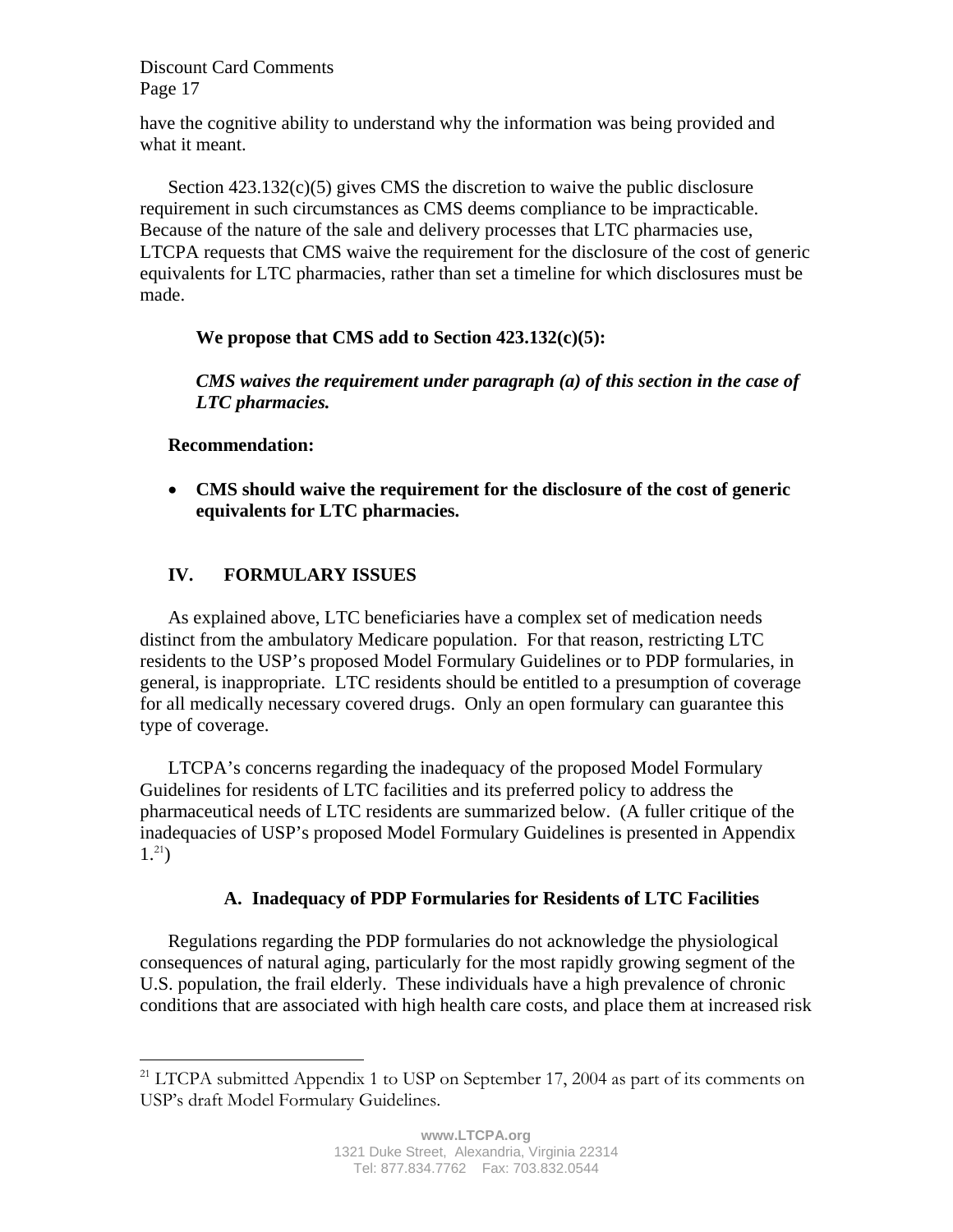of morbidity and mortality. Yet, effective treatment can result in predictable improvements in health status.

Drug selection in the frail elderly must take into account the physiologic, pharmacokinetic, and pharmacodynamic aberrations that occur as a natural consequence of aging, which are often compounded by pathophysiologic consequences of chronic conditions. However, people older than 80 years of age are often excluded from interventional trials, contributing to the paucity of high quality clinical evidence supporting the safe and effective use of medications in the elderly. Medications within a particular therapeutic category may be considered generally comparable in studies comparing two different groups of patients. But these studies are usually conducted on otherwise relatively healthy young elderly. These medications often differ substantially on one or more critical factors relevant to selecting appropriate medications in the frail elderly.

LTC residents must have access to a wider range of medications given their limitations in swallowing, physiologic susceptibility to adverse drug effects, and multiplicity of concurrent underlying conditions complicating optimal drug selection.<sup>22</sup> For some chronic conditions, patients are at high risk of destabilization when drug therapy is interrupted or changed in the absence of a clinically valid reason. In these situations, efforts to contain costs on medications by periodically switching patients to different preferred brands can result in loss of control of the condition, hospitalizations, and other adverse outcomes.

In the preamble to the proposed regulations, CMS appropriately raises the issue of nursing home residents' need for special formulary considerations.<sup>23</sup> However, the MMA does not address formularies for LTC residents and directs PDP sponsors to establish coverage determination processes modeled after the Medicare+Choice process. $24$ From the prospective of LTC pharmacy, USP's draft Model Formulary Guidelines exclude categories of drugs needed by LTC residents, places other drugs in danger of not being covered, and fails to accommodate the range of dosage forms that residents of LTC facilities require. We are concerned that PDPs and MA-PD plans will rely heavily on the USP Model Formulary Guidelines and have very limited formularies. This will reduce access for institutionalized, frail elderly beneficiaries.

We understand that CMS must base the regulation on existing statute, including the definition of a "covered Part D drug," which excludes benzodiazepines, barbiturates, over-the-counter drugs, and medications for unintended weight loss. We will be seeking legislative change in the future to amend Section 423.100 to cover these medications for the frail elderly, and invite CMS to support this effort.

1

<sup>&</sup>lt;sup>22</sup> T. Higashi, *et al.*, The Quality of Pharmacologic Care for Vulnerable Older Patients. 40 Ann. Intern. Med. 714 (2004).

 $23$  69 Fed. Reg. 46661.

<sup>&</sup>lt;sup>24</sup> Section 1852(g).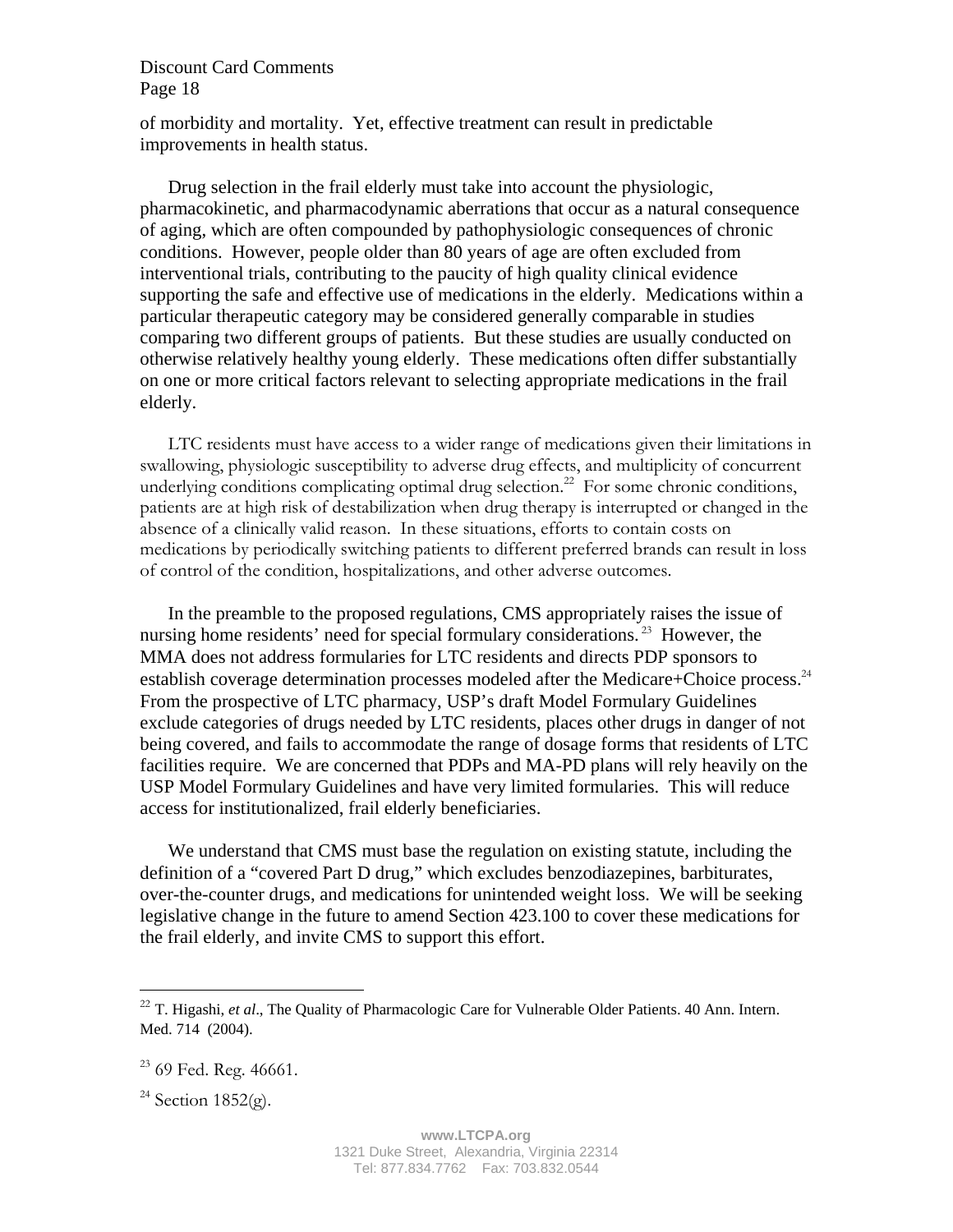## **Recommendation:**

- **CMS should work closely with state Medicaid programs to ensure, in the short-term, that benzodiazapines and barbiturates, over-the-counter drugs, and medications used for intended weight loss will continue to be covered.**
- **CMS should consider for approval PDPs that wish to cover benzodiazapines and barbiturates, over-the-counter drugs, and medications used for unintended weight loss.**

A number of drugs are in danger of not being covered in the two drugs per category schema called for in the regulation, including: biotech injectables and infusables; anticoagulants; anticonvulsants; non-sedating antihistamines; rapid-acting and basal insulins; selective serotonin reuptake inhibitors and selective norepinephrine and serotonin reuptake inhibitors; calcium channel blockers; atypical antipsychotics;selective serotonin reuptake inhibitors and selective norepinephrine and serotonin reuptake inhibitors; calcium channel blockers; atypical antipsychotics;thropoietin; HMG-COA Reductase Inhibitors (statins); Cox-2 Inhibitors; proton pump inhibitors; antibacterials; beta-adrenergic receptor antagonists (beta-blockers); and new drugs (new molecular entities, new indications, and new dosage formulations).<sup>25</sup>

The proposed regulations also do not accommodate the range of dosage forms that residents of LTC facilities require. In addition, the guidelines do not address the range of drug delivery systems that are critical to treating the institutionalized frail elderly including: tablets and capsules; time release medications; topical patches; injectable and intravenous medications; and dosage forms administered via various delivery systems in the ophthalmic, optic and inhalants classes.

In the nursing home environment, half to two-thirds of residents have some form of dysphagia, which can have a dramatic impact on nutritional status.<sup>26</sup> LTC residents at risk for developing dysphagia include those who have had a stroke, Parkinson's Disease, Huntington's Corea , Multiple Sclerosis, cancer of the head, neck or esophagus, residents with dementia, and residents who are on medications that cause sedation, impair cognition, or decrease production of saliva.<sup>27</sup> LTC facilities must take steps to avoid the complications and consequences of dysphagia, which include aspiration pneumonia, choking, chronic malnutrition, decreased quality of life, and unintended weight loss.<sup>28</sup>

1

<sup>25</sup> *See* Appendix 1 for a fuller critique and citation of relevant scientific literature supporting LTCPA's critique.

<sup>26</sup> *See* Becky Dorner & Associates, *It's Tough to Swallow; Dysphagia Causes and Treatments*, National Association Directors of Nursing Administration in Long Term Care Magazine.

 $27 \, \text{Id}$ 

<sup>28</sup> *See* C. Shanley, and G. O'Loughlin, *Dysphagia Among Nursing Home Residents: An Assessment and Management Protocol*. 8 J. Gerontol. Nurs. 35 (2000).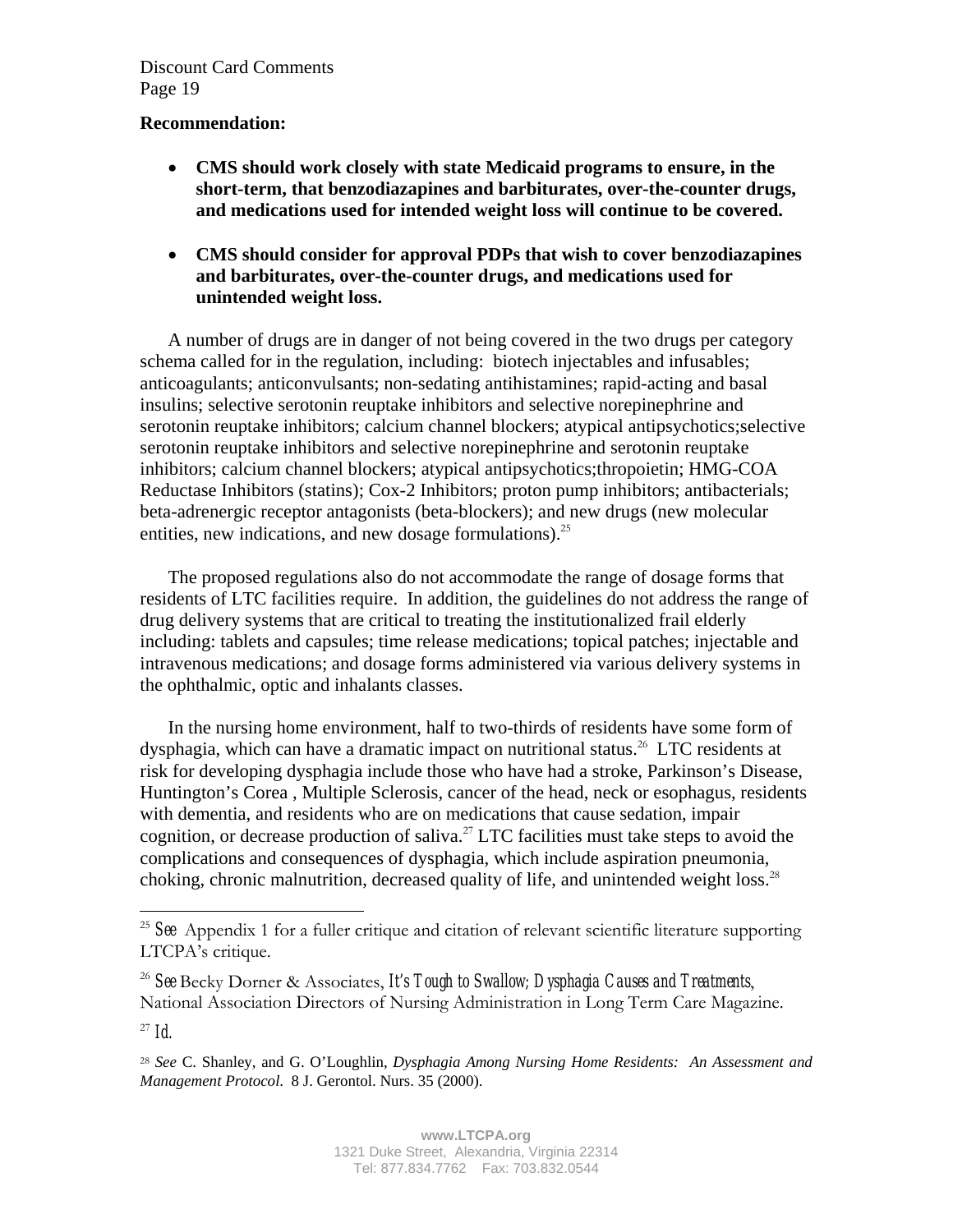Issues of dysphagia lead to the placement of feeding tubes to ensure adequate nutrition for these residents. Liquid or crushable oral medication or injectable dosage forms are critical in ensuring appropriate drug therapy. If the appropriate dosage forms are not available to our most frail patients, managing their serious illnesses such as congestive heart failure, hypertension, diabetes, or even infection will be impossible. If LTC residents do not have access to these dosage forms under formularies established by PDP plans, in all likelihood they will be transferred to a hospital, a more expensive health care alternative, to receive these medications.

Given the concerns expressed above and further described in Appendix 1, LTCPA believes that restricting LTC residents to drug categories and classifications in the USP proposed Model Formulary Guidelines or to PDP formularies, in general, is inappropriate and contrary to the health and well-being of LTC residents.

#### **B. Potential Gaps in Coverage of Medically Necessary Non-Formulary Drugs**

We are concerned that the proposed regulations do not specifically address coverage of non-formulary drugs for dual eligible LTC facility residents. We understand that CMS provides for an exceptions and appeals process for an enrollee, allowing the authorized representative, or prescribing physician to request coverage of a covered Part D drug that is not on a sponsor's formulary. Nevertheless, we are concerned that the timeframes for this process are not realistic for nursing home patients. Drugs which are medically necessary to treat the enrollee's disease or medical condition must be provided in as timely a manner to LTC residents as they are under current Medicaid policies.

For example, if a nursing home resident requires a certain drug in order to be stabilized, the nursing home resident will get that drug in one of two ways under the current regulations. In one circumstance, the physician would place an order for the prescription from the LTC pharmacy, and the LTC pharmacy would bill the PDP or MA-PD plan after dispensing. Under the current regulations, no expedited process would be available to the LTC pharmacy for payment of the drug by the plan because the drug was already dispensed. If the coverage appeal is denied, the LTC pharmacy would have no recourse except to bill the resident and/or facility. It is not clear whether the federal government would be responsible for the cost of the drug for dual eligibles.

Over time, the potential financial hardship experienced by the LTC pharmacy could force the pharmacy to require a coverage determination before dispensing. In this circumstance, a LTC resident requiring a non-formulary drug in order to be stabilized could be forced into a hospital for treatment, while waiting for a coverage decision from the plan. The LTC pharmacy would request coverage from the plan upon receiving the prescription, and the plan would automatically deny coverage because the drug is not on its formulary. Then the LTC facility would be forced to either cover the cost of the drug and take the potential financial loss in order to dispense the drug to the patient in a timely manner, or send the patient to a hospital where Medicare Part A would cover the treatment. As a result, the cost to the federal government for treating the patient in an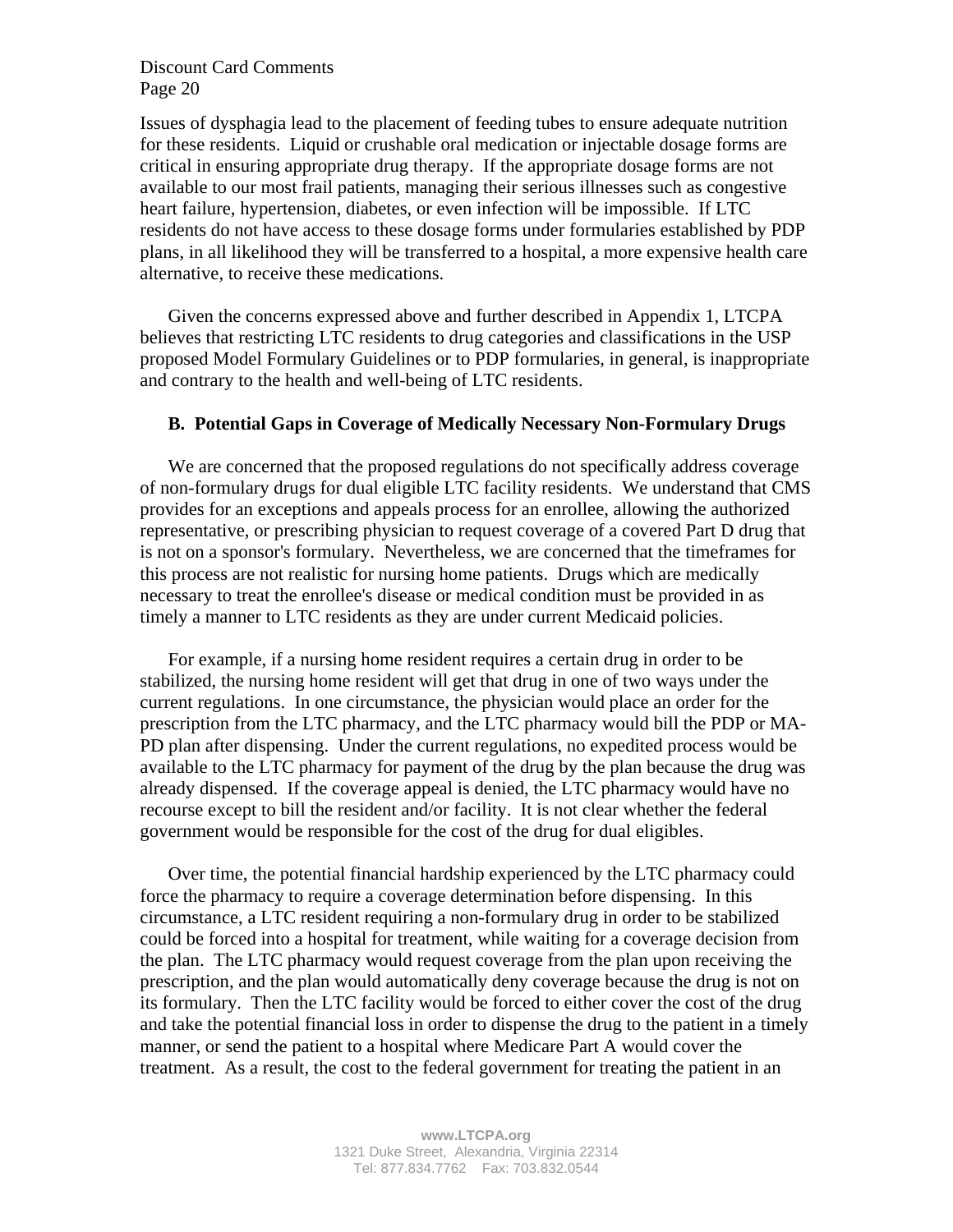acute care setting would be more than it would have been to maintain the patient in the LTC facility. And most of all, patient access to necessary treatment would be delayed.

There are several issues raised by these examples. First, are PDP sponsors and/or MA-PD plans required in any way to cover non-formulary drugs for LTC residents, particularly those with dual eligible status? Second, is an expedited process going to be available to LTC pharmacies seeking payment for the provision of non-formulary drugs? Third, who bears the cost of the non-formulary drug; the LTC pharmacy, the LTC facility, the resident, the plan, or the federal government? CMS must directly address these issues in order to ensure that LTC residents retain access to the high quality services provided by LTC pharmacies.

## **C. Providing Notice to Beneficiaries of Formulary Changes Does Not Ensure Access to Medically Necessary Drugs**

Section  $423.128(d)(2)(iii)$  provides current and prospective Part D enrollees with at least 30 days notice regarding the removal or change in the preferred or tiered cost-sharing status of a covered Part D drug on its prescription drug plan's or MA-PD plan's formulary. We are concerned that this timing is not consistent with other federal program standards. More importantly, the notice requirement does not address the issue of how LTC residents will maintain their access to medically necessary drugs.

## **D. Only Open Formularies Can Address the Pharmaceutical Needs of LTC Residents**

As discussed above, restricting LTC residents to the USP's proposed Model Formulary Guidelines or to PDP formularies, in general, is inappropriate. CMS' proposed notice requirements also do not adequately address the issue of LTC residents' continued access to medically necessary drugs. We believe that LTC residents should be entitled to a presumption of coverage for all medically necessary covered drugs prescribed by a physician and dispensed by LTC pharmacies. To the extent that the drugs are not within the plan's formulary, they should be provided by the LTC pharmacy to the beneficiary and billed to the patient's plan.

1. Preferred Policy

Access to non-formulary drugs should be preserved irrespective of whether the LTC pharmacy has joined in the PDP network. For example, if a nursing home resident is enrolled in PDP A, and the LTC pharmacy serving the beneficiary's nursing home is innetwork in PDP A, then any drugs on PDP A's formulary will be covered at the negotiated reimbursement between the LTC pharmacy and the PDP according to the provisions of the MMA. However, to the extent a drug is not on the PDP formulary, CMS' regulations should explicitly allow the LTC pharmacy to dispense the drugs to the beneficiary on an out-of-network basis, with regular out-of-network rules applying, even though the pharmacy is in-network with the PDP.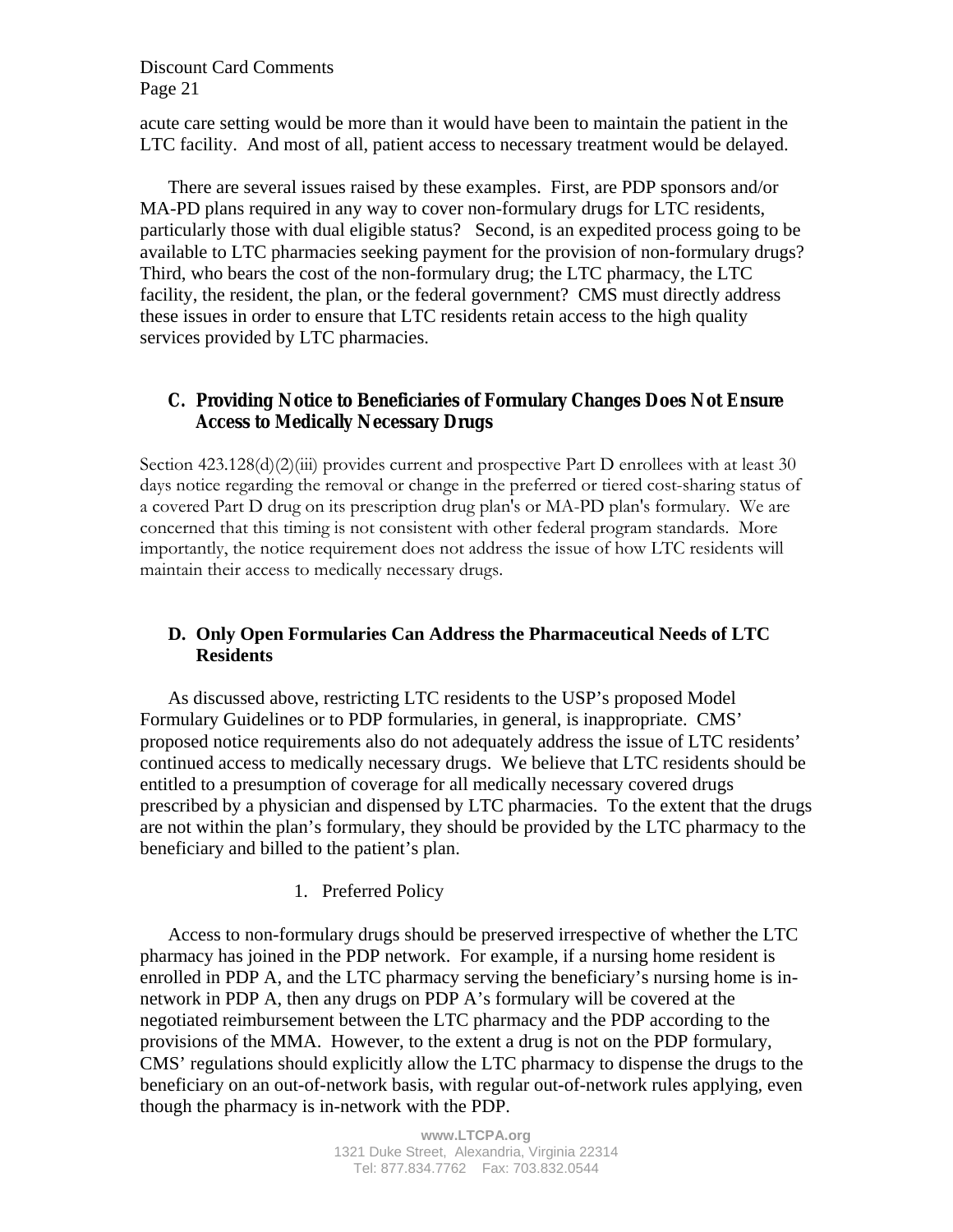$\overline{a}$ 

In summary, LTC pharmacies will always be treated as out-of-network when billing for an enrollee's non-formulary drug. The plan would be responsible for reimbursing the LTC pharmacy at the usual and customary rate for all non-formulary drugs. CMS would reimburse the plan for such costs on a monthly basis in the same manner that the agency subsidizes plans for other cost-sharing for low-income and dual eligible beneficiaries.

## 2. Formularies Will Ultimately Lead to Higher Costs for LTC

The costs associated with this policy for Medicare and its associated health plans, PDPs and MA-PD plans will surely be more than offset by Medicare savings due to decreased hospitalizations, adverse drug reactions, and over-utilization of drugs caused by these events. First, it would avoid the appeals process for non-formulary drugs that would otherwise delay access to medication therapy needed to maintain or stabilize a LTC resident's condition. Such delays would inevitably lead to discharge into costlier acute care settings or life-threatening delays in treatment.

An open formulary would avoid the serious costs of missed doses, inconsistency in treatment due to switching medications, gaps in coverage, and/or delays in drug treatment. Subjecting LTC residents to a formulary will either cause patients to be subjected to these unsafe practices when the prescribed medication is not on the plan's formulary, or will leave the LTC pharmacy or LTC facility with the cost of care for residents whose medications do not fit a plan's formulary. The latter situation is not a sustainable business model for any health care provider, and ultimately will threaten patient quality of care.

Boockvar *et al*. studied adverse drug events associated with changes in drug dose, frequency, and administration to residents of four nursing homes in the New York City metropolitan area when they were admitted to one of two tertiary care academic medical centers.<sup>29</sup> These residents experienced alterations in previously prescribed medications including: increases or decreases in daily dose; route of administration changes; changes from routine to as-needed administrations and vice versa; substitution of medication; and discontinuation of medications. All of these changes are likely to occur if residents of LTC facilities transition abruptly to new medications or experience dosage form changes because their previous prescribed medications are not on a PDP plan's formulary or there is no provision for the previously used dosage form or route of administration. Boockvar *et al*. found an overall risk of adverse drug events per drug of 4.4%. Extrapolating these findings to residents of long term-care facilities, who take an average of 6 drugs, we could project from 4.4% to 26.4% total incidence of adverse drug events that could be associated with abrupt changes in prescription drug use among residents of LTC

<sup>29</sup> K. Boockvar, E. Fishman, C. Kyriacou, A. Monias, S. Favi, and T. Cortes, *Adverse Events Due to Discontinuations in Drug Use and Dose Changes in Patients Transferred Between Acute and Lontterm Care Facillities*, 164 Arch. Intern. Med. 545 (Mar. 2004). Consistent with the Bernabei *et al*. data cited earlier, Brockyar *et al*. note that the mean number of medications prescribed in the nursing home before the residents transitioned to the hospital setting was 6.1. *Id.*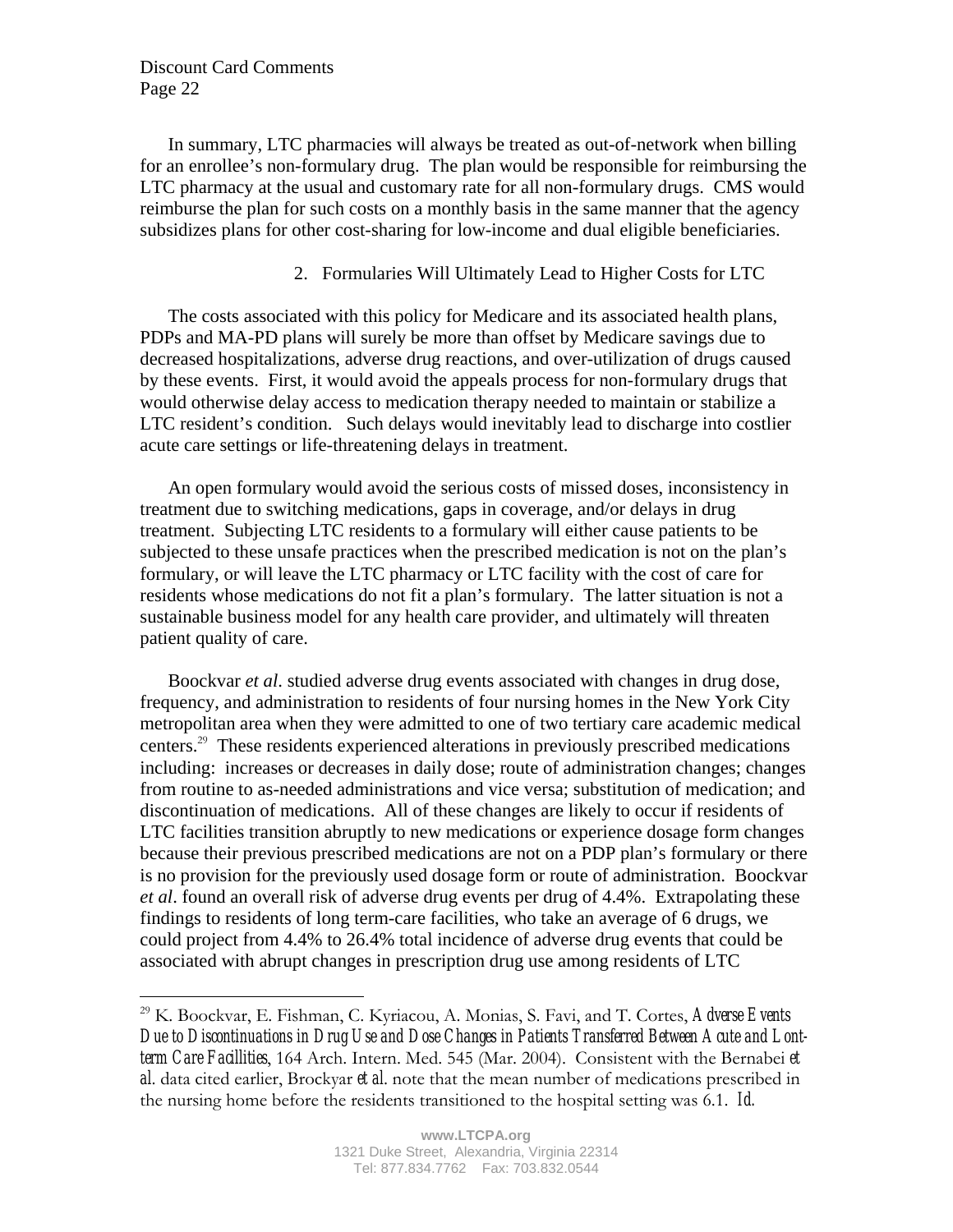facilities. For the 20% of residents taking 10 or more drugs, there is a potential 40.4% total incidence of adverse drug events. When this projected incidence is applied to the population of residents of LTC facilities, the magnitude of risk is staggering. LTC residents cannot be expected to transition literally overnight from a payment system that generally provided for relatively open formularies, to a system in which the drugs and drug dosage forms they were using may no longer be available to them.

# **Recommendation:**

• **Beneficiaries residing in LTC facilities should have a presumption of access to all medically necessary drugs, regardless of a plan's formulary, and the LTC pharmacy should be permitted to dispense the drugs to these beneficiaries on an out-of-network basis, even if otherwise in-network for the beneficiary's PDP or MA-PD plan.** 

**Therefore, we propose the following revision to the regulations at 423.120(b)(2) to add:** 

**Beneficiaries residing in long term care facilities are entitled to a presumption of coverage for medically necessary drugs, and may receive such drugs that are not on the formulary of the prescription drug plan of the MA-PD plan in which the beneficiary is enrolled from a long term care pharmacy on an out-of-network basis as set forth in section 423.124(b), notwithstanding that the beneficiary is enrolled in the prescription drug plan or MA-PD plan and/or their dispensing long-term care pharmacy is enrolled in such a plan's network.** 

# **E. Dual Eligible Beneficiaries Should Be Held Harmless**

Without access to an open formulary, CMS risks substantial discrimination against dual eligible beneficiaries, who formerly received prescription drug benefits under Medicaid. CMS has not addressed the discrepancy between the benefits that dual eligibles have under Medicaid, and the potential benefits available to them under Part D.

Though State Medicaid programs are allowed to have formularies, federal statute limits the exclusion of drugs.<sup>30</sup> Under this policy, Medicaid is limited in terms of the drugs the State may exclude from coverage as follows:

(C) A covered outpatient drug may be excluded with respect to the treatment of a specific disease or condition for an identified population (if any) *only if*, based on the drug's labeling (or, in the case of a drug the prescribed use of which is not approved under the Federal Food, Drug, and Cosmetic  $Act^{[154]}$  but is a medically accepted indication, based on information from the appropriate

 $\overline{a}$  $30$  Section 1927(d)(4)(C) of the Social Security Act.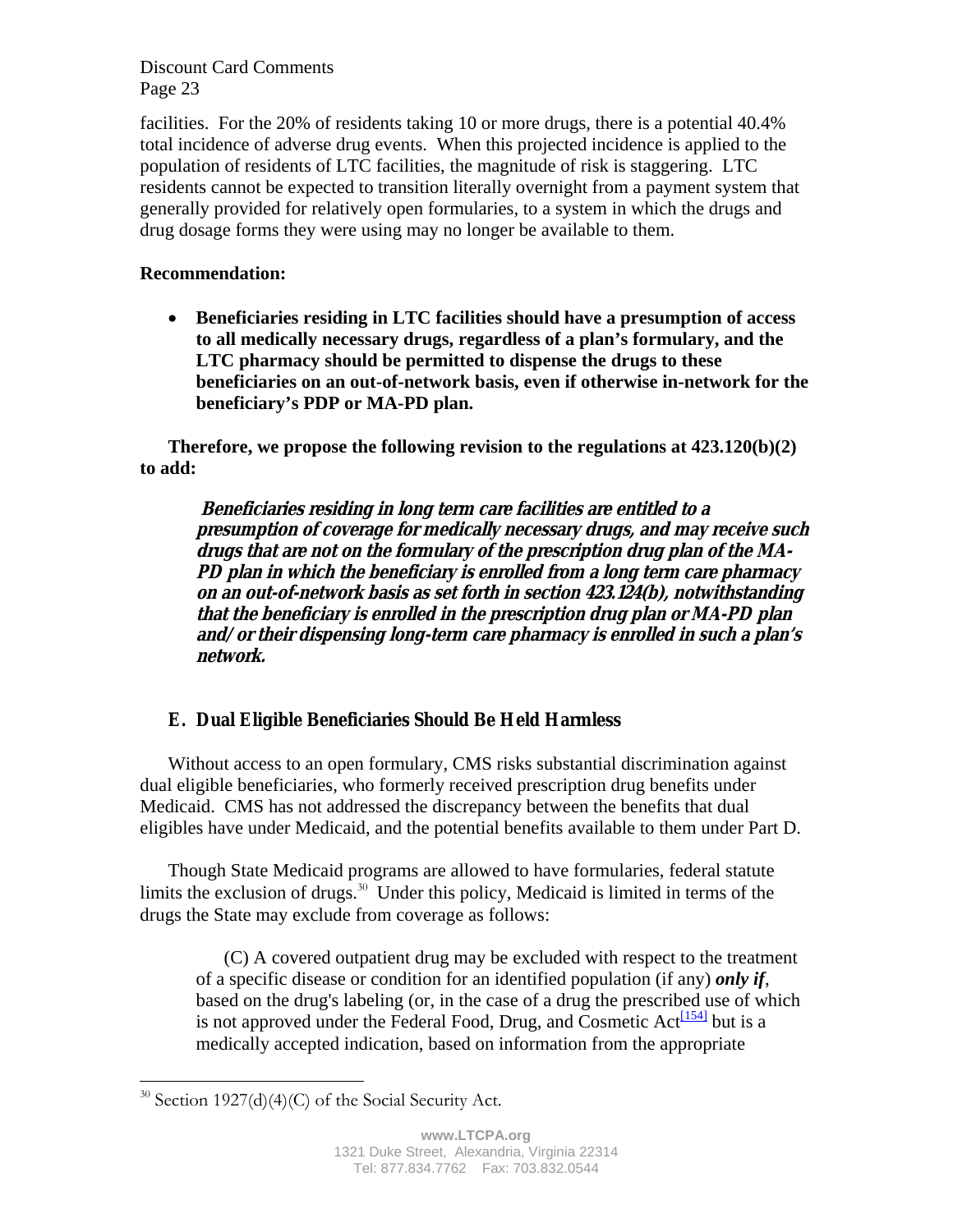compendia described in subsection  $(k)(6)$ , the excluded drug does not have a significant, clinically meaningful therapeutic advantage in terms of safety, effectiveness, or clinical outcome of such treatment for such population over other drugs included in the formulary and there is a written explanation (available to the public) of the basis for the exclusion.

(D) The State plan permits coverage of a drug excluded from the formulary (other than any drug excluded from coverage or otherwise restricted under paragraph (2)) pursuant to a prior authorization program that is consistent with paragraph  $(5)$ .<sup>31</sup>

As stated in this provision, State Medicaid programs are required to ensure that drugs excluded from formularies can be covered subject to prior authorization under Section 1927(d)(5). Federal statute mandates that prior authorization requests be decided upon within 24 hours, a 72-hour supply of medicine must be available in emergencies, and that the State must have in place a mechanism for the appeal of denial.<sup>32</sup> This standard ensures that Medicaid beneficiaries have access to drugs that are not on a State Medicaid plan formulary, and is particularly important for institutionalized beneficiaries with broad drug needs.

It is important to note that Medicaid beneficiaries are accustomed to the Medicaid standard for prescription coverage, and will experience the proposed Medicare Part D grievance and appeals processes proposed by CMS as a diminished benefit in comparison to Medicaid. Dual eligibles should be held harmless, by providing access to an open formulary for their Part D prescription drug benefit.

We also are concerned about the transition period between Medicaid coverage for dual eligible residents of LTC facilities and the start of coverage under Medicare Part D benefits. In some states, Medicaid covers all medications including prescription drugs, over-the-counter medications, and infused drugs. Under MMA, however, states cannot pay for drugs defined by the MMA as covered Part D drugs through their Medicaid program, and states' ability to provide coverage with state funds may be limited. In addition, the MMA does not provide clarity on how existing Medicaid coverage for overthe-counter and infused drugs will be coordinated with Medicare Part D.

#### **Recommendation:**

• **Full benefit dual eligible beneficiaries residing in LTC facilities should have a presumption of access to all medically necessary drugs, regardless of a plan's formulary.** 

**In addition to our recommendation on beneficiaries residing in LTC facilities, we propose to add the following revision to the regulations at 423.120(b)(2):** 

1

<sup>31</sup> *Id.* [emphasis added].

<sup>32</sup> *Id.* at Section 1927 (d)(5)(A).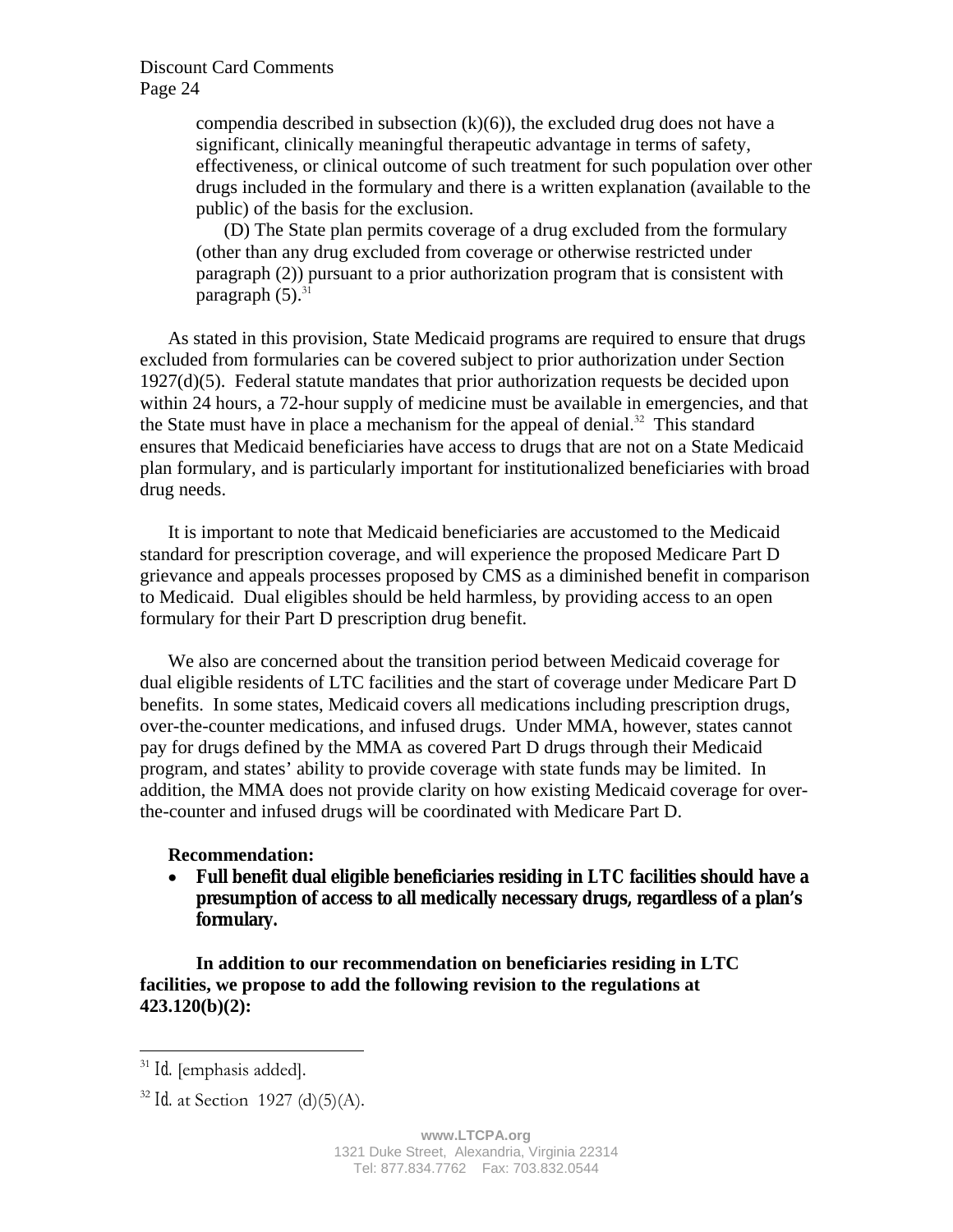# *Full benefit dual eligible beneficiaries residing in LTC facilities should have a presumption of access to all medically necessary drugs, regardless of a plan's formulary.*

## **F. Preferred Policies for Pharmaceutical and Therapeutic Committee Standards**

Though we fundamentally support a strong and independent P&T Committee, we realize that the P&T Committee will not be capable of balancing the needs of LTC patients with the needs of the general Medicare population. As discussed above, to do so would require open formularies for all beneficiaries. By providing full benefit dual eligibles and residents of LTC facilities with an open formulary, we believe that the P&T Committee will be better able to function in the best interest of all Medicare beneficiaries.

 Nevertheless, we understand that the majority of Medicare beneficiaries will be subject to plan formularies. Therefore, we encourage policies in the final regulation that ensure that plan formularies place a priority on clinical concerns, as opposed to strictly cost concerns. Our recommendations are based on the premise that residents of LTC facilities and full benefit dual eligible beneficiaries will have access to open formularies, and therefore P&T Committee decisions regarding formularies will not affect LTC residents. It is important to note that CMS does not include a provision in its proposed regulations that would require the P&T Committee to be accountable for considering the needs of special populations with unique health needs, such as those residing in long-term care facilities. CMS clearly states that plan formularies may not discriminate based on health status, but we believe their position could be strengthened.

## **Therefore we propose adding the following to Section 423.120(b)(1):**

# **(vi. taken into consideration the special needs of frail elderly and institutionalized beneficiaries.)**

 CMS solicits public comment with respect to the appropriateness of strengthening the statutory requirement in section  $1860D-4(b)(3)(A)(ii)$  of the Act by requiring, in its final regulations, that more than just one pharmacist and one physician on the P&T committee be independent and free of conflict. We believe that at least two-thirds of the committee should be comprised of independent pharmacists and physicians. In addition, we believe that these independent committee members should be experts regarding the care of elderly or disabled individuals.

## **Therefore we propose the following revisions to Section 423.120(b)(1):**

 **(ii) at least two-thirds of the committee members should be practicing physicians and practicing pharmacists who are independent and free of conflict with respect to the PDP sponsor and prescription drug plan, or MA**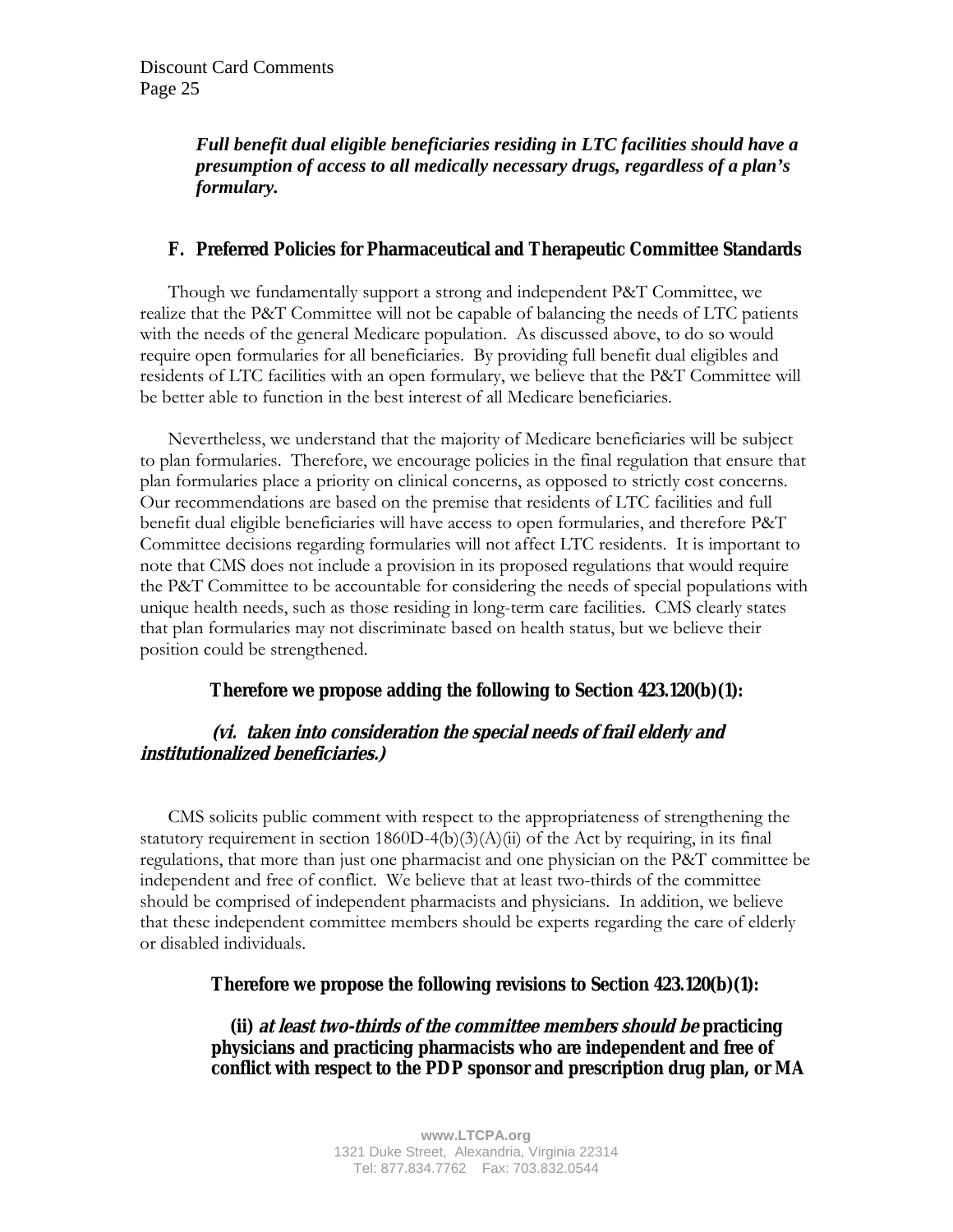## **organization and MA-PD plan, and who are experts regarding the care of elderly or disabled individuals.**

We also are concerned that CMS does not clarify the decision-making process for the P&T committee in the regulation. If a simple majority vote is the standard for a binding decision, non-physicians and non-pharmacists that lack a clinical perspective could have a disproportionate share of influence in the decisions of the committee. Therefore, we recommend that CMS ensure that this balance be maintained by requiring a supermajority or unanimous vote of the P&T Committee to ensure that independent committee members have a meaningful vote.

We agree with CMS that decisions of the P&T Committee should be binding on plans and encourage CMS to retain this policy in its final rule. Otherwise, the role of the P&T Committee could be undermined by the plan, resulting in policies that threaten patient access to a sufficient number of medications in the formulary.

CMS also states in its proposed regulations that "it is our expectation that P&T committees will be involved in designing formulary tiers and any clinical programs implemented to encourage the use of preferred drugs (e.g., prior authorization, step therapy, generics programs.)" We agree with CMS and encourage a provision in the final regulations that explicitly requires P&T Committee oversight of utilization controls.

## **Recommendations:**

- **Require that the P&T Committee consider the special pharmacy needs of the frail elderly and institutionalized beneficiaries.**
- **Increase the number of independent physicians and pharmacists to at least two-thirds of the members of the Committee.**
- **Provide for specific qualifications for geriatric pharmacy expertise for physicians and pharmacists on the Committee.**
- **Require a super-majority or unanimous vote.**
- **Maintain requirement that the P&T Committee's decision be binding on the plan and require P&T Committee oversight of utilization controls.**

# **V. ENROLLMENT OF FULL BENEFIT DUAL ELIGIBLE RESIDENTS OF LTC FACILITIES**

# **A. Delay the Part D Benefit for Full Benefit Dual Eligibles until 2007.**

CMS does not fully address the potential six-month gap in coverage for full benefit dual eligible beneficiaries between January 1, 2006 when the Part D benefit first goes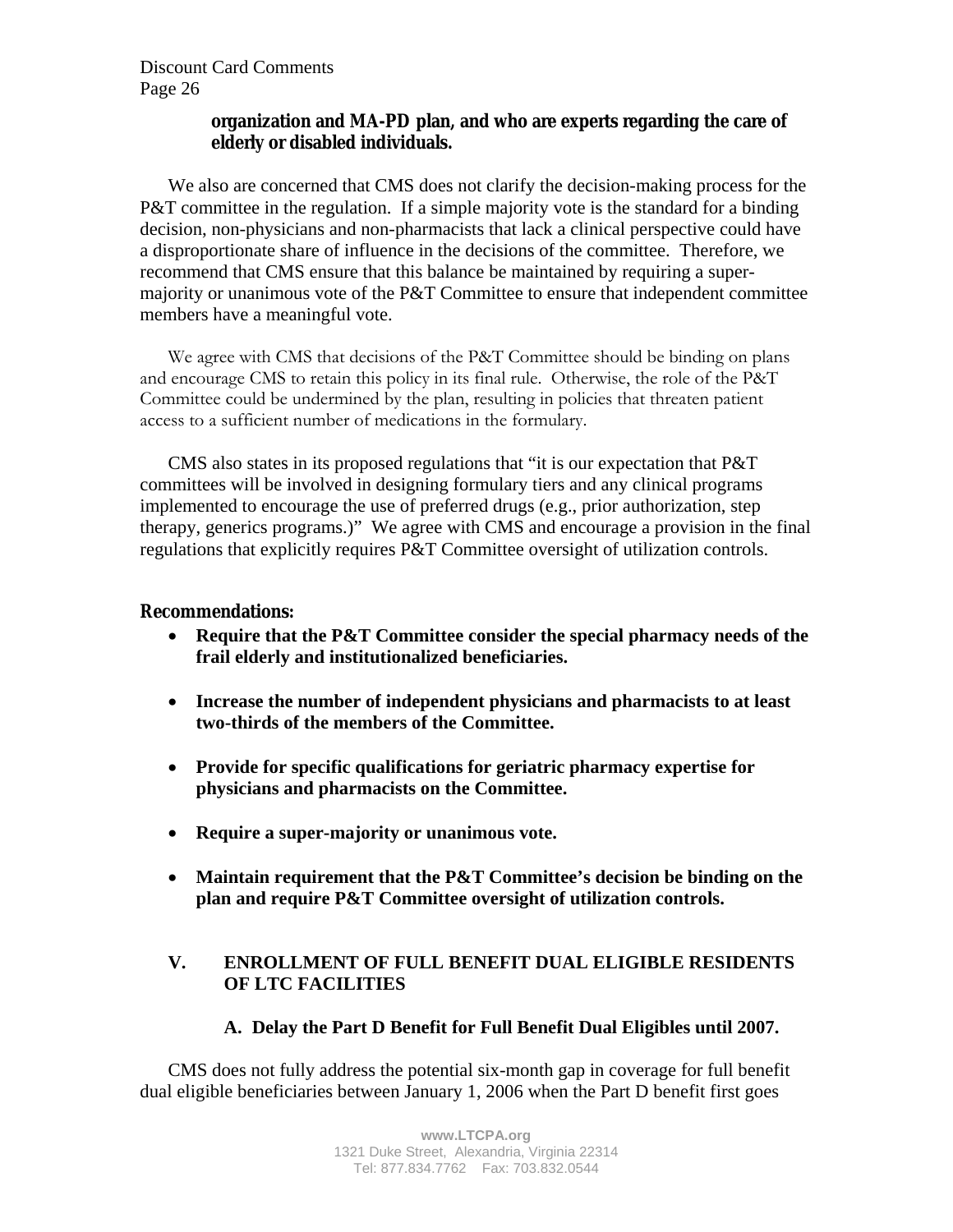into effect, and June 1, 2006, when automatic enrollment occurs. The financial burden of caring for full benefit dual eligibles during this time period, with no federal support, would be significant. LTCPA understands that CMS may have plans to auto-enroll full benefit dual eligibles prior to January 1, 2006. However, this is an extremely ambitious timeline and the risks of not achieving complete auto-enrollment of dual eligibles by January 1, 2006 are great. Rather than risk even small gaps in coverage for full benefit dual eligibles, LTCPA respectfully recommends that CMS postpone the implementation of the Part D prescription drug benefit for full benefit dual eligibles until January 1, 2007.

## **Recommendation:**

• **In order to avoid gaps in coverage for full benefit dual eligibles between January 1, 2006 and June 1, 2006, CMS should postpone the implementation of the Part D prescription drug benefit for dual eligibles until January 1, 2007.** 

## **B. Automatic Enrollment**

CMS has requested comments on the most appropriate method of performing automatic assignment of full benefit dual eligibles and the appropriate entity to do so. As discussed earlier, it is vital that the one nursing home-one LTC pharmacy relationship be maintained to ensure a high standard of care for nursing home residents. LTC pharmacies should be allowed to remain as out-of-network pharmacies for purposes of billing PDPs and MA-PD plans on behalf of an enrollee. Nevertheless, if a LTC pharmacy has chosen to become an in-network provider for a plan, we believe that the auto-enrollment policy should ensure that nursing home residents have access to the LTC pharmacy's contracted plan, rather than to a plethora of plans for which the LTC pharmacy may not be in-network. Otherwise, a LTC pharmacy in a particular plan network would be forced to provide services to an enrollee as an out-of-network plan, which would undermine the market negotiations between an LTC pharmacy and PDP plans and preclude the enrollee from receiving the potential benefits of the contracted relationship. Automatic enrollment of beneficiaries into plans that have included the LTC pharmacy in-network would bring overall efficiencies to the process.

**Therefore, we propose the following revision to Section 423.34(d)(2):** 

**For full benefit dual eligible residents of a long-term care facility that contracts with a long-term care pharmacy, random automatic enrollment will be limited to PDPs that include the long-term care facility's contracted pharmacy in the plan's network, unless the long-term care pharmacy is not in any PDP network in which case residents are automatically enrolled in the same manner as noninstitutionalized individuals.**

We believe that the policy described above is consistent with the statute's requirement for "random" enrollment by using a stratified random sample of plans that include the LTC pharmacy in their networks. It is also consistent with CMS precedent in automatically enrolling State Pharmaceutical Assistance Program (SPAP) members in drug discount cards.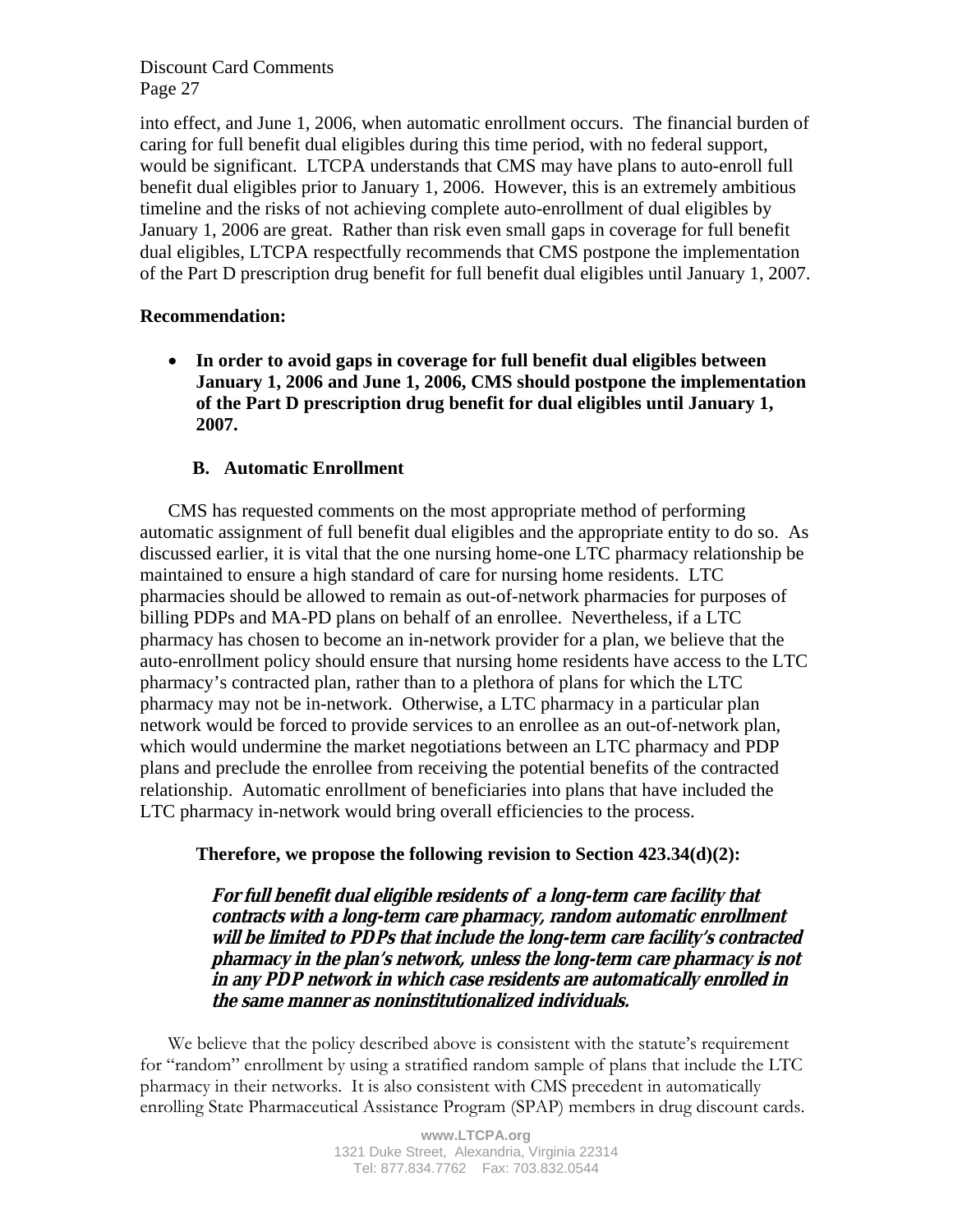Though CMS was able to authorize states to enroll beneficiaries in a discount drug card program chosen by the state (as opposed to random enrollment), the Agency explicitly encouraged SPAPs to inform individuals in a long-term care facility of long-term care special-endorsed cards available to them.<sup>33</sup> Based on this precedent, we believe that the resources exist for CMS to distinguish Part D plans available to LTC residents within the context of random enrollment, as described in the proposed language above. This policy would ease a LTC resident's transition into the Part D benefit, and would encourage contractual relationships between LTC pharmacies and plans.

# **Recommendation:**

• **CMS should auto-enroll dual eligibles in PDPs whose network includes the LTC pharmacy serving that facility, if any.** 

## **C. Special Enrollment Periods**

Under the drug discount card program, a move to a nursing home was considered a change in residence allowing the enrollee to choose a new discount card plan with no penalty.<sup>34</sup> The proposed regulation does not specifically address this issue as it applies to LTC pharmacies under Part D. We are concerned that without a comparable special enrollment period for the Part D benefit, there would be considerable delay (until the next open enrollment period) in allowing the beneficiary to move to a PDP plan for which the LTC pharmacy serving that LTC facility is "in-network." In turn, this would cause the beneficiary (or CMS, in the case of full benefit dual eligibles) to incur a higher cost to the extent there is a differential between the PDP's covered plan cost and the U&C cost.

We believe that LTC residents will have an incentive to join the PDP plan that includes the LTC pharmacy in-network to avoid paying the differential between the usual and customary price, and the plan allowance. Impairing the ability of a timely change into that PDP plan would undermine the ability of an LTC pharmacy to negotiate to be in the network of a PDP or MA-PD plan. A special enrollment period comparable to the discount card program would increase choices for Medicare beneficiaries seeking the best plan for their needs, and allow the beneficiary (or, in the case of full benefit dual eligibles) to avoid additional costs until the next open enrollment period.

## **Recommendation:**

 $\overline{a}$ 

• **Admission into a LTC facility should qualify as a "triggering event" for special enrollment into a PDP plan whose network includes the LTC pharmacy serving that facility, if any.** 

**Therefore, we propose the following revision to Section 423.36(c)(7):** 

<sup>33</sup> *See* http://www.cms.hhs.gov/discountdrugs/autoenrol.pdf.

 $34$  Section 1860D-3(C)(1)(c)(3).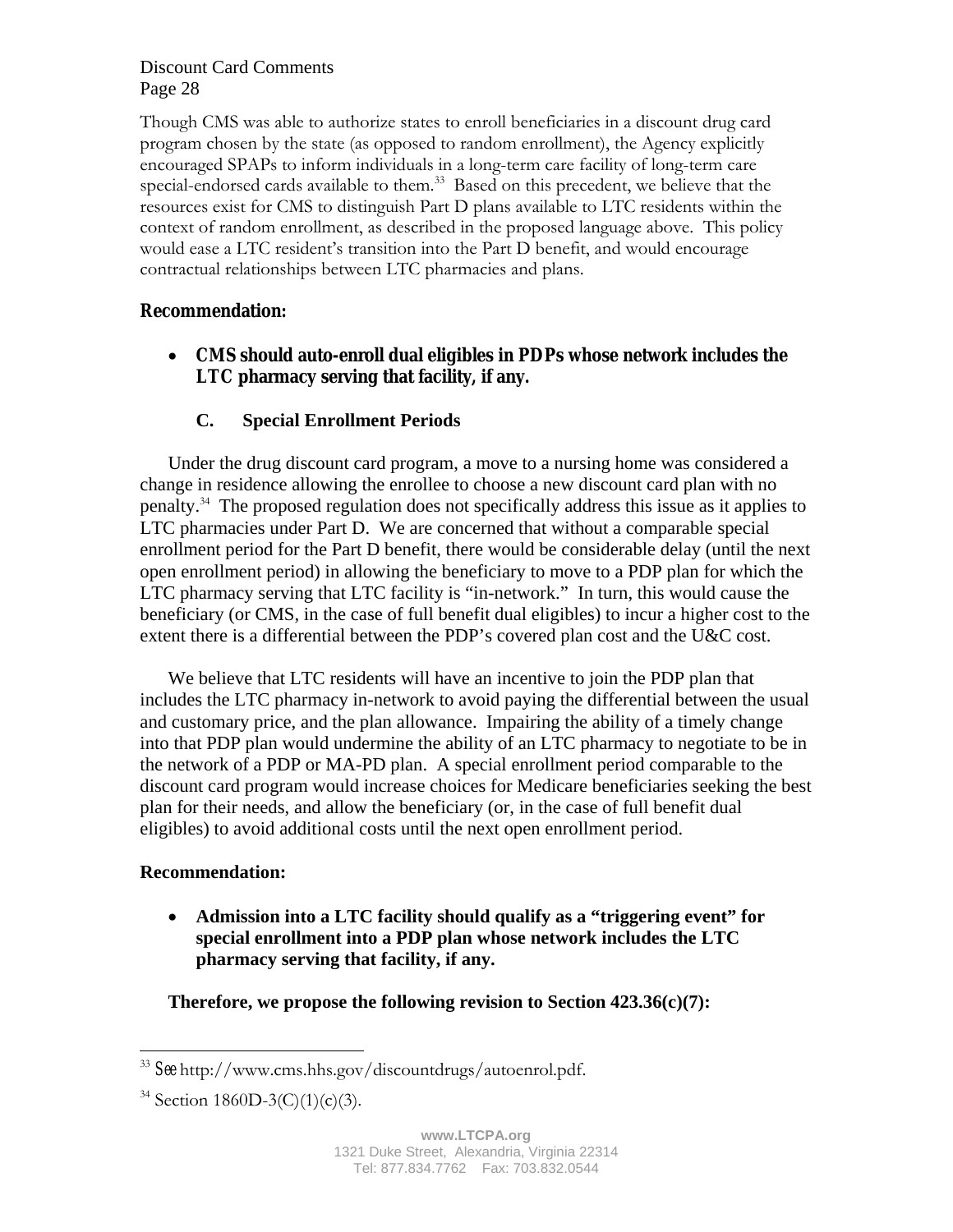**(7) The individual is no longer eligible for the PDP because of a change in his or her place of residence to a location outside of the PDP region(s) in which the PDP is offered. Under the previous sentence, the Secretary may consider a change in residential setting (such as placement in a long-term care facility) or enrollment in or disenrollment from a plan under part C through which the individual was enrolled in an endorsed program to be an exceptional circumstance.** 

# **VI. DISPENSING FEES**

# **A. Discussion of CMS Proposed Options**

CMS proposes three alternative definitions of the term "dispensing fee" for which the Agency seeks comments. We appreciate the Agency's recognition in the preamble to the proposed rule of our concern about reimbursement for services that are currently provided to LTC facility residents. $35$  We are concerned that contracts between Medicare plans and network pharmacies will not necessarily fully address the costs of services that must be provided to LTC residents. In addition, we are concerned that LTC pharmacies billing plans as out-of-network pharmacies will not be able to bill the plan for dispensing fees at all.

As proposed by CMS, Option 1 appears to be targeted at the level of service provided in a retail pharmacy, whereas Options 2 and 3 incorporate the costs of dispensing for more complex drug treatment regimens. The BDO Seidman study, explained above, explains the varying dispensing costs incurred by LTC pharmacies, and we hope it provides CMS with clarification on the costs for LTC pharmacies of dispensing to enable the Agency to specifically address the LTC population.

As noted above, LTC pharmacies must be reimbursed for at least the following additional dispensing fee costs that it routinely incurs for LTC residents:

- specialized packaging systems, such as unit-dose packaging, that reduce the possibility of medication errors and are the standard of care in nursing homes;
- round-the-clock delivery of critical and emergency medications to meet LTC regulatory requirements;
- the preparation and dispensing of intravenous medication solutions and other alternative delivery modes (such as powders and others), a service that retail pharmacies typically do not provide;
- on-site support and consultation to nursing homes and other institutional providerclients.<sup>36</sup>

1

<sup>&</sup>lt;sup>35</sup> 69 Fed. Reg. 46657-58.

<sup>36</sup> *See* BDO Seidman, *supra* at note 18.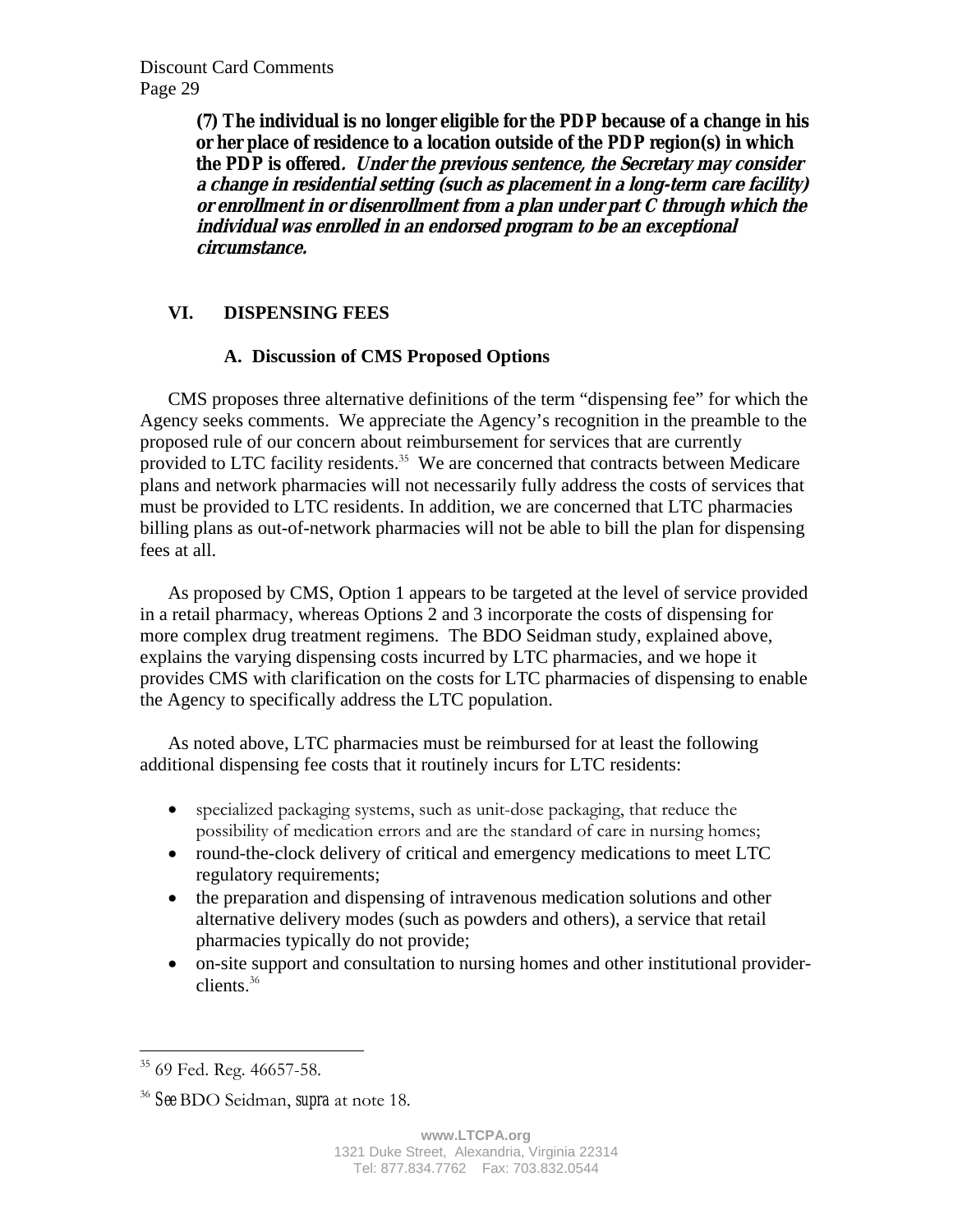LTC pharmacies, in order to be responsive to the needs of nursing home residents, are often called upon to make unscheduled deliveries of urgently-needed medications. We believe that by including the cost of this additional service within the definitions of option 3, PDPs will be able to appropriately compensate for this service, which falls outside of the routine dispensing and delivery function.

## **Recommendation:**

• **CMS should provide for separate dispensing fees based on the complexity of dispensing the drug. LTCPA recommends specifically that a separate dispensing fee be added to that proposed in Option 1 for long-term care pharmacies that incorporates the costs of specialized packaging, around-theclock service and delivery, emergency services, services and supplies associated with infusion therapy, and other considerations deemed appropriate by the Secretary.** 

**To accomplish this, we propose three new sections in the final regulations:** 

#### **Section 423.xxx (a) Dispensing fees**

**(1). Dispensing fees described in Section 423.308 under the definition of gross covered prescription drug costs and described in Section 423.100 under the definition of negotiated prices are required to be actually paid to a pharmacy (or other intermediary) as described by the plan in its bid. (2). Plan bids will be evaluated to ensure that dispensing fees are scaled to capture the complexity of dispensing a prescription drug to an enrolled beneficiary.** 

**(3). Where provided, dispensing fees should incorporate the costs of emergency services, services and supplies associated with infusion therapy, and other considerations deemed appropriate by the Secretary.** 

#### **Section 423.xxx (b) Delivery fees**

**(1) Delivery fees shall also be included as being described in Section 423.308 under the definition of a gross covered prescription drug costs and described in Section 423.100 under the definition of negotiated prices and are required to be actually paid to a pharmacy (or other intermediary) as described by the plan in its bid.** 

**(2) Plan bids will be evaluated to ensure that delivery fees are scaled to capture the complexity of dispensing a prescription drug to an enrolled beneficiary in a long-term care facility.** 

**(3) Where provided, delivery fees should incorporate the costs of aroundthe-clock service and delivery, emergency services, and other considerations deemed appropriate by the Secretary.** 

#### **Section 423.xxx (c) Packaging fees**

**(1) Packaging fees shall also be included as being described in Section 423.308 under the definition of a gross covered prescription drug costs and described in Section 423.100 under the definition of negotiated prices and**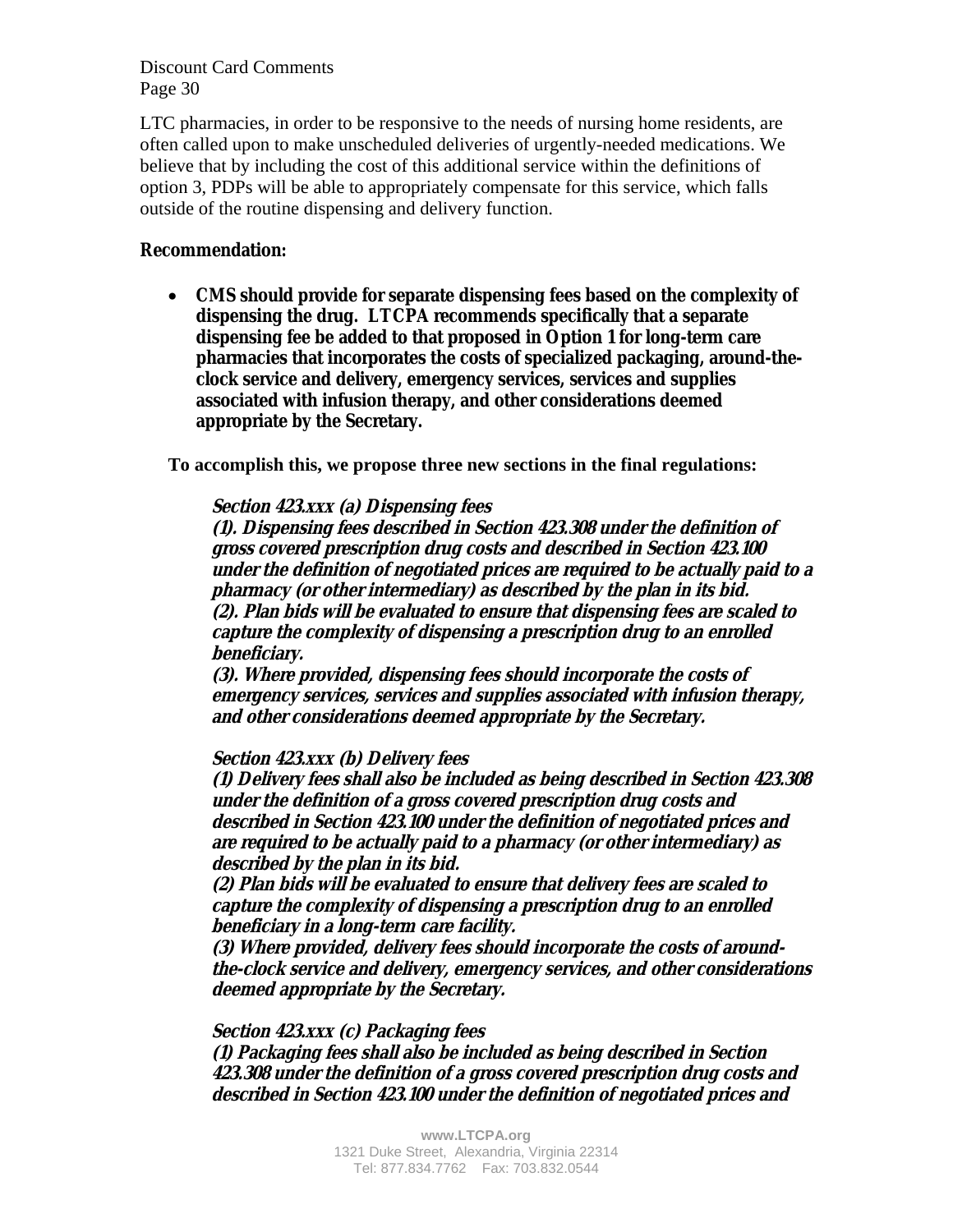1

**are required to be actually paid to a pharmacy (or other intermediary) as described by the plan in its bid. (2) Plan bids will be evaluated to ensure that packaging fees are scaled to capture the complexity of dispensing a prescription drug to an enrolled beneficiary residing in a long-term care facility. (3) Where provided, packaging fees should incorporate the costs of specialized packaging, and other considerations deemed appropriate by the Secretary.** 

# **B. Payment Methodology**

 The preamble to the proposed rules notes that dispensing fees (and, in our proposal, packaging and delivery fees) are to be paid from PDP plans' administrative costs rather than through a separate budget item. That payment methodology allows for wide variation in the plans' fee schedules for dispensing fees for LTC residents as well as potential problems when dispensing fees are provided for plan beneficiaries by an LTC pharmacy that is out-of-network. LTCPA suggests that CMS establish a standard fee schedule for dispensing fees for LTC residents, (at least as a model against which PDP plan bids will be measured), and require those fees to be paid by PDP plans via contracting arrangements with LTC pharmacies that are in-network or directly to LTC pharmacies that are out-of-network. By establishing a standard fee schedule and payment mechanism, CMS will assure the provision of prompt and continuous MTMP services for residents of LTC facilities. We also propose that CMS provide for a yearly inflationary update to the proposed standards' fee schedule.

# **VII. MEDICATION THERAPY MANAGEMENT PROGRAM (MTMP)**

LTCPA appreciates CMS interest in seeking comments on requirements and/or guidelines for Medication Therapy Management Programs (MTMP), and believes it can be most helpful by confining its comments to MTMP for the populations it serves residents of LTC facilities and related populations served by the LTC pharmacy community. <sup>37</sup> Both the statutory language and CMS proposed regulations call for MTMP to be provided to "targeted beneficiaries," yet it is unclear whether residents of LTC facilities and related populations meet the definition of targeted beneficiaries. The proposed regulations also do not provide for the content of MTMP for LTC residents, how PDP plans' provision of MTMP will be integrated with the services and standards currently in use by consultant pharmacists, or to what extent LTC pharmacies would be reimbursed for MTMP.

# **A. LTC Residents as Targeted Beneficiaries**

<sup>&</sup>lt;sup>37</sup> The American Society for Clinical Pharmacists has written an issue paper on "Medication Therapy Management Services for Ambulatory Medicare Beneficiaries" which presents a set of goals for MTMP and describes types of MTMP services for ambulatory adults.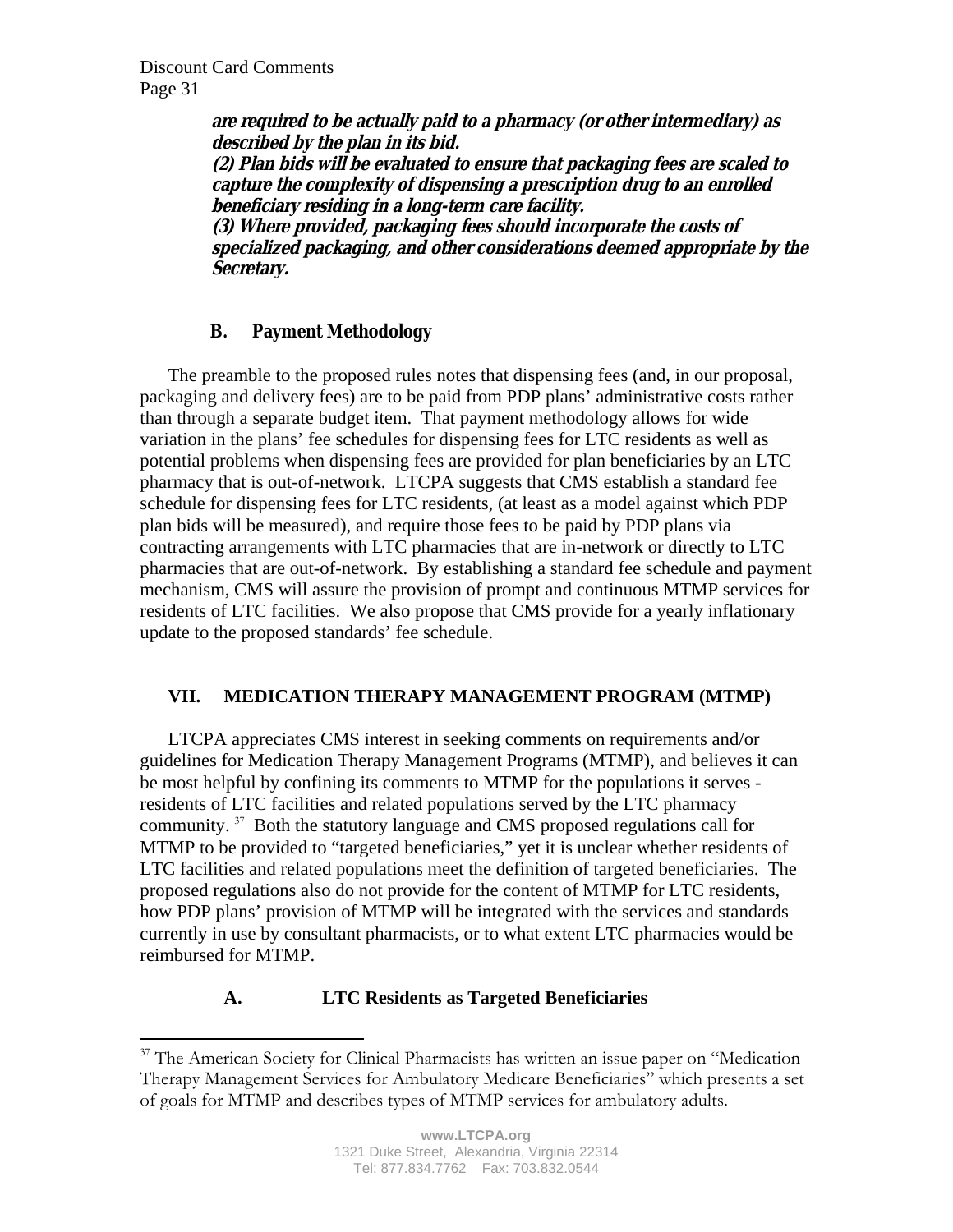CMS provides a definition of "targeted beneficiaries" in Section 423.153(d)(2)(i-iii) that should apply to residents of LTC facilities. (*See* Section VIII for LTCPA's proposed definition of "long-term care facility") As noted in the profile presented in Section II, LTC residents have multiple chronic diseases, will be taking multiple Part D drugs, and are likely to incur high annual costs for covered Part D drugs. However, CMS has not defined the number or type of diseases that constitute "multiple" chronic diseases, nor has it defined the number of prescription drugs that will constitute "multiple" Part D drugs. Moreover, without knowing the "predetermined level that CMS determines" that will constitute the benchmark against which to measure costs exceeding that amount, it is impossible to categorize LTC residents as targeted beneficiaries with certainty. Instead, LTCPA urges CMS to explicitly include residents of LTC facilities as targeted beneficiaries for MTMP.

By explicitly including residents of LTC facilities within the definition of targeted beneficiaries, CMS will be able to more closely evaluate PDP plans' bids and monitor their MTMP services for the population of institutionalized frail elderly. Defining LTC residents as targeted beneficiaries also helps to assure consistent national standards of MTMP provision across PDP plans and geographic areas. In regulations implementing the Omnibus Budget Reconciliation Act of 1990, CMS required Drug Regimen Reviews by nursing facilities. Providing MTMP for residents of LTC facilities furthers Congress' intent to carefully monitor prescription drugs and their effects for this population.

Explicitly including residents of LTC facilities as targeted beneficiaries also removes incentives for plans to exclude this population of frail elderly from MTMP services that it must support with administrative costs. PDP sponsors and MA organizations also will be more accountable for their expenditures on MTMP and the quality of the services they provide.

## **Recommendation:**

• **CMS should add to Section 423.153(d)(2)(iv)** *or are residents of LTC facilities* **and require PDP sponsors and MA plans offering MA-PD to disclose to CMS and others, upon request, the amount and portion of fees they expend for MTMP services to residents of LTC facilities.** 

# **B. MTMP to be Provided to LTC Residents by Pharmacists with Specialized Training or Expertise in Geriatric Drug Therapy in a LTC Facility**

The proposed regulations state that MTMP "may be furnished by a pharmacist." At the Open Door Forum on the quality components of MMA, CMS noted that it does not view pharmacists as the only appropriate provider of MTMP services. However, LTCPA believes that MTMP services for LTC residents must be furnished by a pharmacist with specialized training or expertise in geriatric drug therapy in a LTC facility setting. As noted in Sections II and IV, and Appendix I, the physiological consequences of aging,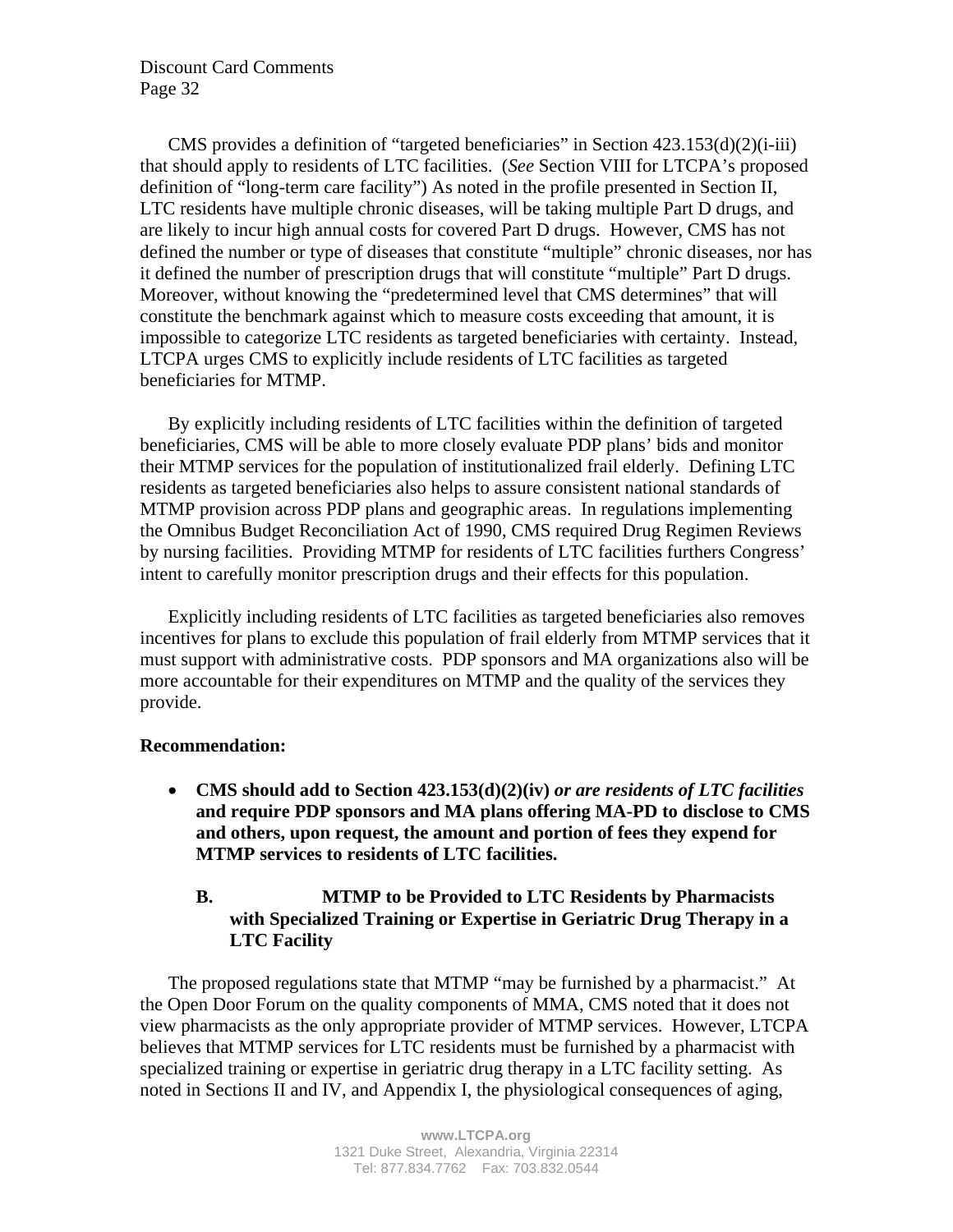particularly in the frail elderly, the multitude of chronic disease conditions, and the relatively large number of prescription drugs used by LTC residents necessitates MTMP provided by pharmacists skilled in complex drug management. In order to fulfill the mandate that MTMP assure that drugs are "appropriately used to optimize therapeutic outcomes" and reduce the risk of adverse drug events and adverse drug interactions, the skills of specially trained or experienced geriatric pharmacists are needed.

#### **Recommendation:**

• **CMS should amend Section 423.153(d)(1)(iii) to specify that MTMP for residents of LTC facilities must be provided by pharmacists with specialized training or expertise in geriatric drug therapy in a LTC facility.** 

#### **C. Services to be Provided in MTMP to LTC Residents**

At its Open Door Forum on quality issues related to MMA, CMS provided the following examples of MTMP: patient health status assessments; brownbag reviews; collaborative drug therapy management; special packaging; and formulating, monitoring, and adjusting prescription drug treatment plans. Section 423.153(d)(1)(iv) states that MTMP "[m]ay distinguish between services in ambulatory and institutional settings." LTCPA, therefore, proposes that CMS make this distinction for PDP and MA-PD plans and describe MTMP services within LTC settings. These services will have to be integrated within existing services provided by pharmacists in LTC facilities. For example, LTC pharmacies already provide special packaging, and drug regimen reviews are provided by consultant pharmacists in LTC facilities.

Federal regulations require nursing homes to provide for the conduct of a monthly drug regimen review by a pharmacist. An independent consulting pharmacist or a consultant pharmacist employed by the provider pharmacy will often provide services that support the nursing facility's efforts to meet monthly drug regimen review requirements. In addition, consultant pharmacists assist nursing facilities in the development of policies and procedures, ensure the accountability of controlled substances and provide in-service training to nursing facility staff. Nursing homes, with the exception of New Jersey facilities, typically contract with consultant pharmacists to provide certain pharmaceutical services to residents.

However, additional clinical services would be appropriate for MTMP in the LTC facility setting, including: evaluation and management of particular drugs, such as warfarin; consultation on pressure sore care; and consultation on proper strategies to minimize adverse drug effects for residents with Parkinson's disease or Alzheimer's disease. Section 107(b) of the MMA mandates that CMS conduct a study of current standards of practice for pharmacy services for Medicare beneficiaries residing in longterm care facilities. This study, which will be completed in mid 2005, will provide valuable information to CMS on its design of MTMP for LTC residents.

#### **Recommendation:**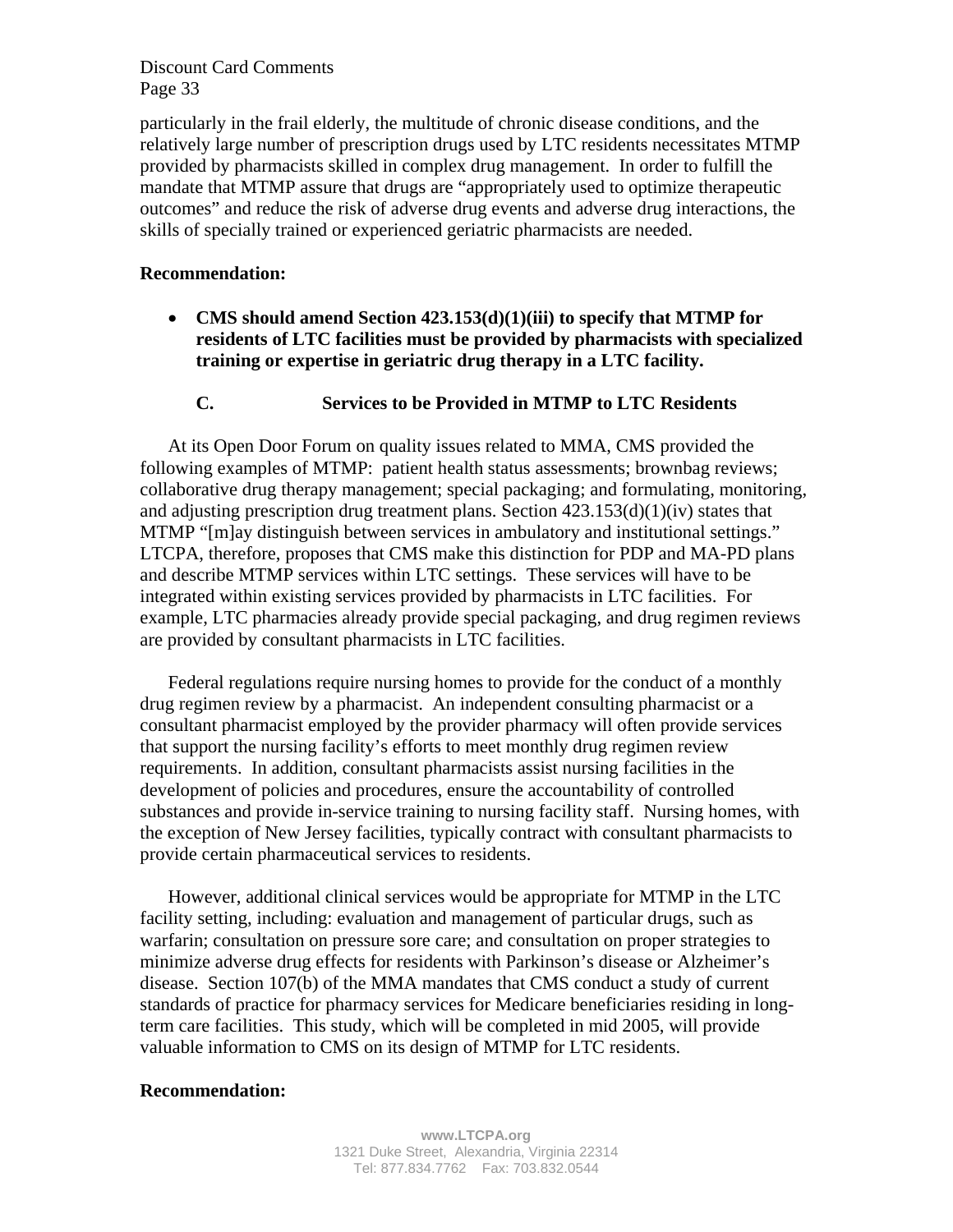• **CMS should convene an expert panel of pharmacists with specialized training or expertise in geriatric drug therapy in LTC and other related institutional settings to review the findings of CMS' Section 107(b) study and establish a set of activities that will constitute MTMP for LTC residents that will be well-integrated into the services currently provided by pharmacists in LTC facilities.** 

## **D. Provide for PDP Plans to Pay LTC Pharmacies that are Either In-Network or Out-of-Network for MTMP That They Provide to LTC Residents.**

The preamble to the proposed rules notes that MTMP is to be paid from PDP plans' administrative costs rather than through a separate budget item. That payment methodology allows for wide variation in the plans' fee schedules for MTMP for LTC residents as well as potential problems when MTMP is provided for plan beneficiaries by an LTC pharmacy that is out-of-network. LTCPA suggests that CMS establish a standard fee schedule for MTMP for LTC residents, (at least as a model against which PDP plan bids will be measured), and require those fees to be paid by PDP plans via contracting arrangements with LTC pharmacies that are in-network or directly to LTC pharmacies that are out-of-network. By establishing a standard fee schedule and payment mechanism, CMS will assure the provision of prompt and continuous MTMP services for residents of LTC facilities. We also propose that CMS adopt a yearly inflationary update to the standard fee schedule.

## **Recommendation:**

• **CMS should establish a standard fee schedule for MTMP for LTC residents and require PDP plans to pay these fees in their contract arrangements with LTC pharmacies that are in-network and directly to LTC pharmacies that are out-of-network.** 

# **VIII. EXPANDED DEFINITION OF "LONG-TERM CARE FACILITY"**

# **A. Definition of "Long-Term Care Facility"**

CMS states in its proposed rulemaking that the Agency would consider expanding the definition of "long-term care facility" to the extent that these facilities exclusively contract with long-term care pharmacies in a manner similar to skilled nursing and nursing facilities. We understand that it is difficult to predict situations in which this exclusive contracting relationship exists, and are pleased that the Agency has recognized the issue in the preamble to the proposed regulations. There are several settings in which this situation exists, including group homes for the developmentally disabled and assisted living facilities. There are also situations in which the beneficiary could be cared for in an institutional setting were it not for the existence of 1915(c) waivers, 1115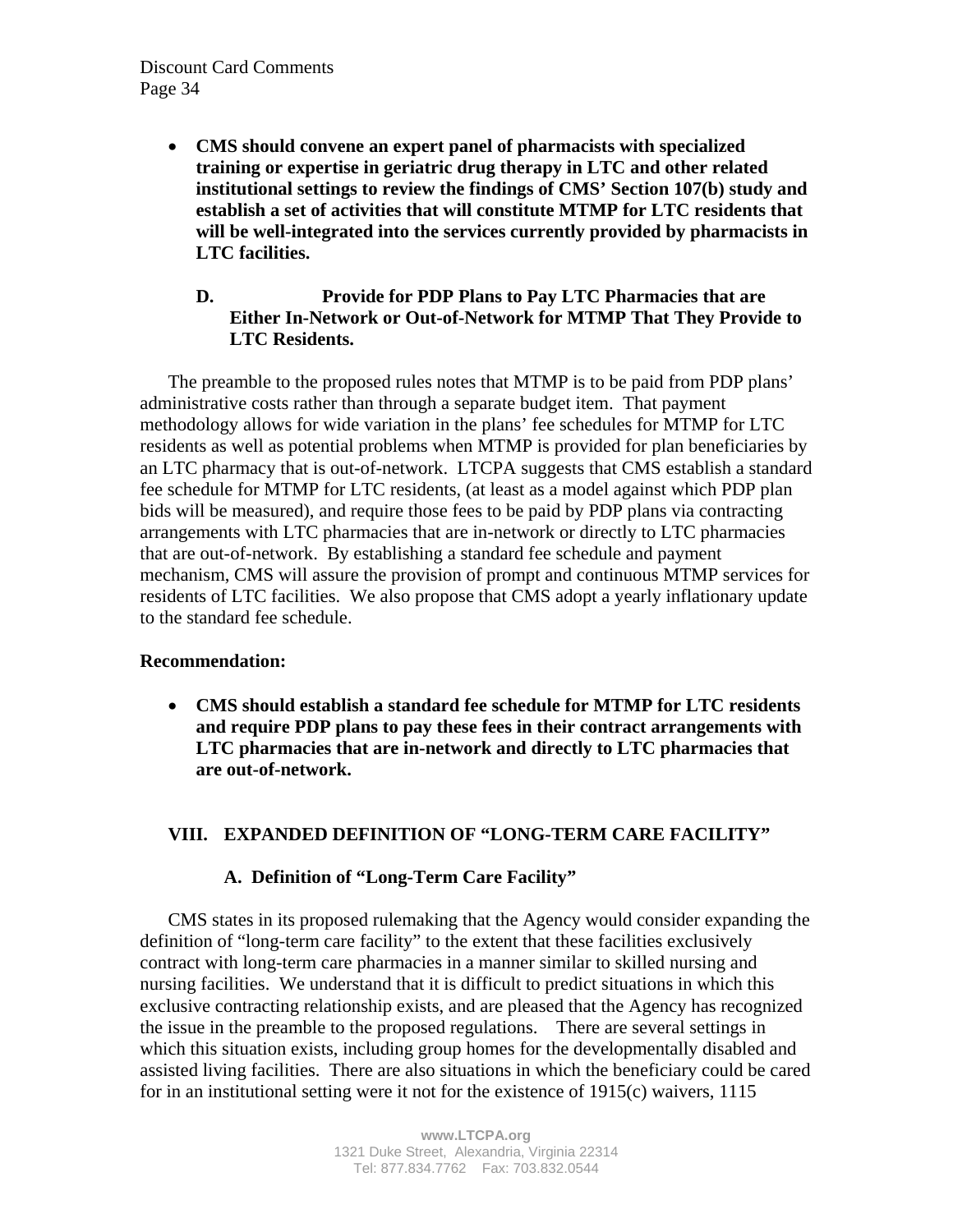waivers or other Medicaid waivers. These waivers generally allow for less restrictive care settings under the terms of the waiver. Long-term care is moving steadily away from an institution-only model and CMS should consider alternative definitions that more accurately reflect the current model of long-term care. While assisted living facilities do not generally fit the regulatory framework that makes their identification easy, we believe CMS should, in those states in which Medicaid provides for assisted living care, allow assisted living residents to qualify as residents of long-term care facilities. LTCPA offers the following definition of "long-term care facility" to accommodate other types of facilities that exclusively contract with LTC pharmacies.

#### **Recommendation:**

• **CMS should expand the definition of "long-term care facility" to include residents of congregate licensed living arrangements for the elderly that "assist with" or "manage" medication administration for its residents. These facilities include intermediate care facilities for the mentally retarded and hospice, as well as assisted living facilities and any facilities recognized by State law as eligible for payment under Sections 1915(c), 1616(e), and 1115. In addition, where they can be identified, the definition should be extended to group homes for the developmentally disabled and other forms of congregate living arrangements regulated by the states.**

#### **IX. ADDITIONAL ISSUES**

## **A. CMS Lacks Data on Institutionalized Beneficiaries for Potential PDPs' Bids**

LTCPA is concerned that CMS lacks adequate databases on institutionalized beneficiaries and their prescription drug costs for PDP sponsors to use in developing their bids. CMS proposes to make four data sets available to facilitate bid preparation by potential PDP sponsors for the provision of Part D prescription drug coverage. In a September 10, 2004 Special Open Door Forum, CMS described each of these data sets as well as their limitations. The overall quality and/or appropriateness of each data set for accurately providing information on the needs of LTC residents is questionable, at best.

First, information on institutionalized Medicare beneficiaries is imputed for the Cost and Use file of the Medicare Current Beneficiary Survey (MCBS), the first of four data sets to be made available to bidders. The MCBS is limited because it does not collect information on drug expenses for institutionalized beneficiaries. These data also are limited because they will be based on data from 2001 and will not reflect current demographics of LTC residents, incidence of institutionalization, or the costs and use of new drugs prescribed for Medicare beneficiaries within the past three years. Moreover, the data are not representative below the national level and will not even accurately reflect institutionalized Medicare beneficiaries in the subset of states that account for the vast majority of LTC residents. CMS also notes that there are a number of states for which there are no geographic sampling areas used in the MCBS.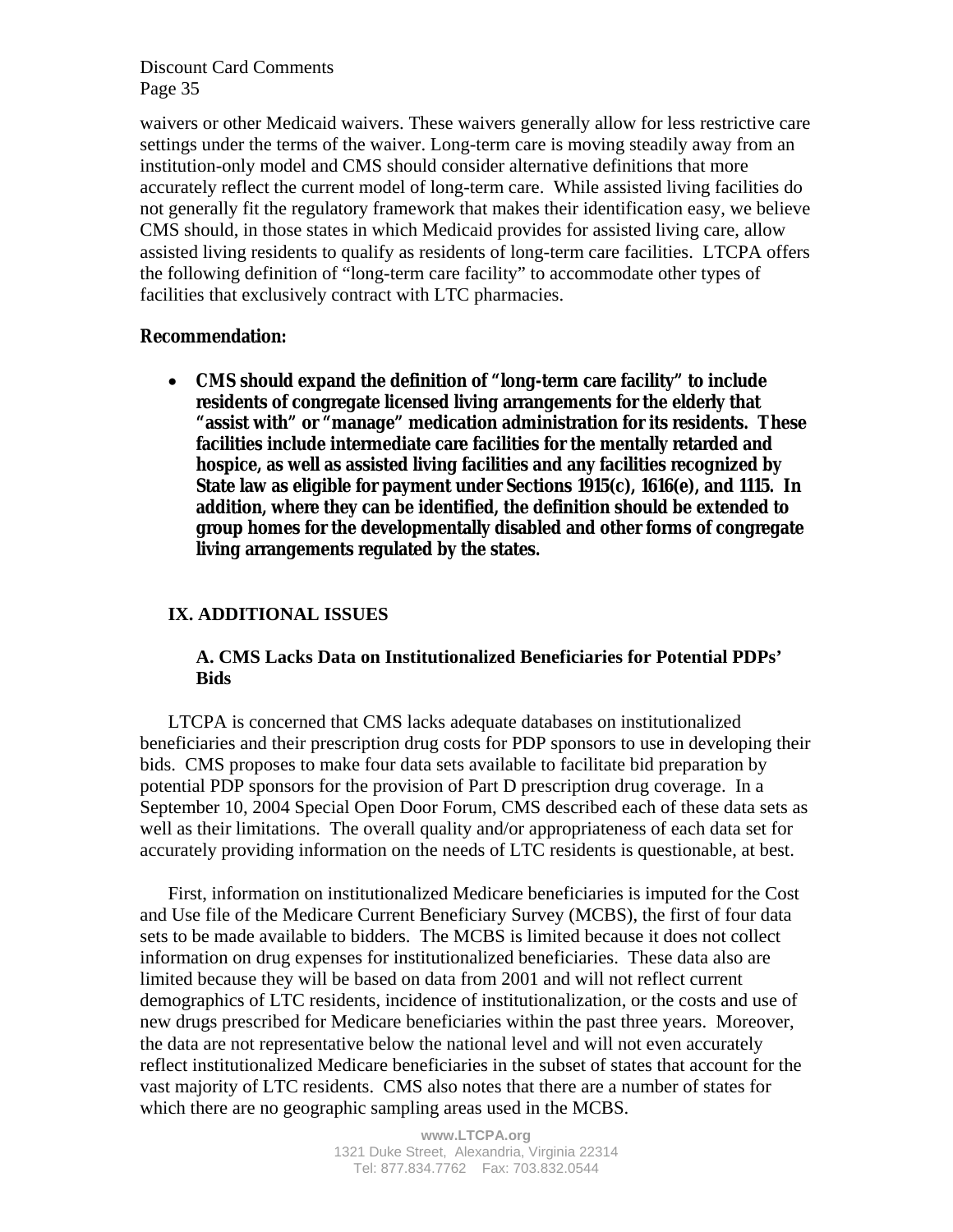Second, two of the three other data sets are constructed using information from the MCBS. The Distributions of Total Claims Costs and the Medicare 5% Claims Data both contain imputed drug use on institutionalized beneficiaries. The Continuance Tables are the distributions of drug expenses in selected dollar intervals for fee-for-service Medicare beneficiaries at projected 2006 expense levels. These tables were developed from Distributions of Total Claims Costs for all beneficiaries, and will contain data on community and institutionalized beneficiaries with CMS imputed daily-institutionalized drug expenses. The Medicare 5% Claims Data contains information on Medicare beneficiaries in hospice and skilled nursing facilities, however, prescription drug data from the MCBS will be imputed to each beneficiary in the 5% sample file. Since drug use on institutionalized beneficiaries was not collected in the MCBS, but imputed, the potential inaccurate portrayal of prescription drug costs for institutionalized individuals becomes a part of the Medicare 5% Claims data, also. In addition, CMS advises cautious use of this data set for state-level estimates.

Finally, the Geographic Prescription Drug Utilization Index reflects per capita drug utilization measures from a set of federal retirees age 65 and older in a single benefit plan and contains no adjustments for demographics or morbidity in either the expenditures, prescriptions filled, or days supplied indices. As such, it is not useful for estimating prescription drug costs for institutionalized individuals.

In response to a question regarding CMS' own assessment of the quality of their data on institutionalized beneficiaries, CMS expressed a great deal of caution, and suggested that bidders use their own proprietary data on institutionalized beneficiaries to supplement CMS' information on institutionalized individuals.

This posture presents problems. If bidders do not have proprietary data, they are reliant on CMS' admittedly flawed data on institutionalized beneficiaries. And, for those bidders with proprietary data, CMS will have no objective way to evaluate the accuracy of the assumptions that the plans make on the prescription drug costs of institutionalized beneficiaries. Either way, standard, accurate estimates of the prescription drug costs of institutionalized beneficiaries will not be publicly available. Planning for prescription drug coverage for institutionalized beneficiaries, including residents of LTC facilities, in such an information void just does not make sense.

#### **B. Part B and Part D Coordination of Benefits**

The MMA requires CMS to conduct a study making recommendations for transitioning coverage of Part B drugs to Part D. Though CMS does not address this issue in its proposed regulations, we would like to express support for the concept. At this time, it is a complex adjudication process to distinguish drugs covered under Part B from those that are not covered at all. Also, depending on how they are administered, some Part D covered drugs may be payable under Part B. A policy providing coverage of drugs under one system would eliminate much confusion for providers, and allow for a more seamless system for beneficiaries trying to determine their cost-sharing obligations.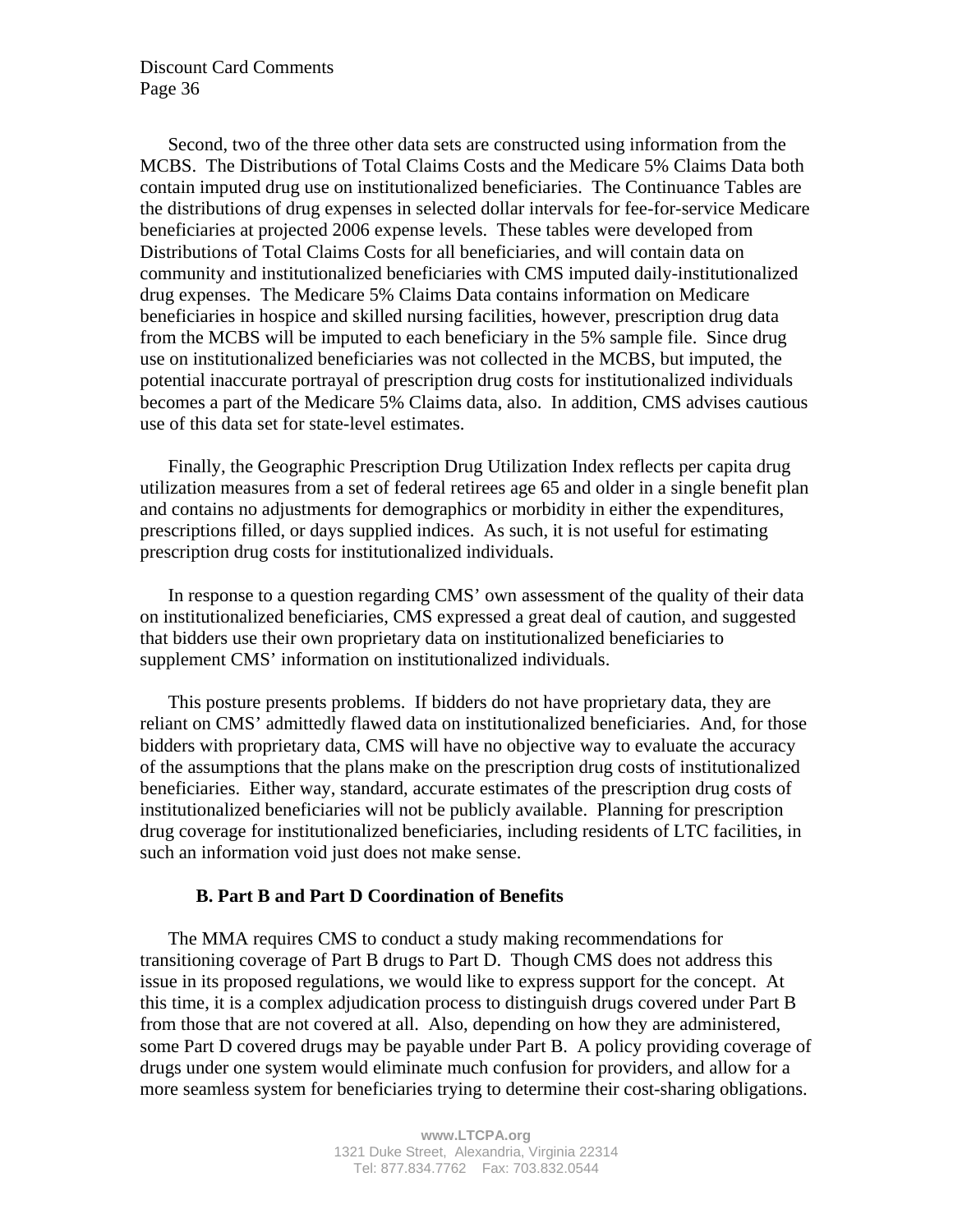## **C. Plan Bid Submission Consistent with Federal Statute**

The U.S. Congress enacted the Omnibus Budget Reconciliation Act of 1987 (OBRA '87) on December 22, 1987. As part of this legislation, Congress requires skilled nursing facilities to provide, directly or under arrangements with others, "pharmaceutical services (including procedures that assure the accurate acquiring, receiving, dispensing, and administering of all drugs and biologicals) to meet the needs of each resident."<sup>38</sup>

The U.S. Congress subsequently enacted the Omnibus Reconciliation Act of 1990 (OBRA í90) on November 5, 1990. Many provisions included in Section 4401 of OBRA '90 directly affect Medicaid pharmacy programs and Medicaid pharmacy providers. The framers of OBRA '90 incorporated into the Medicaid statute the OBRA í87 language requiring pharmaceutical services in nursing facilities in an effort to ensure quality care in nursing facilities and reduce medical costs within State Medicaid programs.<sup>39</sup> While nursing facilities are responsible for programs mandated by OBRA '90, pharmacies often provide certain services that assist the nursing home in meeting the statutes' requirements.

CMS has not proposed standards for bid submissions requiring that plans provide for coverage of services to residents of LTC facilities that are required by OBRA 1987 under the Medicare statute, and under OBRA '90 under the Medicaid statute. We do not believe that Congress intended that Part D plans be exempt from providing the same services required under Medicare Part A or Medicaid to nursing facility residents. Therefore, we strongly recommend that CMS require plans to incorporate the costs of paying for such services into their bid submissions, and that plans state clearly how they intend to pay qualified pharmacists for providing such services.

## **We propose the following revision to Section 423.265(c)(1):**

 **(1) Included costs. The bid includes costs (including administrative costs and return on investment/profit) for which the plan is responsible in providing basic and supplemental benefits, as well as costs of services required by Section 1819(b)(4)(A)(iii) and Section 1919(b)(4)(A)(iii) in nursing facilities and other pharmacy services required under OBRA 1990.** 

## **D. Special Needs Plans**

CMS notes in the preamble to the Title II regulations that, currently, MA plans may not selectively limit enrollment to a subgroup, for example, institutionalized individuals (except for areas in which an organization is permitted to limit enrollment to retirees obtaining their employer/union coverage through an MA plan, as permitted through waivers authorized under section  $1857(i)(1)$  of the Act). CMS then proposes to establish

 $\overline{a}$ 

 $38 \text{ }$  \$ 1819(b)(4)(A)(iii) of the Social Security Act

 $39 \text{ }$  \$1919(b)(4)(A)(iii) of the Social Security Act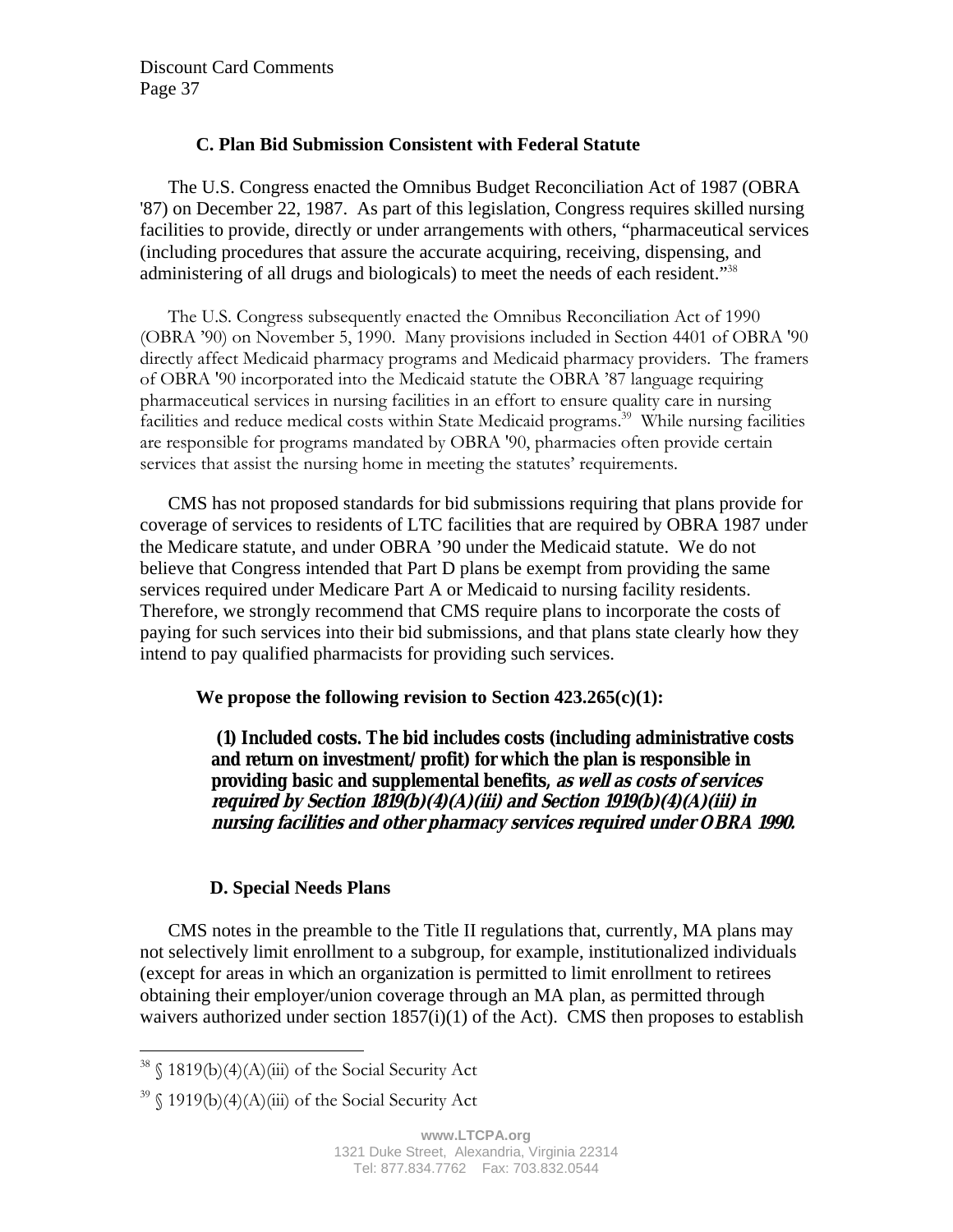specialized MA plans allowing MA plans to exclusively enroll special needs individuals in MA plans that have targeted clinical programs for these individuals.

We encourage CMS to explore ways to use this model to allow plans to provide open formularies to institutionalized beneficiaries, and to ensure patient access to specialized pharmacy services through LTC pharmacies. Such action would require CMS to establish an adequate risk adjustment for the special needs plan, otherwise patients could be put at risk if the plan is unable to provide payment for special pharmacy services required for institutionalized patients.

We also believe that special needs plans should meet the requirements of Section 423.124. In addition, we request that CMS ensure that any plans targeting institutionalized beneficiaries work closely with LTC pharmacies to ensure that specialized services are being provided, and that plans be accountable for reimbursing LTC pharmacies for those services (such as dispensing fees and medication therapy management as described above).

## **E. Claims Processing Issues and Electronic Prescribing**

LTCPA also offers the following comments on the claims processing issues and electronic prescribing provisions of the proposed rule:

§ 423.34: As we expect that CMS will want to create special conditions of participation for enrollees residing in long-term care facilities, whether related to formularies or cost sharing, the claims processing system needs to be able to identify, in real time, and online, the residential status of Medicare beneficiaries enrolled in the Part D benefit. This will be important in determining to what extent the long-term care resident is, or is not, subject to the exceptions within the program for long-term care residents.

§ 423.104: Coordination of benefits may be a complicated process, with multiple federal plans responsible for primary coverage based on the type of service provided. For example, Medicare beneficiaries may have claims where the primary payer is Medicare Part B, Part A, or other payer. In addition, there needs to be a common method by which plans calculate true out-of-pocket costs (TrOOP). We recommend that CMS commission the National Council for Prescription Drug Programs (NCPDP) to develop common business practices in order to facilitate proper benefit coordination on a unified platform.

§ 423.124: We are aware that the NCPDP's definition of "Usual and Customary" differs from the definition in the proposed regulation. Although we are not aware to what extent the difference in definition is meaningful, we have relied on the definition in the proposed regulation in our comments to the proposed regulation. We are also aware that the NCPDP does not recognize the terms "in-network" and "out-ofnetwork" provider and, instead, uses the terms "participating provider" and "nonparticipating provider." Again, we are not aware the relevance of any difference, but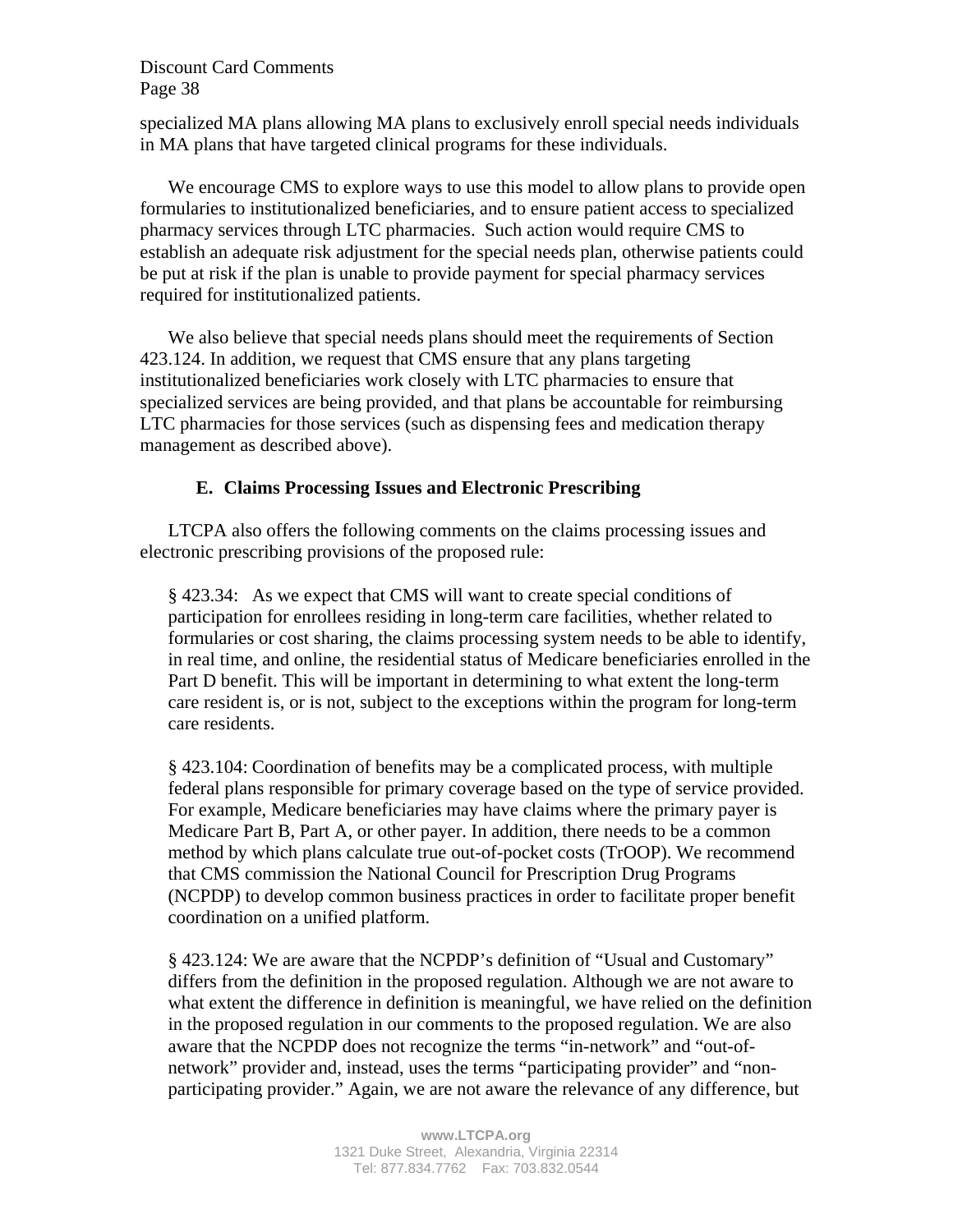> we have relied on the CMS definition within the proposed regulation in our comments.

§ 423.159: In testimony to the National Center on Vital Health Statistics (NCVHS), the NCPDP recommended that participation be encouraged from the long-term care industry to address the special needs of this sector as it applies standards and, where needed, to suggest extension of the standards. The LTCPA endorses this recommendation and stands ready to participate in that process.

# **X. Conclusion**

In summary, we provide the following list of recommendations to assist CMS.

# **PDP-LTC Pharmacy Relationship:**

- CMS should encourage, but not require, PDP plans to contract with LTC pharmacies.
- CMS also should explicitly preserve, and enhance, the language in proposed section 423.124 to specifically permit LTC residents to access LTC pharmacies as out-ofnetwork providers.
- The final rule should explicitly state that fallback plans are subject to the requirements in Section 423.124 for out-of-network pharmacy access and payment.
- CMS should clarify in its final rule that full benefit dual eligibles and other low income beneficiaries have no cost-sharing for covered Part D drugs, whether or not they are on the formulary of the PDP or MA-PD plan.
- CMS should provide for prompt payment of pharmacy claims by PDP and MA-PD plans.
- Plans should not be allowed to presumptively include LTC pharmacies in their pharmacy networks based on pre-existing relationships outside the context of Part D.

# **Disclosure of Generic Equivalents:**

• CMS should waive the requirement for the disclosure of the cost of generic equivalents for LTC pharmacies.

# **Formulary:**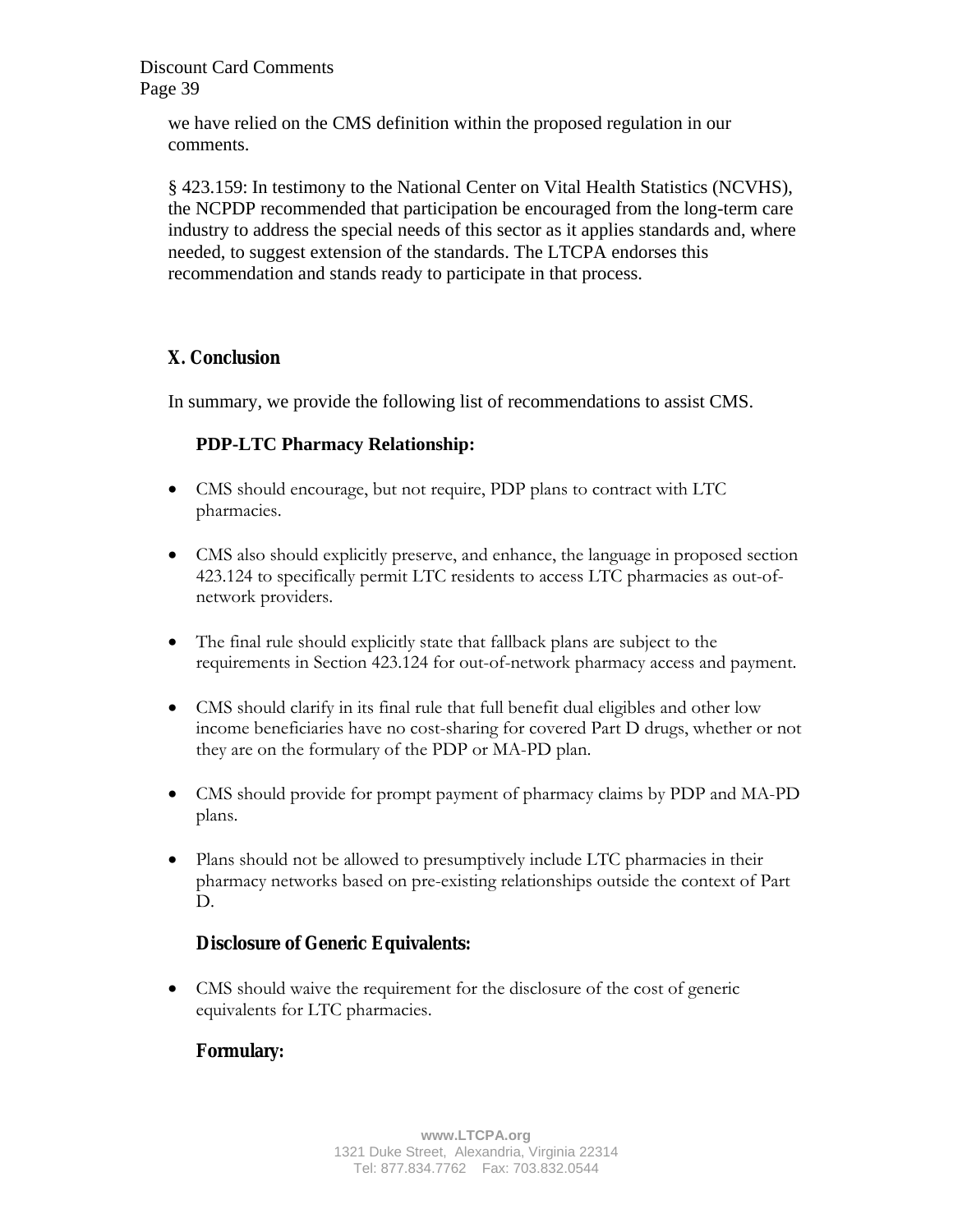- CMS should work closely with state Medicaid programs to ensure, in the shortterm, that benzodiazapines and barbiturates, over-the-counter drugs, and medications used for intended weight loss will continue to be covered.
- CMS should consider for approval PDPs that wish to cover benzodiazapines and barbiturates, over-the-counter drugs, and medications used for unintended weight loss.
- Beneficiaries residing in LTC facilities should have a presumption of access to all medically necessary drugs, regardless of a plan's formulary, and the LTC pharmacy should be permitted to dispense the drugs to these beneficiaries on an out-of-network basis, even if otherwise in-network for the beneficiary's PDP or MA-PD plan.
- Full benefit dual eligible beneficiaries residing in LTC facilities should have a presumption of access to all medically necessary drugs, regardless of a plan formulary, and be able to access those drugs through an out-of-network pharmacy arrangement.

# **P & T Committee:**

- CMS should require that the P&T Committee consider the special pharmacy needs of the frail elderly and institutionalized beneficiaries.
- CMS should increase the number of independent physicians and pharmacists to at least two-thirds of the members of the P&T Committee.
- CMS should provide for specific qualifications for geriatric pharmacy expertise for physicians and pharmacists on the P&T Committee.
- CMS should require a super-majority or unanimous vote for the P&T Committee.
- CMS should maintain the requirement that the P&T Committee's decision be binding on the plan and require P&T Committee oversight of utilization controls.

# **Enrollment:**

- In order to avoid gaps in coverage for full benefit dual eligibles between January 1, 2006 and June 1, 2006, CMS should postpone the implementation of the Part D prescription drug benefit for dual eligibles until January 1, 2007.
- CMS should auto-enroll dual eligibles in PDPs whose network includes the LTC pharmacy serving that facility, if any.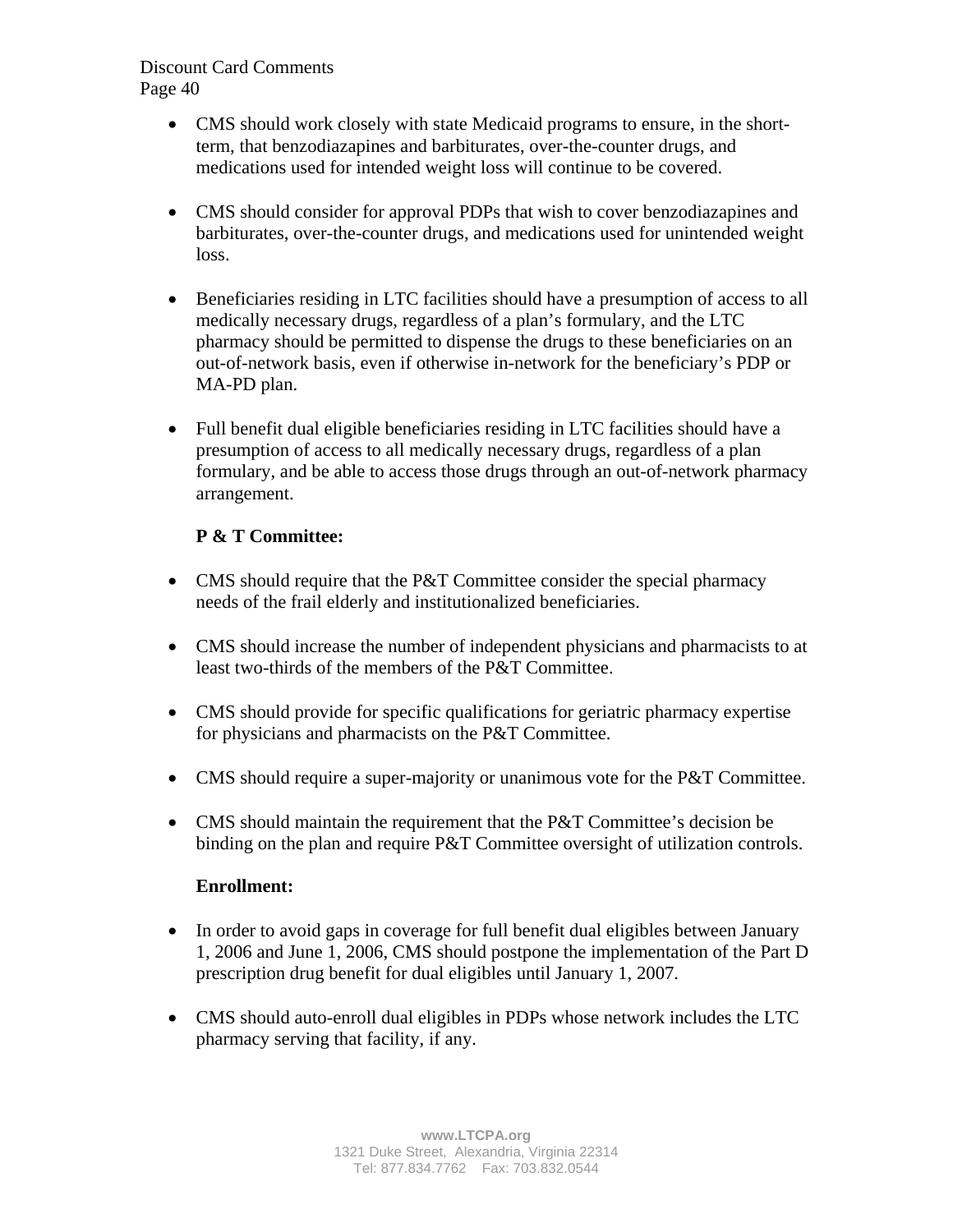• Admission into a LTC facility should qualify as a "triggering event" for special enrollment into a PDP plan whose network includes the LTC pharmacy serving that facility, if any.

# **Dispensing Fees:**

- CMS should provide for separate dispensing fees based on the complexity of dispensing the drug. LTCPA recommends specifically that a separate dispensing fee be added to that proposed in Option 1 for long-term care pharmacies which incorporates the costs of emergency services, services and supplies associated with infusion therapy, and other considerations deemed appropriate by the Secretary.
- CMS should provide for delivery fees that should incorporate the costs of aroundthe-clock service and delivery, emergency services, and other considerations deemed appropriate by the Secretary.
- CMS should provide for packaging fees that include the costs of specialized packaging and other considerations deemed appropriate by the Secretary.

# **Medication Therapy Management Program:**

- CMS should add to Section 423.153(d)(2)(iv) "or are residents of LTC facilities" and require PDP sponsors and MA organizations offering MA-PD plans to disclose to CMS and others, upon request, the amount and portion of fees they expend for MTMP services to residents of LTC facilities.
- CMS should amend Section  $423.153(d)(1)(iii)$  to specify that MTMP for residents of LTC facilities must be provided by pharmacists with specialized training or expertise in geriatric drug therapy in a LTC facility.
- CMS should establish a standard fee schedule for MTMP for LTC residents and require PDP plans to pay these fees in their contract arrangements with LTC pharmacies that are in-network and directly to LTC pharmacies that are out-ofnetwork.
- CMS should convene an expert panel of pharmacists with specialized training or expertise in geriatric drug therapy in LTC and other related institutional settings to review the findings of CMS' Section 107(b) study and establish a set of activities that will constitute MTMP for LTC residents that will be well-integrated into the services currently provided by pharmacists in LTC facilities.
- CMS should establish a standard fee schedule for MTMP for LTC residents and require PDP plans to pay these fees in their contract arrangements with LTC pharmacies that are in-network and directly to LTC pharmacies that are out-ofnetwork.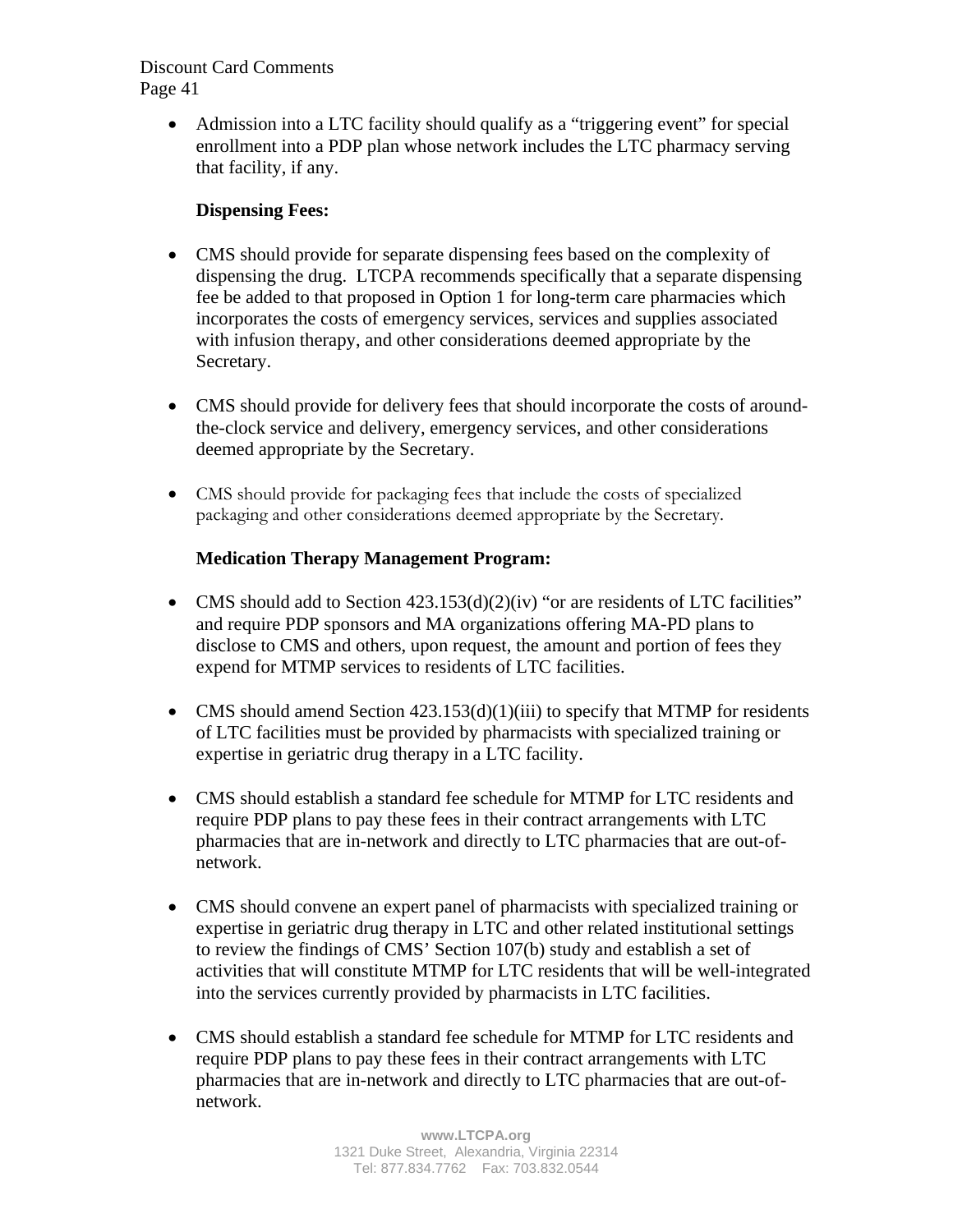# **LTC Facility Defined:**

• CMS should expand the definition of "long-term care facility" to include residents of congregate licensed living arrangements for the elderly that "assist with" or "manage" medication administration for its residents. These facilities include intermediate care facilities for the mentally retarded and hospice, as well as assisted living facilities and any facilities recognized by State law as eligible for payment under Sections 1915(c), 1616(e), and 1115.

## **Standards for Bid Plans:**

• CMS should require plans to incorporate the costs of paying for such services required under OBRA 1987 and 1990 into their bid submissions, and that plans state clearly how they intend to pay qualified pharmacists for providing such services.

We appreciate this opportunity to provide comments to CMS, and seek to express our sincere appreciation to CMS for its diligent work during this implementation process. We hope that our comments will lead to sound policies that ensure the safety and wellbeing of LTC residents.

Sincerely,

Stand Whiled

Paul Baldwin Executive Director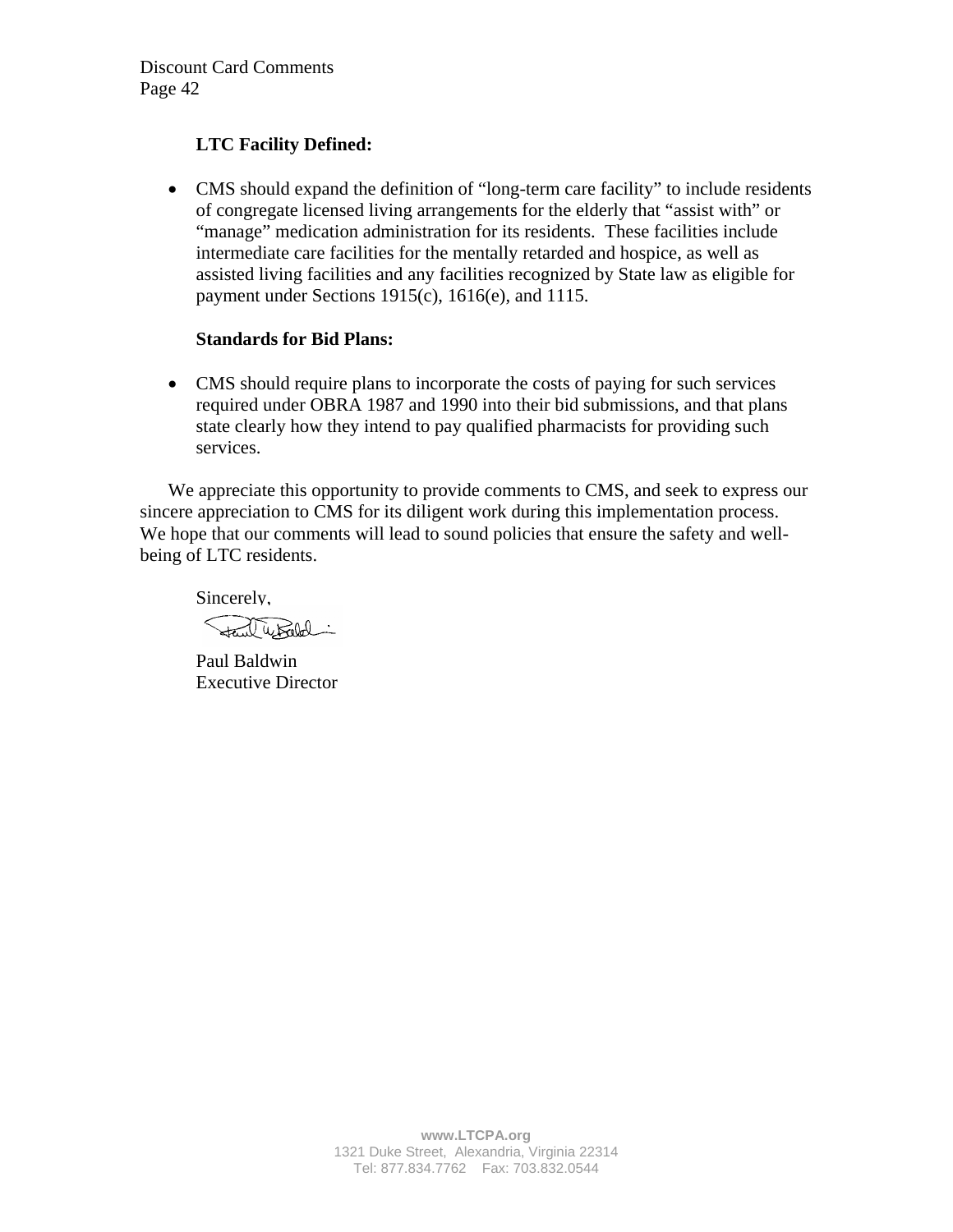# **APPENDIX 1**

# **FORMULARY ISSUES**

LTC beneficiaries have a complex set of medication needs that are distinct from those of the ambulatory Medicare population. For that reason, restricting LTC residents to the USP's proposed Model Formulary Guidelines or to PDP formularies, in general, is inappropriate. LTC residents should be entitled to a presumption of coverage for all medically necessary covered drugs. Only an open formulary can guarantee this type of coverage for residents of LTC facilities.

# **A. Inadequacy of PDP Formularies for Residents of LTC Facilities**

1. The regulations regarding DPD formularies do not acknowledge the physiological consequences of aging. The proposed regulations do not acknowledge the physiological consequences of natural aging, particularly for the most rapidly growing segment of the U.S. population, the frail elderly. Only about 25% of this group resides in nursing facilities. The remainder resides in assisted living, their own homes, or other living arrangements. These individuals have:

- A high prevalence of chronic conditions
- Conditions associated with high health care costs
- Increasing morbidity and mortality
- Conditions for which evidence supports effective treatment, irrespective of the age of the patient, that will result in predictable improvements in health status
- Conditions with a high risk for treatment failure<sup>40</sup>

The elderly undergo many physiologic consequence of natural aging that combine to produce changes in the body's handling of medications (pharmacokinetics) and the response to medications (pharmacodynamics). Age-related changes as well as concurrent disease result in increased variability in drug absorption in the elderly. For example:

- Lipid-soluble drugs may show an increased volume of distribution and watersoluble drugs may show a decreased volume of distribution related to changes in body composition.
- Creatinine clearance declines on average 10% per decade after age 20, resulting in impaired renal elimination.
- Serum creatinine is a poor predictor of renal function in the old elderly due to decreased muscle mass and immobility.
- Drugs metabolized exclusively by Phase II mechanisms (glucuronidation, sulfation) are preferred in the elderly.

<sup>1</sup> 40 Barbara Zarowitz, *Public Comment on the Draft Medicare Formulary Model Guidelines on Behalf of Omnicare* (2004), U.S. Pharmacoepia.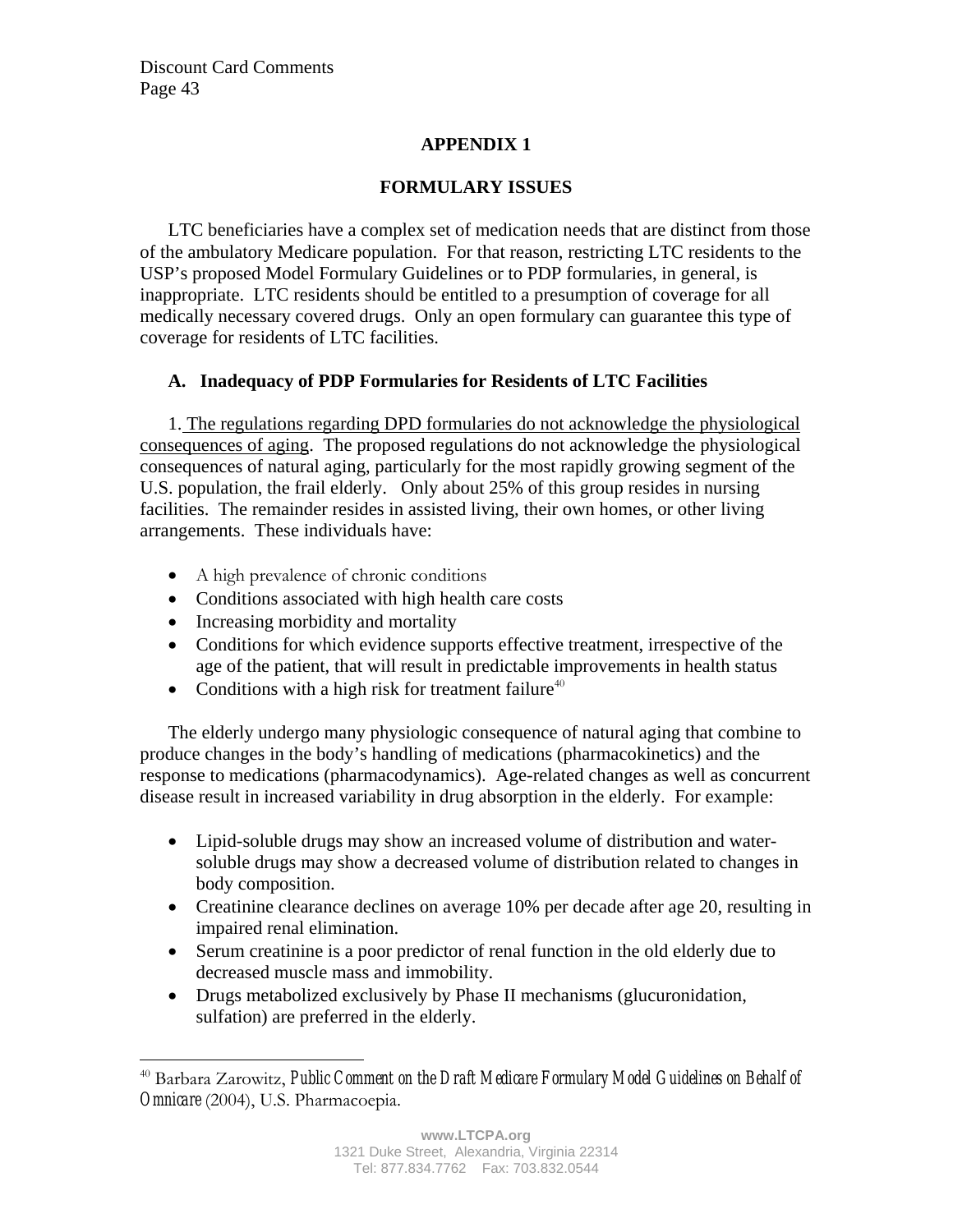- The potential for significant drug interactions, particularly resulting from hepatic enzyme inhibition in elderly patients on multiple medications must be considered carefully.
- There are pharmacodynamic changes in the elderly due to changes in receptor responsiveness (number, affinity, and signal transduction mechanisms) as well as homeostatic regulation. $41$

Two examples illustrate these changes:

Example 1: impaired cholinergic transmission associated with a decreased number of muscarinic acetylcholine receptors = increased sensitivity to anticholinergics resulting in a significant source of adverse drug effects.<sup>42</sup>

Example 2: baroreceptor reflex responsiveness decreases with age = postural hypotension with nitroglycerin, dihydropyridine calcium channel blockers, peripheral alpha blockers, phenothiazine antipsychotics.<sup>43</sup>

Drug selection in the frail elderly must take into account the physiologic, pharmacokinetic, and pharmacodynamic aberrations that occur as a natural consequence of aging, which are often compounded by pathophysiologic consequences of chronic conditions. Yet, people older than 80 years of age are often excluded from interventional trials, contributing to the paucity of high quality clinical evidence supporting the safe and effective use of medications in the elderly. Medications within a particular therapeutic category may be considered generally comparable in studies comparing two different groups of patients. But these studies are usually conducted on otherwise relatively healthy young elderly. These medications often differ substantially on one or more critical factors relevant to selecting appropriate medications in the elderly.<sup>44</sup>

2. Nursing home residents must have access to a wider range of medications given their limitations in swallowing, physiologic susceptibility to adverse drug effects, and multiplicity of concurrent underlying conditions complicating optimal drug selection.<sup>45</sup> Because of the number of chronic conditions, superimposed upon the natural consequences of aging, formularies in elderly people must include:

1

<sup>41</sup> *Id..* at 2.

<sup>42</sup> *Id.* at 3.

 $43$  *Id.* 

<sup>44</sup> *Id.* at 3-4.

<sup>45</sup> See T. Higashi, *et al,*. *The Quality of Pharmacologic Care for Vulnerable Older Patients*, 40 Ann. Intern. Med. 714 (2004).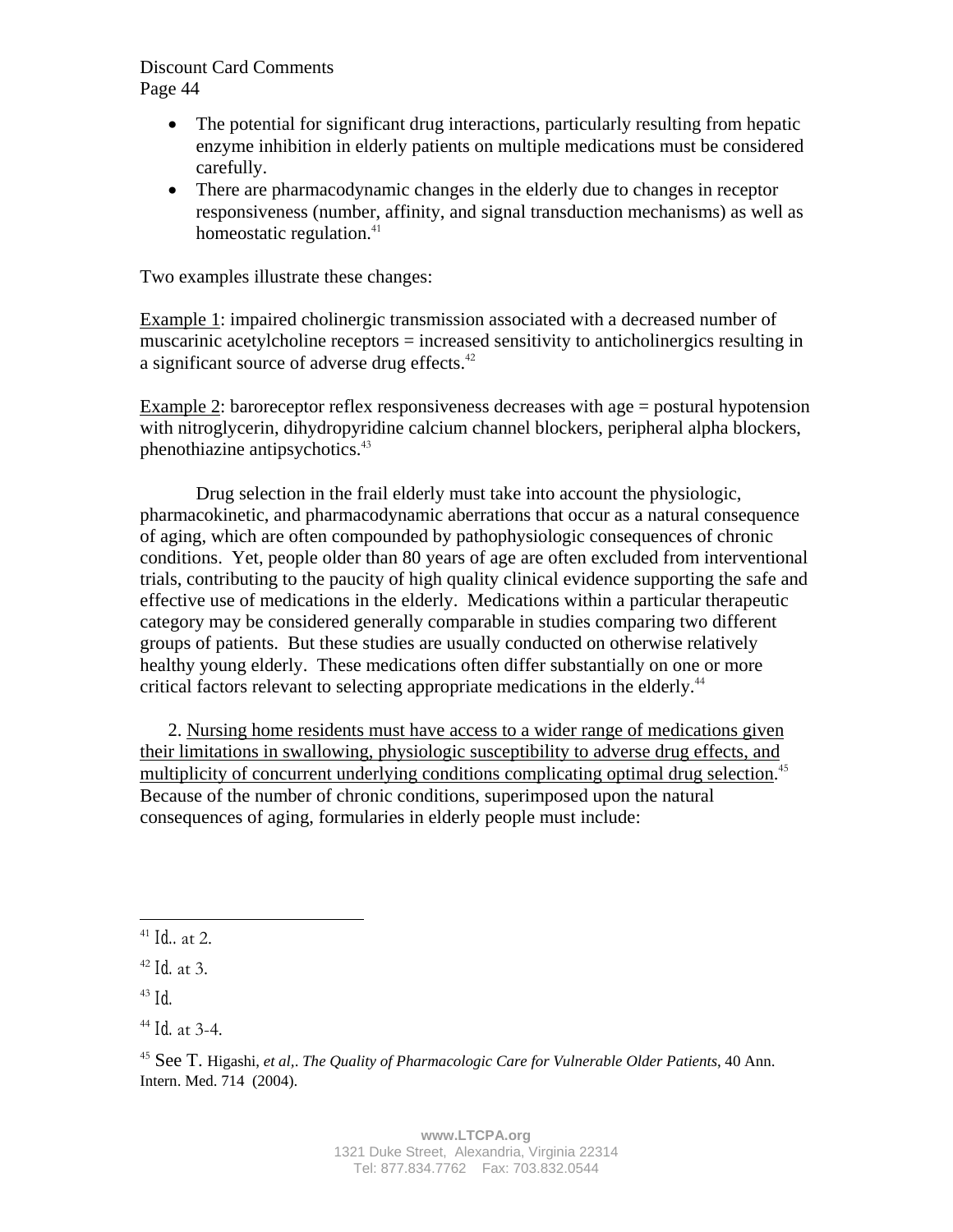- drugs with oral, crushable, and, where applicable, intravenous/injectable dosage forms, to accommodate the significant percentage of frail elderly who have difficulty swallowing and who receive medications and nutrition through feeding tubes.
- drugs with low anticholinergic activity are preferred to decrease the potential for drug-related falls and CNS side effects.
- drugs, which are not metabolized by phase I reactions and those without toxicity or limitation in patients with severe impairment in renal function are advantageous.
- multiple drug choices for common chronic conditions so that medication needs can be tailored to minimize side effects, based on underlying patient factors.
- the rationale and supporting evidence for recommendations of drugs to be added to formularies.<sup>46</sup>

For some chronic conditions, patients are at high risk of destabilization when drug therapy is interrupted or changed in the absence of a clinically valid reason. Examples include:

- Antiepileptic drugs in the treatment of seizure disorders
- Atypical antipyschotics in the treatment of schizophrenia
- Antidepressants in the treatment of depression or bipolar disorders
- Antiviral medications in the treatment of HIV/AIDS
- Beta blockers in the treatment of congestive heart failure
- Analgesics in the face of optimal pain control
- Benzodiazepines for treatment of anxiety<sup>47</sup>

In these situations, efforts to contain costs on medications by periodically switching patients to different preferred brands can result in loss of control of the condition, hospitalizations, and other adverse outcomes.

3. USP's draft Model Formulary Guidelines do not accommodate the unique needs of the frail elderly nor do they allow immediate access to a wide variety of medications. In the preamble to the proposed regulations, CMS appropriately raises the issue of nursing home residents' need for special formulary considerations.<sup>48</sup> However, the MMA does not address formularies for LTC residents and directs PDP sponsors to establish coverage determination processes modeled after the Medicare+Choice process.<sup>49</sup> From the prospective of LTC pharmacy, USP's draft Model Formulary Guidelines exclude categories of drugs needed by LTC residents, endangers other drugs from being covered, and fails to accommodate the range of dosage forms needed by LTC residents. We are concerned that PDPs and MA-PD plans will rely heavily on the USP Model Formulary

 $\overline{a}$ 

 $49$  Section 1852(g).

<sup>46</sup> Zarowitz, *supra* at note 42, at 5.

<sup>47</sup> *Id.* at 6.

<sup>&</sup>lt;sup>48</sup> 69 Fed. Reg. 46661.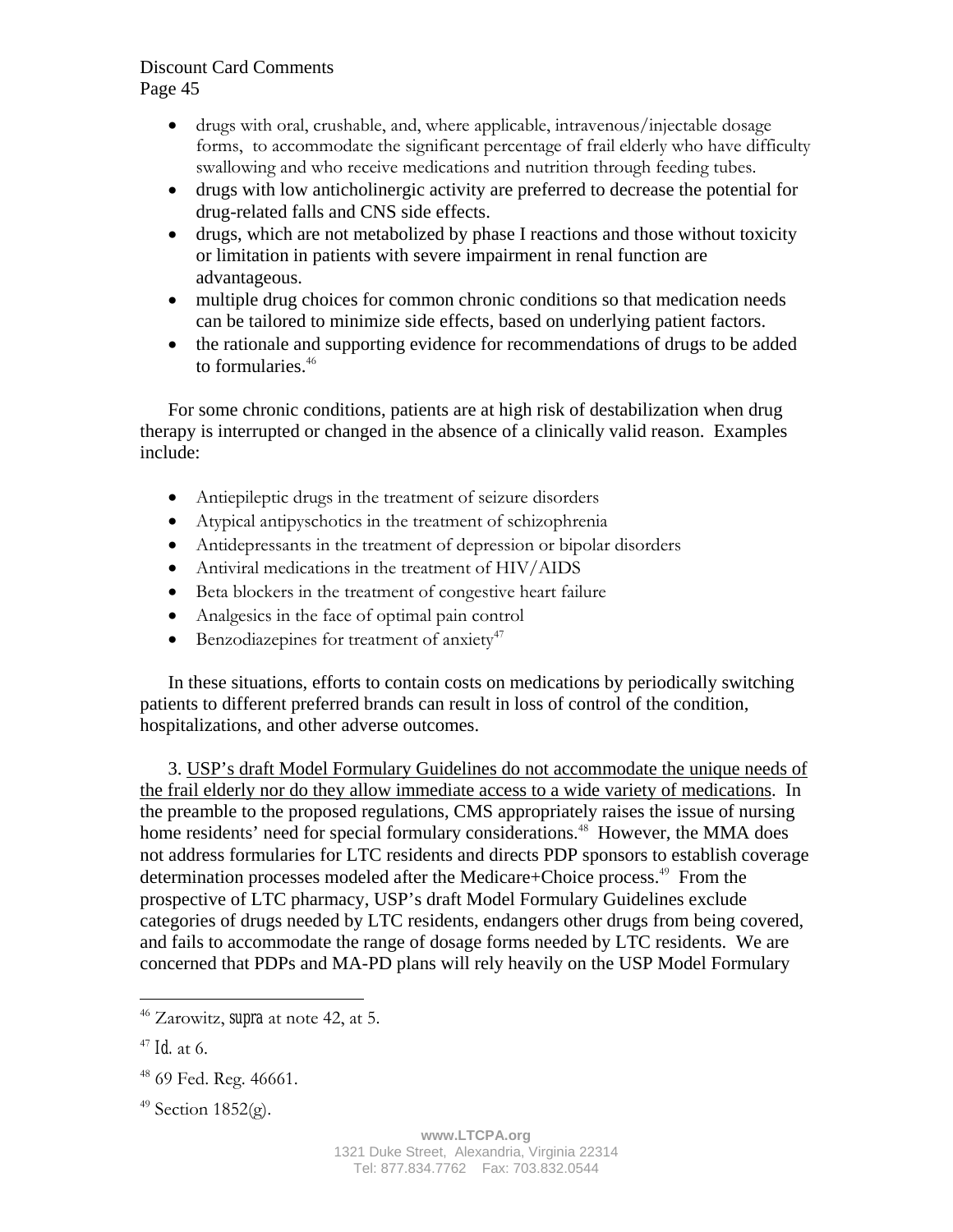Guidelines and have very limited formularies. This will reduce access for institutionalized, frail elderly beneficiaries.

4. The MMA statute excludes whole categories of drugs needed by residents of LTC facilities.

## *a. Benzodiazepines and Barbiturates*

Benzodiazepine medications are hypnotic-anxiolytics used to treat anxiety, insomnia, muscle spasm and seizures. Within the benzodiazepine class of medications there is great variation in drug characteristics such as half-life and duration of effect in the body, blood-brain barrier penetration, metabolic pathways and their associated consequences. Approximately 10% of nursing home residents receive anxiolytics, most commonly benzodiazepines.<sup>50</sup> Benzodiazepines are the  $13<sup>th</sup>$  leading class of medications in the United States with 71 million prescriptions dispensed in  $2002$ <sup>51</sup>

Other classes of anxiolytic-hypnotic medications are available for patients with primary anxiety or sleep disorders. However, only benzodiazepines can be used to arrest acute seizure disorders (status epilepticus) in patients with epilepsy. By 75 years of age, 3% of the general population has developed epilepsy. The prevalence of epilepsy is much higher in older patients.<sup>52</sup> It has been well documented, that prompt administration of benzodiazepines is a first-line intervention to arrest seizures in patients with status epilepticus.<sup>53</sup> In nursing home patients, lorazepam can be given safely with a small definable risk of adverse effects as it has a short half-life, is not affected by the aging consequences of drug metabolism through the liver, and exhibits no significant drug interactions. The risk of untreated status epilepticus is brain damage and death if seizures are allowed to continue for greater than  $2.5$  hours.<sup>54</sup> Without access to benzodiazepines, such as lorazepam, patients with status epilepticus will require hospitalization. The clinical and economic consequences of unchecked status epilepticus are staggering.<sup>55</sup>

Barbiturates, like benzodiazepines, are useful in treating status epilepticus. Barbiturates are used much less often than benzodiazepines, but for patients with certain seizures disorders, drugs such as phenobarbital, are indicated.<sup>56</sup> Many elderly patients

1

<sup>50</sup> See D.E. Tobias, and M. Sey, *General and psychotherapeutic medication use in 328 nursing facilities: a year 2000 national survey,* 16 Consult Pharm. 54 (2001).

<sup>51</sup> A.K. Wagner, *et al,. Benzodiazepine use and hip fractures in the elderly*, 164 Arch. Intern. Med. 1567 (2004).

<sup>52</sup> *See* Epilepsy Foundation. *Epilepsy: A report to the nation*. (1999).

<sup>53</sup>*See* B.K. Alldredge, *et al*., *A comparison of lorazepam, diazepam, and placebo for the treatment of outof-hospital status epilepticus.* 349 N. Engl. J. Med. 631 (2001).

<sup>54</sup> *See* D.M. Treiman, *Therapy of status epilepticus in adults and children*, 14 Curr. Opin. Neurol. 203 (2001).

<sup>55</sup> *See* C.E. Begley, *et al*., *The cost of epilepsy in the United States: an estimate from population-based clinical and survey data,* 41 Epilepsia 242 (2000).

<sup>56</sup> *See* R. H. Mattson, *et al, Comparison of carbamazepine, Phenobarbital, phenytoin, and primidone in partial and secondarily generalized tonic-clonic seizures*, 313 N. Engl. J. Med .145 (1985).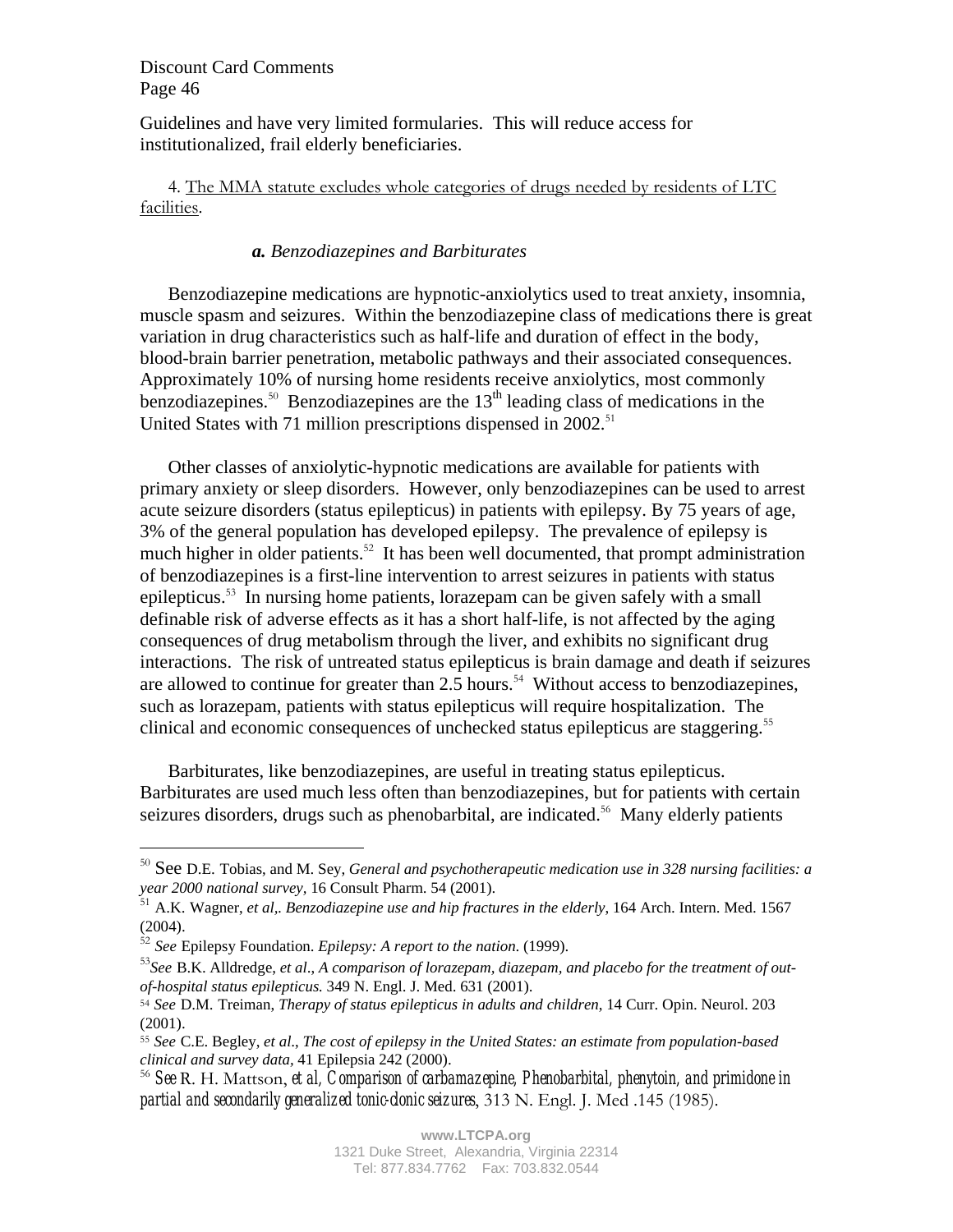$\overline{a}$ 

have been maintained on phenobarbital successfully for years.<sup>57</sup> Drug discontinuation and drug switching in elderly nursing home residents has been shown to cause therapeutic destabilization and seizure exacerbation.<sup>58</sup>

### *b. Over- the - Counter (OTC) Agents*

There are over 80 therapeutic categories of OTC agents, covering a variety of clinical needs including smoking cessation assistance, cough/cold preparations, and bowel assistance products. OTC products are considered safe for use by the general population if the entire label information is read and comprehended. But, many frail elderly, especially those who are institutionalized, are simply unable to read the fine print found on over-the-counter product labels. Those with cognitive impairment are even less likely to be able to comprehend the written information. Almost 40% of seniors older than 85 years old will experience severe cognitive loss.<sup>59</sup> This number is even higher for residents already living in a skilled nursing facility. Consequently, the senior who selfmedicates with OTC agents may miss important drug interactions. For example, sporadic use of full-dose aspirin can lead to life-threatening bleeding in patients treated with warfarin.

Many OTC drugs are a necessary adjunct to maximize the benefit from prescription agents. Iron supplementation is needed with the erythropoetic therapies  $\text{Procrit}^{\circledast}$  <sup>60</sup>and Aranesp<sup>®.61</sup> Calcium supplementation is necessary with osteoporosis therapies such as Actonel<sup>® 62</sup> and Miacalcin.<sup>® 63</sup>Acetaminophen is considered first line therapy for the treatment of mild to moderate musculoskeletal pain in the elderly.<sup>64</sup> Stool softeners are necessary to prevent opioid-induced constipation.<sup>65</sup> When OTC medications are a

<sup>57</sup>*See* P. Gareri, *et al*., *Treatment of epilepsy in the elderly*, 58 Prog. Neurobiol. 389 (1999).

<sup>58</sup> *See* D. L. Coulter, *Withdrawal of barbiturate anticonvulsant drugs: prospective controlled study,* 93 Amer. J. Mental Retardation. 320 (1998).

<sup>59</sup> *See* D. W. Reynolds, *Cognitive Impairment Research*. available at www.geriatrics.iams.edu/research.asp (last visited Sept. 10, 2004).

<sup>60</sup> Ortho Biotech Raritan, *Prescribing Information Procrit*, June, 2004.

<sup>61</sup> Amgen, *Prescribing Information Aranesp*, January, 2000.

<sup>62</sup> Proctor and Gamble Pharmaceuticals *Prescribing Information Actonel*, May 2003.

<sup>63</sup> Novartis Pharmaceuticals, *Prescribing Information Miacalcin*, April 2003.

<sup>64</sup> *See* B. Ferrel, *et al., Management of Persistent Pain in Elderly Persons*, 50 J. Am. Geriatric Soc. S205 (2002).

<sup>65</sup> *See* American Pain Society, *Principles of Analgesic Use in the Treatment of Acute Pain and Cancer Pain*, 5<sup>th</sup> ed. 2004.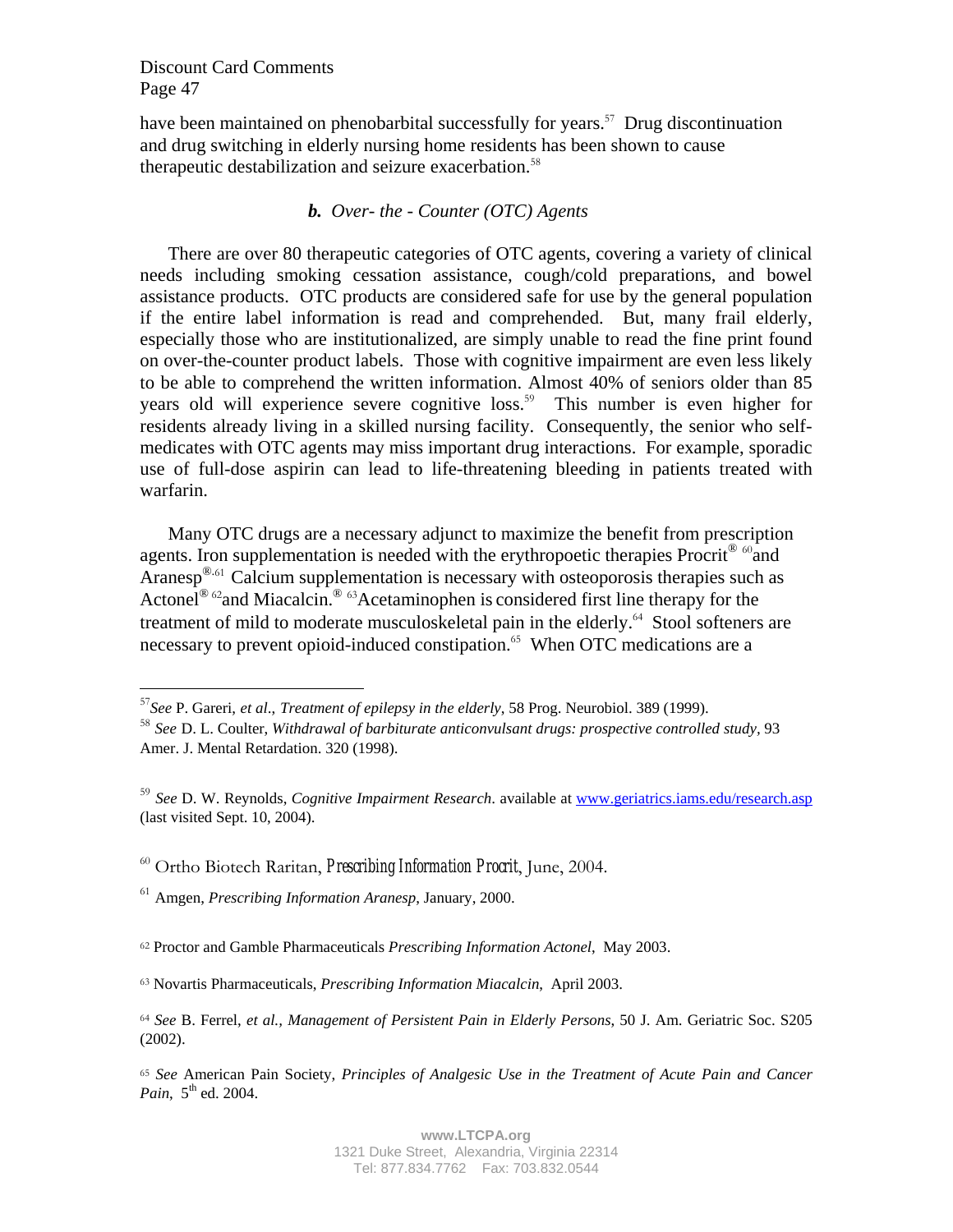necessary concomitant therapy, there is risk of therapeutic failure when the covered entity is used alone.

Many other OTC agents are currently covered under state Medicaid programs. For example, the prevalence of Gastroesophogeal Reflux Disease (GERD) is common among the elderly.<sup>66</sup> The most recent trend in coverage for Medicaid patients is the transition to Prilosec-OTC®, (Omeprazole) from legend proton pump inhibitors. Eight states, Florida, Illinois, Indiana, Kansas, Kentucky, Missouri, North Carolina, and Wisconsin, provide Medicaid coverage for this OTC product because of its lower cost.

The potential loss of this coverage with the implementation of Part D will lead to cost shifting to an already burdened elderly population residing in LTC facilities. When over the counter drugs are out-of-pocket costs, Medicare recipients will likely request the physician to prescribe a more expensive covered prescription medication at an additional cost to the program.

## *c. Medications used for Unintended Weight Loss*

Unintended weight loss is a life threatening condition, particularly in the frail elderly. Patients suffering from involuntary weight loss may suffer significant decline in health and function, resulting in a higher risk for infection, depression, and death. $67$ Approximately 13% of ambulatory older patients and 50- 60% of nursing home residents suffer from involuntary weight loss.<sup>68</sup>

The incidence of unintended weight loss is measured through the Minimum Data Set (MDS) in every skilled nursing facility and reported to CMS. Specifically, the facilities must report weight loss of 5% in the past 30 days, 7.5% weight loss in 3 months, or 10% weight loss in 6 months, or a dietary intake of less than 75% at most meals. $69$ 

Unintended weight loss is a significant problem with the frail elderly, and if left untreated creates serious side effects for the patient. Some of the consequences of unintended weight loss include; infections, falls, hip fractures, immune dysfunction, anemia, decreased cognition, muscle loss, osteoporosis, and pressure sores. Several medications are utilized to increase weight or enhance appetite that may have other primary indications. Examples include:

#### Megestrol Acetate

<sup>68</sup> *Id.* 

<u>.</u>

<sup>66</sup> *See* K. DeVault, *Extraesophogeal Symptoms of GERD,* 70 Cleveland Clinic J. of Med. (2003).

<sup>67</sup> See E. P. Bouras, S.M. Lange, J.S. Scolapio, *Rational approach to patients with unintentional weight loss*, 76 Mayo Clin. Proc. 923 (2001).

<sup>69</sup> *Id.* Significant involuntary weight loss is body weight less than IBW range after physiological causes of weight loss, such as possible malignancies, systemic infections, gastrointestinal orders affecting absorption, endocrine disease and renal or psychiatric diseases have been ruled out. *Id.*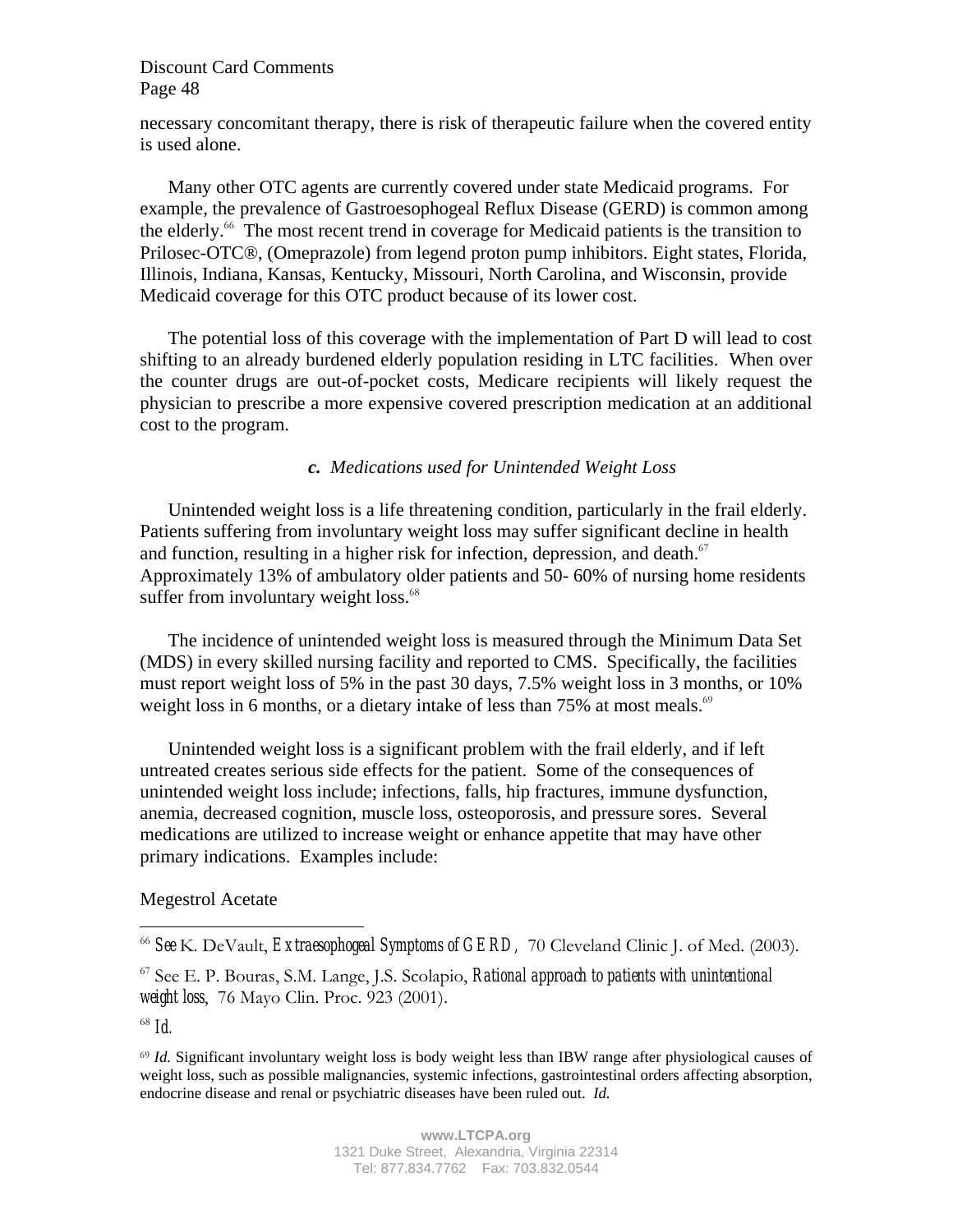• Megace<sup>®</sup> is a synthetic, antineoplastic and progestational drug that is FDA-approved for the palliative treatment of advanced carcinoma of the breast or endometrium (i.e., recurrent, inoperable, or metastatic disease). It should not be used in lieu of currently accepted procedures such as surgery, radiation, or chemotherapy.<sup>70</sup> Megestrol oral suspension is indicated for treatment of anorexia and cachexia or unexplained significant weight loss in patients with a diagnosis of AIDS. Doses of 400 mg to 800mg per day in AIDS patients were found to be clinically effective.<sup>71</sup>

# Mirtazapine

• Residents in nursing centers may suffer from unintended weight loss for different reasons than ambulatory patients. Studies have shown as much as 36% of nursing home residents with unintentional weight loss suffer from depression. Psychiatric disorders, including depression, account for 58% of cases in these residents.<sup>72</sup> Remeron® (mirtazapine) has been shown to increase appetite and promote weight gain while it also treats underlying depression.<sup>73</sup>

## Dronabinol

• This cannabinoid is indicated for the treatment of anorexia accompanied by weight loss. There have been promising weight gain results in studies of patients with Alzheimer's disease as well. Other potential benefits of dronabinol are its antiemetic and analgesic effects.

# Cyproheptadine

• This antihistamine causes a mild increase in appetite with a decrease in weight loss. Periactin® is often used to increase appetite in the elderly, however it is on the Beers list, and may be considered potentially inappropriate due to adverse drug reactions. The Medicare benefit also covers the younger disabled population, which may benefit from this drug and not have the risk of heightened side effects in younger patients.

**Oxandrolone** 

• This anabolic hormone is approved by the FDA for the treatment of involuntary weight loss and as adjunctive therapy to promote weight gain after weight loss following major surgery, chronic infections, or severe trauma.<sup>74</sup> It also is indicated to offset the protein catabolism associated with prolonged corticosteroid use, which is common with long-term care residents with COPD or arthritis.

<sup>73</sup> *See* Bouris, s*upra* at note 69.

<sup>74</sup> FDA Oncology Tools Product Label Details in Conventional Order for megestrol acetate, *supra* at note 74.

 $\overline{a}$ <sup>70</sup> *See* Bouris, *supra* at note 69.

 $71 \; Id.$ 

<sup>72</sup> *FDA Oncology Tools Product Label Details in Conventional Order for megestrol acetate*, available at http://www.accessdata.fda.gov/scripts/cder/onctools/labels.cfm?GN=megestrol%20acetat e. (last visited July 8, 2004).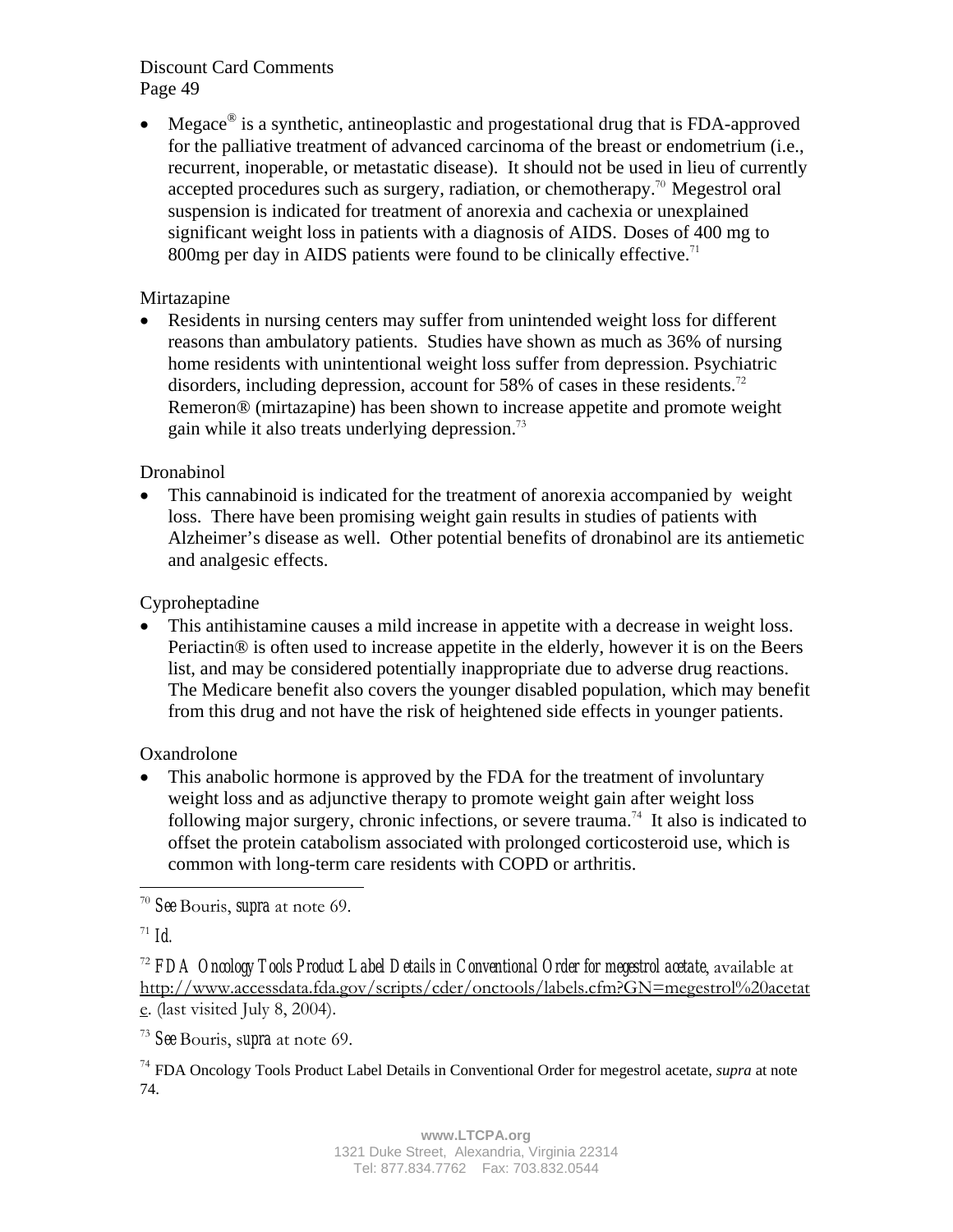$\overline{a}$ 

Additional costs to the health care system are likely to occur with the exclusion of medications to manage weight loss from Part D benefits. Also, because nursing centers must evaluate and manage issues of weight loss by regulation, the exclusion of medications to treat this issue creates a regulatory and financial burden for the system.

We understand that CMS must base the regulation on existing statute, including the definition of a "covered Part D drug," which excludes benzodiazepines, barbiturates, over-the-counter drugs, and medications for unintended weight loss. We will be seeking legislative change in the future to amend Section 423.100 to cover these medications for the frail elderly, and invite CMS to support these efforts.

5. There are a number of drugs that are in danger of not being covered in the two drugs per category schema called for in the regulation.

## *a. Biotech Injectables and Infusables*

Injectable and infusible medications represent one of the fastest growing and most expensive categories of prescription drugs with costs in the United States projected to rise to \$26 billion by 2006.<sup>75</sup> Spending on infusible drugs rose 40% in 2002. There are 369 biotech medicines in human clinical testing representing fully a third of all drugs in human clinical testing. Biotech-derived medicines currently account for 5% of the value of the world market and are expected to represent more than 15% by the year 2005. Out of 50 new medicines reaching the market annually,  $10 - 15$  are biotechnology derived. Chronic disease patients requiring specialty products represent up to 1% of the population and consume 25 – 30% of pharmacy spending in the United States.

In 2003, the Food and Drug Administration approved agalsidase beta (Fabrazyme $\circledR$ ) for treatment of Fabry disease, alefacept (Amevive®) and Efalizumab (Raptiva®) for plaque psoriasis and expanded the indications of etanercept (Enbrel $\circledR$ ), and infliximab (Remicade®) for treatment of psoriatic plaque disease. These biotech infusible/injectable medications represent significant improvements in the treatment of their associated conditions and are projected to receive expanded indications in 2004 and 2005.

<sup>75</sup> See W. Tercero, *Strategies for managing injectable drugs in a managed care setting*, 10 Managed Care Quarterly 16 (2002).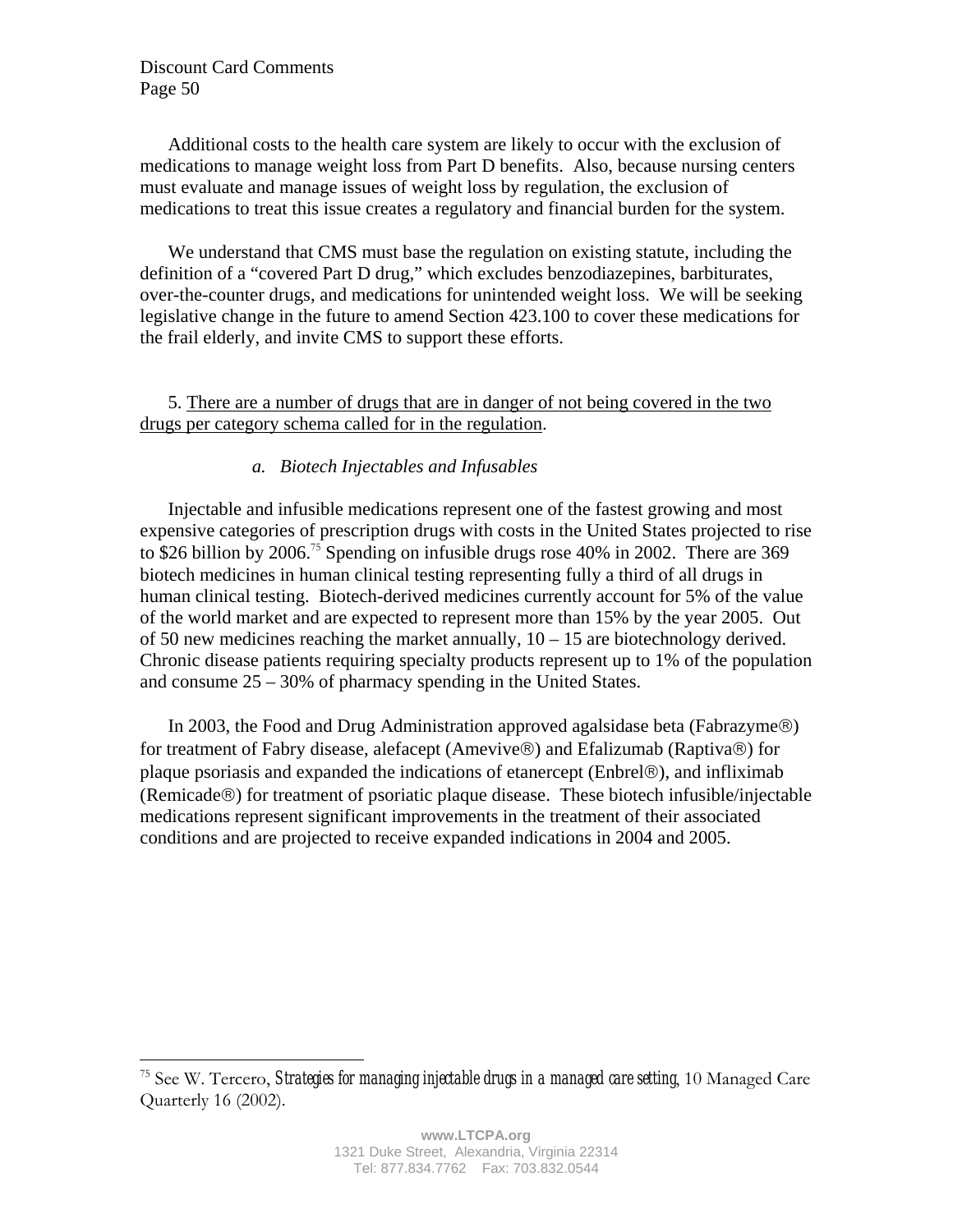The prevalence of conditions most commonly treated by biotech infusible/injectable drugs is summarized in Table 1.

| <b>Condition</b>       | <b>Prevalence</b>                                              |  |  |  |
|------------------------|----------------------------------------------------------------|--|--|--|
| Crohn's Disease        | 500,000 cases in U.S.; 0.178% of total U.S. population         |  |  |  |
|                        | (www.veritasmedicine.com)                                      |  |  |  |
| Gaucher's Disease      | 2500 cases in U.S.; 0.00089% of total U.S. population          |  |  |  |
|                        | (www.ncbi.nlm.nih.gov)                                         |  |  |  |
| Multiple Sclerosis     | 350,000 living in U.S.; 0.124% of total U.S. population        |  |  |  |
|                        | (www.neurologychannel.com)                                     |  |  |  |
| Hepatitis C            | 3.9 million living in U.S.; 1.39% of total U.S. population     |  |  |  |
|                        | (www.cdc.gov)                                                  |  |  |  |
| <b>HIV/AIDS</b>        | 793,000 persons with AIDS in U.S.; 0.282% of total U.S.        |  |  |  |
|                        | population (www.cdc.gov)                                       |  |  |  |
| Growth Hormone         | 70,000 living in U.S.; 0.25% of total U.S. population          |  |  |  |
| Deficiency             | (www.pituitary.com)                                            |  |  |  |
| Organ Transplant       | 22,953 organs transplanted annually; 0.008% of total U.S.      |  |  |  |
|                        | population (www.unos.org)                                      |  |  |  |
| <b>RSV</b> Prophylaxis | 315,000 at risk babies in U.S.; 0.11% of total U.S. population |  |  |  |
|                        | (www.MedImmune.com)                                            |  |  |  |
| Fertility              | 6 million couples in U.S.; 10% of people of reproductive age   |  |  |  |
|                        | (www.parenthood.com)                                           |  |  |  |
| Oncology               | 1.3 M new cases of cancer in U.S. in 2002; 8.9 M have had      |  |  |  |
|                        | cancer (www.cancer.org)                                        |  |  |  |
| Arthritis              | 49 M have arthritis in U.S.; 17% of total U.S. population      |  |  |  |
|                        | (www.niams.nih.gov)                                            |  |  |  |
| Hemophilia             | $291,000$ cases in U.S.; 0.103% of total U.S. population       |  |  |  |
|                        | (www.accredohealth.net)                                        |  |  |  |

# **Table 1: Prevalence of Conditions**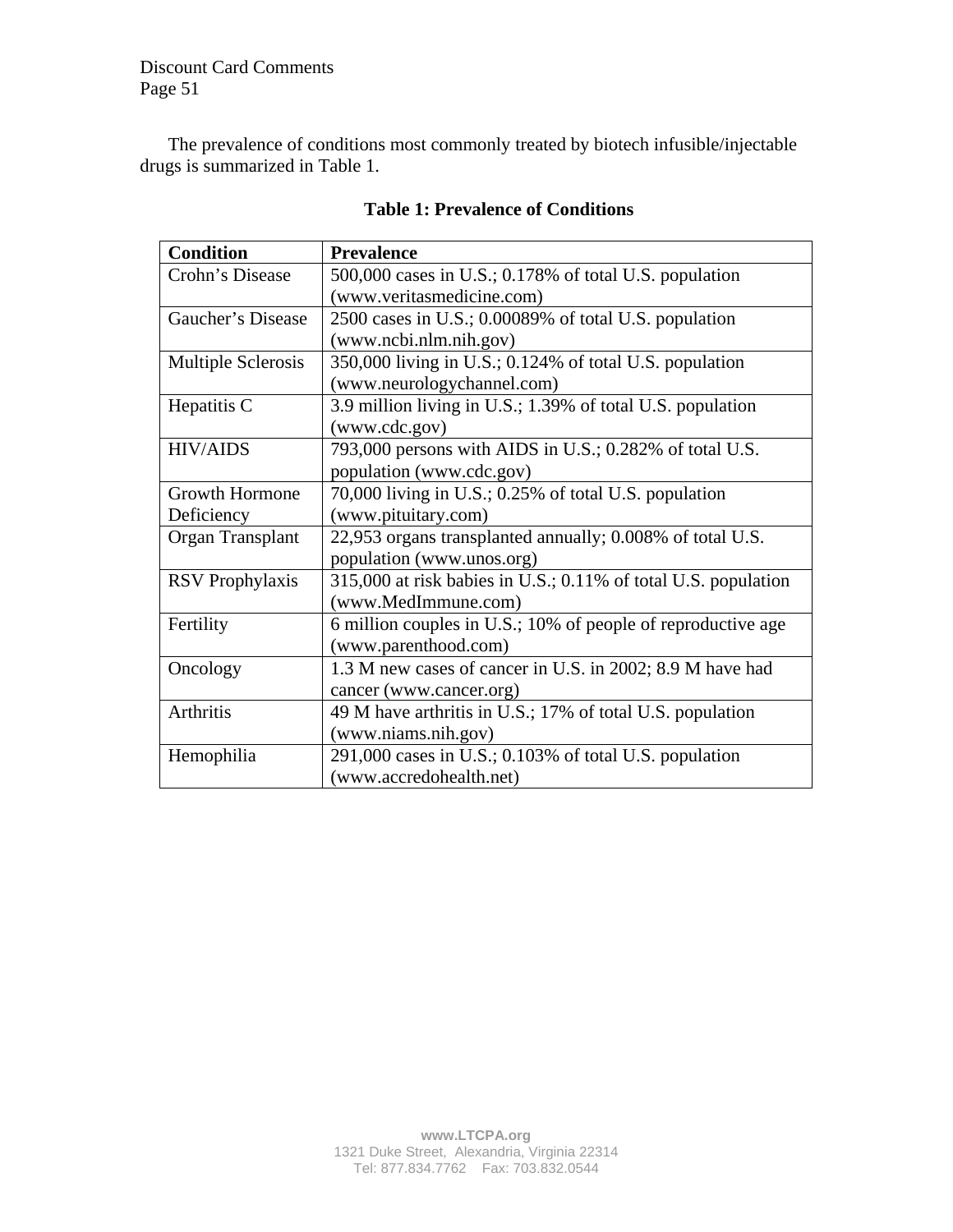Figure 1 displays projected drug spending increases through 2005 with the number of pharmacogenomic drug products in development.<sup>76</sup> Ninety-nine percent of bioengineered drugs directed specifically toward a genetic defect or deficiency are administered by injection or infusion.





Residents of long-term care facilities are candidates for biotech drugs to improve management of Crohn's disease, rheumatoid arthritis, anemia, cancer, hepatitis C, multiple sclerosis and Parkinson's disease. Over the next few years, it is anticipated that many new genetically-engineered drugs will enter the market with increasing utility in the frail elderly.

#### *b. Anticoagulants*

The Sixth (2000) ACCP Guidelines for Antithrombotic Therapy for Prevention and Treatment of Thrombosis outlines the appropriate use of these drugs in patients with atrial fibrillation, venous thromboembolism, valvular heart disease, mechanical heart valves, peripheral arterial occlusive disease ischemic stroke, and other chronic conditions, all of which are prevalent in the frail elderly.<sup>77</sup> For example, the incidence of atrial fibrillation increases with age reaching a prevalence of roughly 10% in patients greater than 80 years old.<sup>78</sup> Long-term care residents with clotting disorders or conditions predisposing them to thrombosis are candidates for oral warfarin therapy, subcutaneous unfractionated or low-molecular weight heparin, hirudin anticoagulants, antithrombotic

 $\overline{a}$ 

<sup>76</sup> *Advance PCS,* 42H Managed Care (2002).

<sup>77</sup> See J.E. Dalen, J. Hirsch, G. H. Guyatt, eds. *The Sixth ACCP Consensus Conference on Antithrombotic Therapy*, 119 Chest 1S (2001)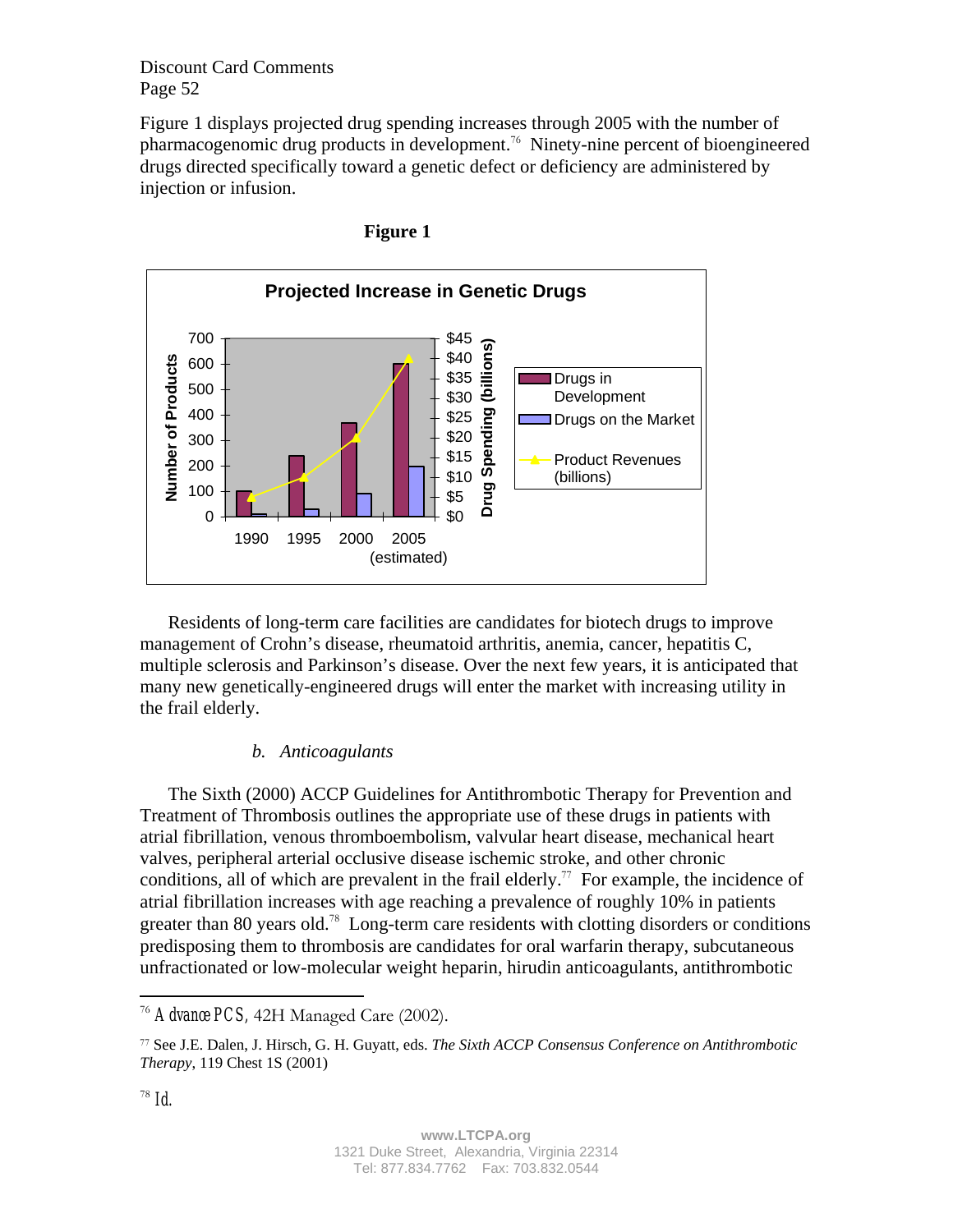agents, and thrombolytic agents. Each of these subclassifications of medications has very different indications, safety, and efficacy profiles and must be accessible without restriction to the frail elderly.

In particular, while low-molecular weight heparins have a similar mechanism of action, their molecular weight distributions vary, resulting in differences in their activity, receptor affinity and plasma half-lives.<sup>79</sup> These drugs are not interchangeable. Patients cannot be switched among agents without incurring an increased risk of bleeding and potential for thrombosis.<sup>80</sup>

#### *c. Anticonvulsants*

Anticonvulsant medications are extensively prescribed for elderly nursing home residents.<sup>81</sup> In 1998, 10.5% of nursing home residents received an anticonvulsant drug. The prevalence of epilepsy increases with age; 3% of those over 75 years have epilepsy. $82$ The diverse range of causes of seizure disorders as well as the variation in seizure types in the elderly necessitates access to the full range of anticonvulsant drugs. $83$  Since the mid 1990's, over 7 new anticonvulsant medications have been released in the U.S. market to treat one of 8 classifications of epilepsy. The newer medications are not categorized as barbiturates, hydantoins, or suximides and thus would be classified as "Other," in the current USP designation. These drugs represent significant advances in the treatment of epilepsy as they offer different mechanisms of action, fewer adverse effects, better pharmacokinetic profiles or easier administration compared to older drugs.<sup>84</sup> In the elderly, experts advise the use of antiepileptic drugs with minimal cognitive adverse effects, such as carbamazepine, valproic acid, gabapentin and lamotrigine, at the lowest possible dosage.<sup>85</sup> There is no "one best drug" for everyone. All anticonvulsant medications need to be easily available for nursing home patients. Anticonvulsant drug discontinuation due to the need for formulary drug switching would have devastating consequences given that as many as  $75\%$  of patients will incur new seizures.<sup>86</sup>

 $\overline{a}$ 

<sup>82</sup> *See* Epilepsy Foundation. *Epilepsy: A report to the nation* (1999).

<sup>83</sup> *See* R. E. Ramsay, *et al*., *Special considerations in treating the elderly patients with epilepsy*, 62 Neurol. S24 (2004).

<sup>79</sup> *See* E. Racine, *Differentiation of the low-molecular weight heparins*, 21 Pharmacother. 62S. (2001).

<sup>80</sup> *See* Dalen, *supra* at note 79.

<sup>81</sup> *See* T.E. Lackner, J.C. Cloyd, L.W. Thomas, I.E. Leppik. *Antiepileptic drug use in nursing home residents: effect of age, gender, and comedication on patterns of use*, 39 Epilepsia 1083 (1998).

<sup>84</sup> See A. G. Marson , Z.A. Kadir, D. W. Chadwick, *New epileptic drugs: a systematic review of their efficacy and tolerability*, 131 Brit. Med. J. 1169 (1996).

<sup>85</sup> See M. Mendez and G. Lim, *Seizures in elderly patients with dementia: epidemiology and management*, 20 Drugs & Aging 791 (2003).

<sup>86</sup> See D. Chadwick. *et al*., *Outcomes after seizure recurrence in people with well-controlled epilepsy and the factors that influence it,* 37 Epilepsia 1043 (1996).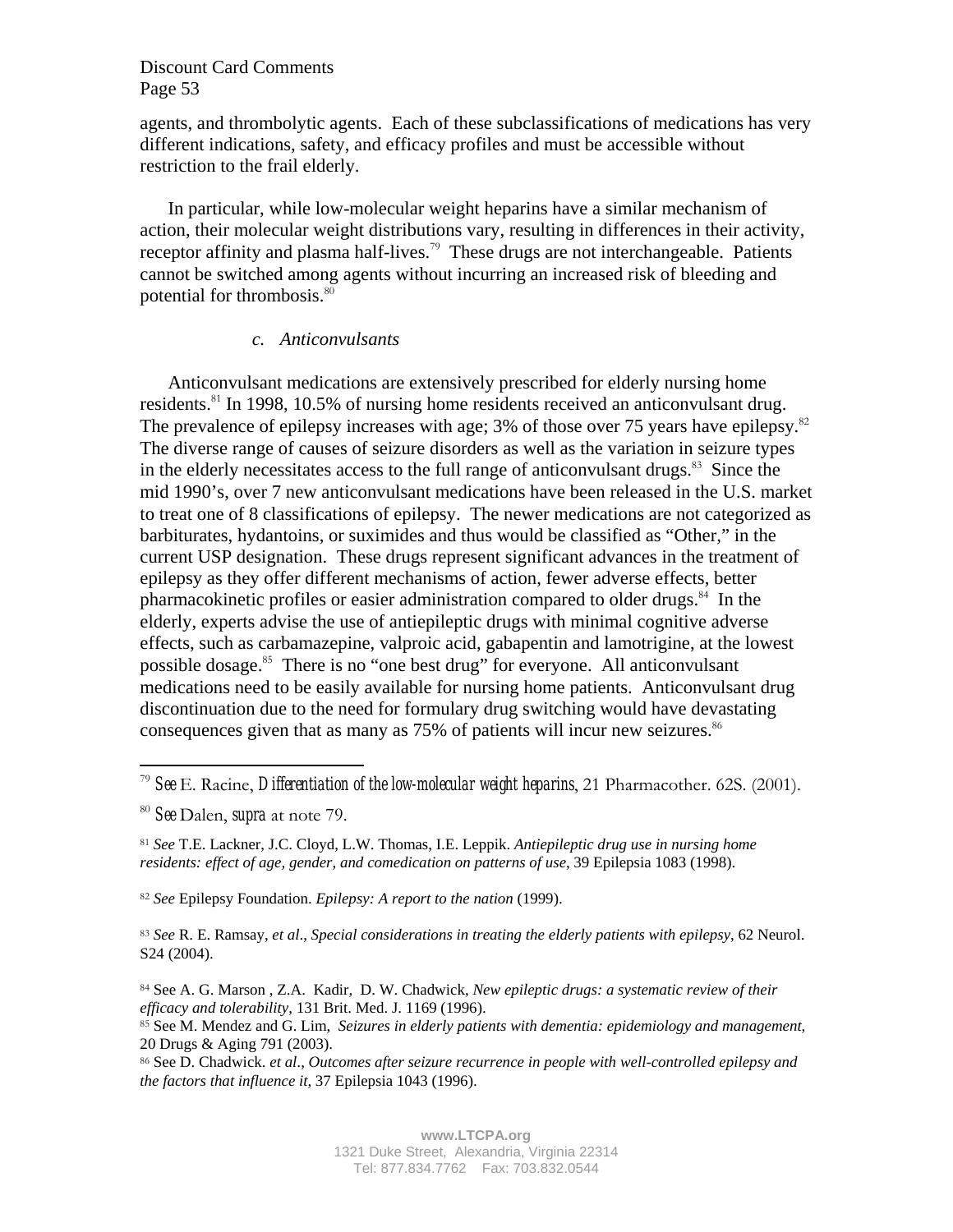## *d. Non-Sedating vs. Sedating Antihistamines*

Sedating antihistamines, such as diphenhydramine (Benadryl), are available inexpensively without a prescription. Sedating antihistamines have recognized efficacy in providing symptomatic relief of allergic symptoms, but they can cause significant sedation and deterioration in cognitive functioning, mental performance, and psychomotor functioning. Excessive sedation and anticholinergic properties create high risk for bladder obstruction, and central nervous system side effects, leading to falls in the elderly.<sup>87</sup> Non-sedating antihistamines have limited sedation and anticholinergic properties, yet have been shown to be effective in treating allergic rhinitis and urticaria. At least two non-sedating antihistamines, such as fexofenadine (Allegra) and desloratadine (Clarinex) or loratadine (available over-the-counter) should be available on PDP formularies.<sup>88</sup> The advantage of a lower potential for untoward sedation and cognitive impairment compared with first-generation antihistamines make non-sedating second generation antihistamines preferable to older ones despite their greater cost.<sup>89</sup>

#### *e. Insulins*

 $\overline{a}$ 

Regular, NPH, lente and ultralente insulins are available in many states without a prescription. However, most insurance plans provide prescription coverage for insulin to promote health as part of their strategy for managing patients with chronic medical conditions. There are new rapid-acting insulins that are amino acid analogs, which provide significant advantages over the classic insulins. Rapid-acting insulins, such as aspart (Novolog) and lispro (Humalog), can be taken at the time of the meal to control food-related blood sugar excursions. Basal insulins, such as glargine (Lantus) have been introduced recently, and are usually categorized with long-acting insulins. Each of the insulins has unique action and representatives of the rapid-acting, short-acting, intermediate-acting, long-acting and basal insulin categories must be accessible for elderly patients. PDPs could exclude all new rapid-acting and basal insulins or include Novo and Lilly's ultralente insulins on their formularies and satisfy the two-drug minimum without including glargine.

*<sup>87</sup> See* M.A. Kaliner, *H1-antihistamines in the elderly*, 17 Clinical Allergy & Immunology 465 (2002); *See*  F. E. Simons, T.G. Fraser, J. Maher, N. Pillay, and K.J. Simons, *Central nervous system effects of H1 receptor antagonists in the elderly*, 82 Annals of Allergy, Asthma, & Immunology 157 (1999).

<sup>88</sup> *See* M. Affrime, S. Gupta, C. Banfield and A. Cohen, *A pharmacokinetic profile of desloratadine in healthy adults, including elderly*, 41 Clinical Pharmacokinetic S13 (2002); *See* J.D. McCue, *Safety of antihistamines in the treatment of allergic rhinitis in elderly patients,* 5 Archives of Family Medicine 464 (1996).

<sup>89</sup> *See* R.D. Mann, G.L. Pearce, N. Dunn, S. Shakir, *Sedation with "non-sedating" antihistamines: four prescription-event monitoring studies in general practice*, 320 Brit. Med. J. 1184 (2000).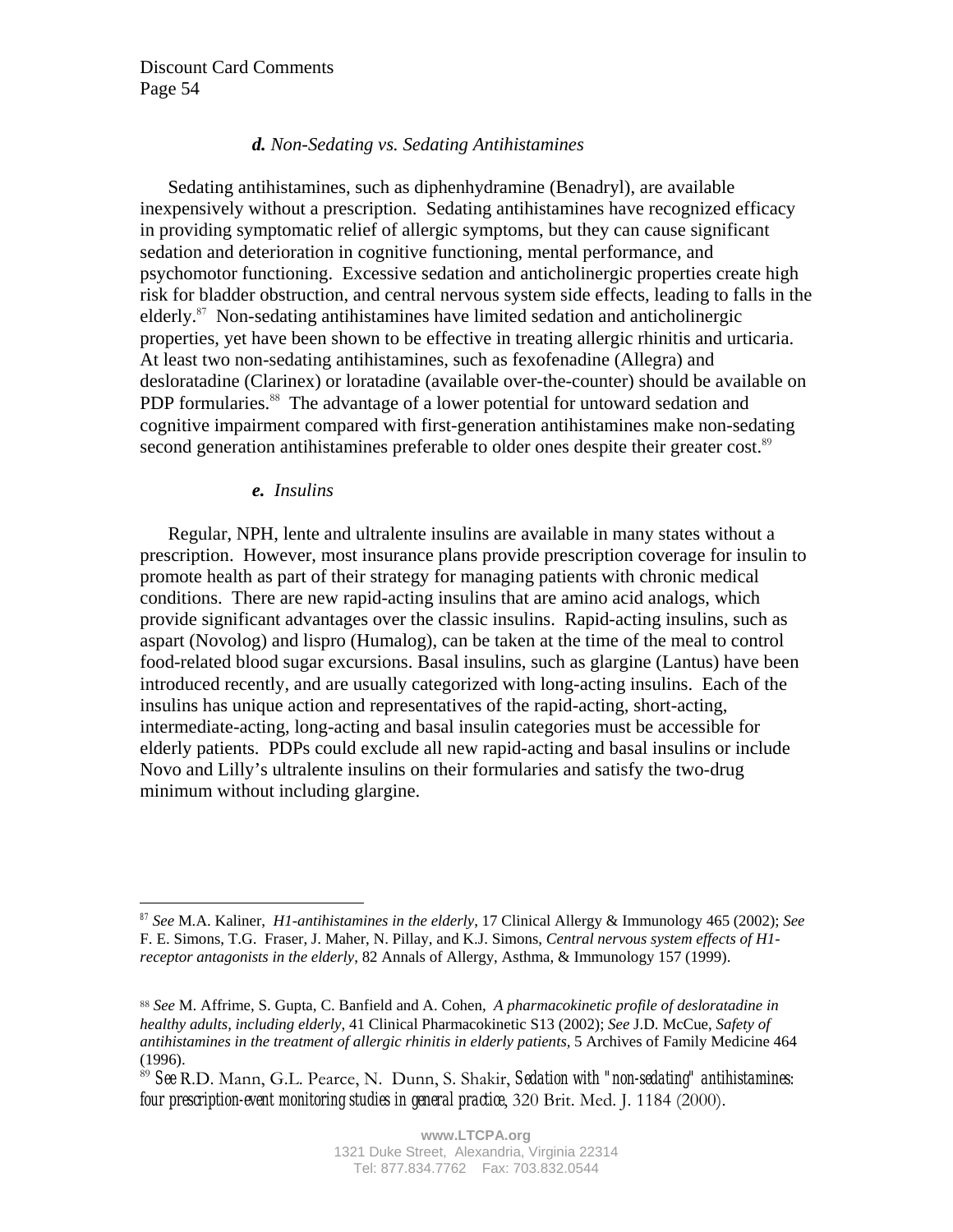$\overline{a}$ 

The biggest concern with insulin therapy in elderly diabetic patients is the occurrence of hypoglycemia causing dizziness and falls. Newer insulins represent a significant advance in the treatment of diabetes.<sup>90</sup>

## *f. Selective Serotonin Reuptake Inhibitors (SSRI) and Selective Norepinephrine and Serotonin Reuptake Inhibitors (SNRI)*

Until the late 1980's older patients with depression were subject to significant anticholinergic side effects (i.e. constipation, dry mouth and eyes, urinary retention, mental confusion and dizziness) of tricycles antidepressants or orthostatic hypotension and drug interactions associated with monoamine oxidize inhibitors. While these drug classes are effective antidepressants, the adverse effect profiles are unacceptable in elderly patients.<sup>91</sup> Physicians have been warned that due to the adverse effect profiles, monoamine oxidase inhibitors and tricycles antidepressants are on the Beer's list and not recommended in the elderly.<sup>92</sup>

The SSRIs and SNRIs are safer and equally effective alternatives to tricyclic antidepressants and monoamine oxidase inhibitors in elderly patients. However, variation in anticholinergic potential, adverse effects, likelihood of drug interactions and half-life exists among SSRIs. Fluoxetine (Prozac) and paroxetine (Paxil) are likely to be on most PDP antidepressant formularies as they are SSRIs available in low-cost generic equivalents. Fluoxetine has the greatest number of drug interactions and adverse effects of all of the SSRIs, as well as the longest half-life. Paroxetine causes sedation and has anticholinergic properties associated with falls in the elderly. Falls in elderly patients are associated with hip fractures and significant clinical and economic hardship. Safer SSRIs with fewer drug interactions and less pronounced anticholinergic activity, such as citalopram (Celexa), escitalopram (Lexapro) or sertraline (Zoloft), must be available on PDP formularies for the elderly. SNRIs (e.g. venlafaxine (Effexor XR)) represent another class of antidepressant medications that combine activity at two receptor sites believed to be altered in patients with depression.

Elderly nursing home patients must have unrestricted access to the SSRI and SNRI antidepressant medications so that clinicians can select agents with the least problematic adverse effects, short half-life, liquid or chewable/crushable dosage forms, and few drug interactions.

<sup>90</sup> *See* American Diabetes Association, *Insulin Administration,* 27 Diabetes Care S106 (2004); American Association of Clinical Endocrinologists, *Medical Guidelines for the Management of Diabetes Mellitus: The AACE System of Intensive Diabetes Self-Management,* 8 Endocrine Practice 40 (2002); D.K. Zettervall, *Therapeutic management of type 2 diabetes in the long-term care facility,* 16 Consult. Pharm. 668 (2001).

<sup>91</sup> *See* B.R. Sommer, *et al., Safety of antidepressants in the elderly,* 2 Expert. Opin. Drug Safety 367 (2003).

<sup>92</sup> *See* U. Sambamoorthi, *et al., Diffusion of new generation antidepressant treatment among elderly diagnosed with depression,* 41 Medical Care 180 (2003); *see* D.M. Fick, *et al., Updating the Beers criteria for potentially inappropriate medication use in older adults*, 163 Arch. Intern. Med. 16 (2003).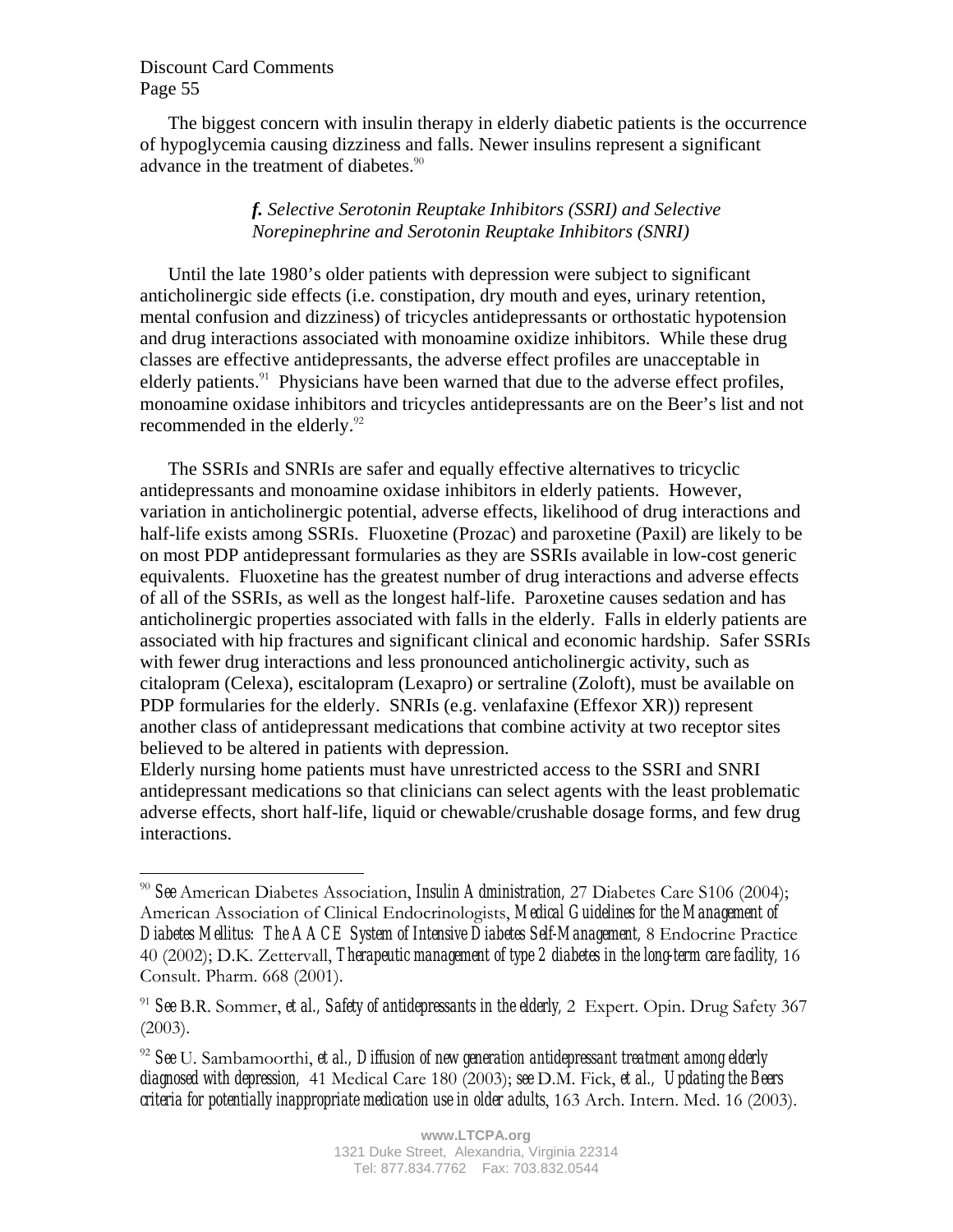# *g Calcium Channel Blockers*

More than 25% of those over the age of 65 years of age present with hypertension (HTN) and isolated systolic hypertension (ISH). For those over the age of 80, the lifetime risk for developing HTN is about  $90\%$ .<sup>93</sup> More than 8% of those over 80 years of age develop atrial fibrillation. The elderly represent about 13% of the U.S. population but over 40% of prescription drug costs for antihypertensive and related cardiovascular therapy.<sup>94</sup> Untreated HTN in elders results in a 63% chance for stroke, congestive heart failure (CHF), and myocardial infarction  $(MI)^{.95}$  Among individuals over age 75, almost two-thirds (64%) of men and three-quarters (75%) of women have high blood pressure.<sup>96</sup> Data from the Framingham study shows that men aged 65 to 75 have a risk for fatal cardiovascular event 2.4 times normal when HTN is not controlled. The same study shows a risk factor of 8 times for women of the same age.

Calcium channel blockers (CCBs), with sub-classes dihydropyridine (DHP) and nondihyrpopytidine (NDHP), are indicated for hypertension, angina, vasospastic angina, ventricular rate control, and atrial fibrillation. $97$  CCBs reduce the clinical symptoms of angina and are well tolerated.<sup>98</sup> CCBs are recommended for chronic stable angina when beta-blockers are ineffective or not tolerated.<sup>99</sup> CCBs also offer an effective option for beta-blocker intolerance in management of hypertension.

In ISH, CCBs reduce pulse pressure by lowering Systolic Blood Pressure more than Diastolic Blood Pressure.<sup>100</sup> Treatment of patients with ISH, using CCBs as part of an

<sup>97</sup> *See AHFS Drug Information*, 2004 Edition, Electronic Version.

 $98$  Id.

 $\overline{a}$ 

<sup>93</sup> *See* www.drugtopics.com (last visited on Sept 5, 2004).

<sup>94</sup> *See* National Health Spending Trends, Health Affairs, referenced in AGS website information, August 2004.

Dihydropyridine (DHP): amlodipine, felodipine, isradipine, nicardipine, nifedipine, nimodipine, nisoldipine. Non-dihydropyridine (NDHP): bepridil, diltiazem, verapamil.

<sup>95</sup>*See* www.drugtopics.com *supra* at note 95.

<sup>96</sup> *See* National Center for Health Statistics. *Hypertension*. U.S. Department of Health and Human Services, Centers for Disease Control and Prevention. September 2004.

<sup>99</sup> *See* A.V. Chobanian, *et al.,* and the National High Blood Pressure Education Program Coordination Committee. *The Seventh Report of the Joint National Committee on Prevention, Detection, Evaluation, and Treatment of High Blood pressur*., 289 JAMA 2560 (2003); See also *Guidelines Committee, 2003 European Society of Hypertension* – European Society of Cardiology. Presented at Milan Italy, June 2003. www.eshonlne.org.

<sup>100</sup> AHFS, *supra* at note 99.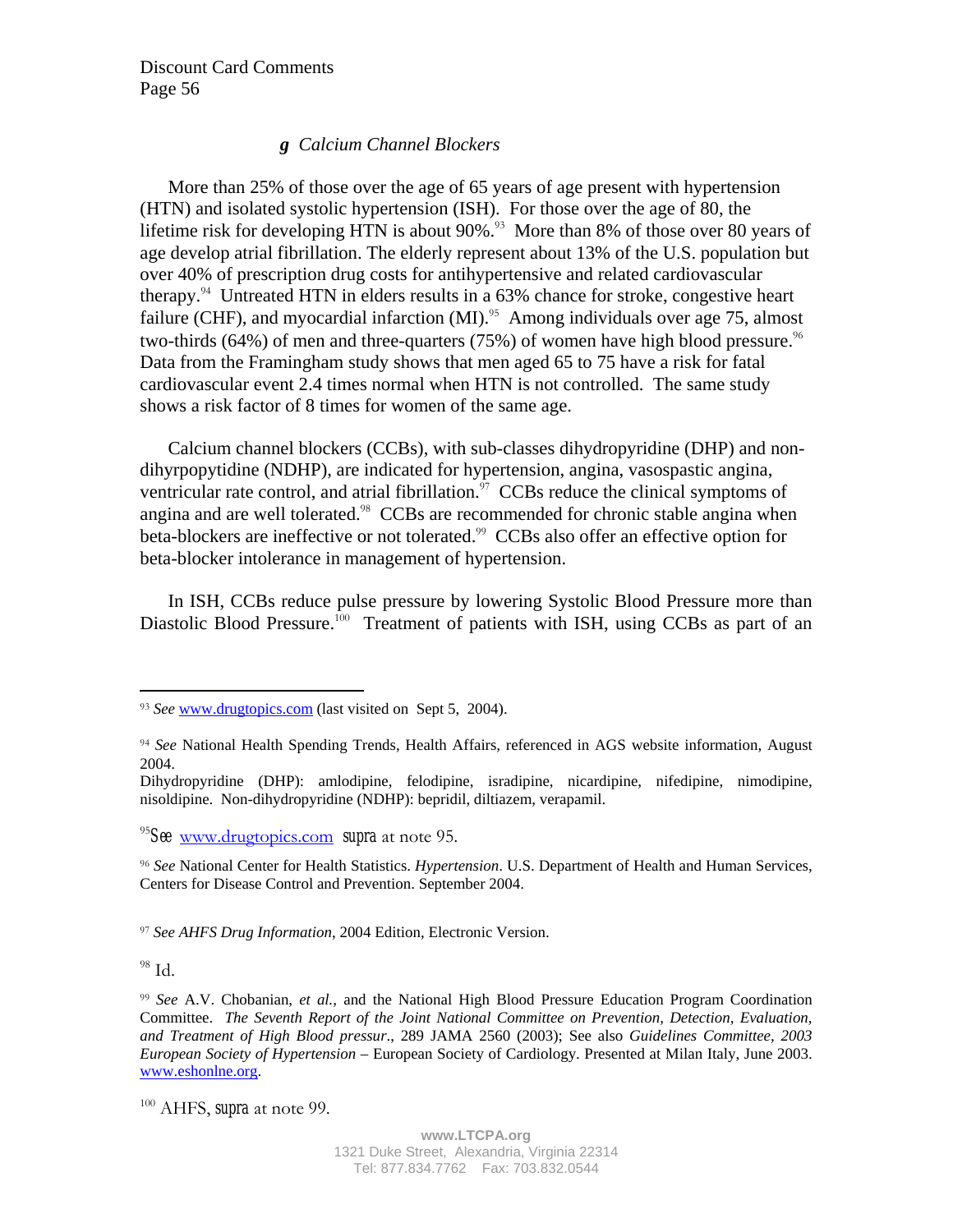antihypertensive drug regimen can prevent 29 strokes or 53 major cardiovascular events for every 1000 patients treated over a 5 year period.<sup>101</sup>

The dihydropyridine and non-dihydropyridine classes are similar in terms of antihypertensive effect, but differ in adverse event profiles. Dihydropyridines appear to cause a higher risk for proteinuria Dihydropyridines pose a risk for increased intraglomerular pressure and should not be used with Angiotensin Converting Enzyme Inhibitor (ACE) or Angiotensin Receptor Blocker (ARB) Non-dihydropyridines preserve renal autoregulation. DHPs are free of chronotropic effects and safer for those with left ventricular dysfunction or conduction defects. NDHPs have negative chronotropic and inotropic effects.

The need for Calcium Channel Blockers (CCB) is recognized in step 2 of JNC-VII in the management of hypertension.<sup>102</sup> JNC-VII Guidelines recommend adding a CCB after a thiazide diuretic as Step 2 in treatment of HTN.<sup>103</sup> The United Kingdfom Prospective Diabetes Study (UKPDS) findings also show the clinical impact of tight blood pressure control in diabetic patients and the JNC-VII recommendations list CCBs as compelling for control in this population.<sup>104</sup>

## *h. Atypical Antipsychotics*

The atypical antipsychotics are used to manage delusions, hallucinations, severe agitation, aggressive behavior, or delirium. They have FDA approved indications for use in schizophrenia and bipolar disorders.

Psychotic disorders are reported in 10% to 63% of elderly patients in nursing homes.<sup>105</sup> Psychotic symptoms are present in at least 25% of mildly demented patients with Alzheimer's disease and in 50% of patients with advanced Alzheimer's disease.<sup>106</sup> Approximately 26% of nursing facility residents had an order for an antipsychotic drug in March 2004, representing an almost 5% increase in utilization from just a few years earlier.<sup>107</sup>

102 Chobanian, s*upra* at note 101.

 $\overline{a}$ 

<sup>103</sup> *Id.* JNC-VII Guidelines are accepted standards of practice in the management of hypertension, Id.

<sup>104</sup> *See* United Kingdom Prospective Diabetes Study (UKPDS) Group. *Tight blood pressure control and risk of macrovascular and microvascular complications in type 2 diabetes*, 317 Br. Med. J. 703 (1998).

<sup>105</sup> *See* J. Mintzer, *et. al*., *Psychosis in Elderly Patients: Classification and Pharmacotherapy*, 16 J. Geriatric Psychiatry Neurol. 199 (2003).

<sup>106</sup> *See* C.D. Motsinger, *et al.,.Use of Atypical Antipsychotic Drugs in Patients with Dementia*, 67 Am. Fam. Physician 2335 (2003).

<sup>107</sup> *See* Centers for Medicare and Medicaid Services, *OSCAR Online database*. http:www.cms.hhs.gov (last visited Sept. 9, 2004).

<sup>101</sup> *See* J.M. Neutel 17 *Prog Cardiovasc Nurs.* 81 (2002).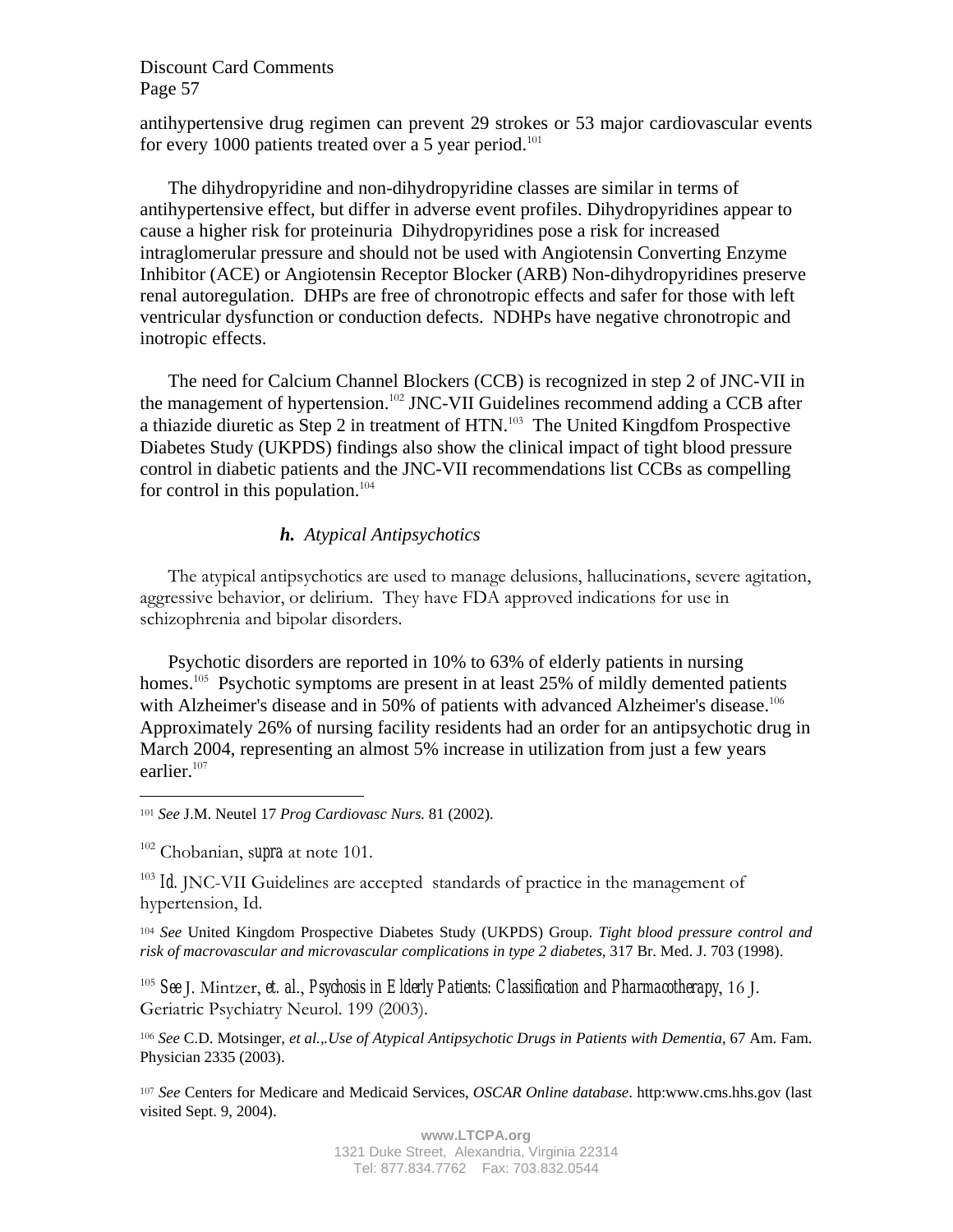Psychosis in elderly patients is a growing clinical concern because psychotic symptoms most frequently occur as non-cognitive manifestations of Alzheimer's disease, as side effects of drug therapy for Parkinson's disease, or as the primary abnormalities in schizophrenia.<sup>108</sup> Atypical antipsychotic drugs greatly improve quality of life in elderly patients with dementia and behavior disturbances.<sup>109</sup> Atypical antipsychotics also have been shown to be more cost-effective than typical antipsychotics, when total costs of health care utilization are considered (costs of various patient care settings, consultations, laboratory tests and treatment of side effects, as well as drug costs).<sup>110</sup>

Atypical antipsychotics such as risperidone, olanzapine, and quetiapine are at least as effective as conventional antipsychotics, are better tolerated, and have a lower propensity for extra pyramidal side-effects (EPS) (e.g. tremor, slurred speech, and akathisia).<sup>111</sup> Moreover, findings suggest that mortality in elderly patients receiving haloperidol is significantly higher than in those receiving the atypical antipsychotics risperidone or olanzapine (21.4% for haloperidol vs. 4.75 for atypical antipsychotics).<sup>112</sup> In the elderly, late onset movement disorders such as tardive syskinesias are more likely with haloperidol (26% vs. 5% in younger patients).<sup>113</sup> Tardive dyskinesia among elderly taking risperidone was  $2.5\%$ <sup>114</sup> EPS also are more common in haloperidol treated patients than atypical antipsychotic treated patients.<sup>115</sup>

*i. Erythropoietin*

<sup>108</sup> *See* Mintzer, *supra* at note 107.

<sup>110</sup> *See* LeCompte, *et al*., *A 1 year cost effectiveness model for the treatment of chronic schizophrenia with acute exacerbations in Belgium*. ,3 J. Intern. Soc. Pharmacoecon & Outcomes Res. (2000).

<sup>111</sup>*See* http://www.medterms.com/script/main. Individual atypical antipsychotics can be differentially associated with adverse events. For example, quetiapine has not been associated with increased cerebrovascular adverse events as others have been (risperidone and olanzapine. *See* Astra-Zeneca Pharmaceuticals, Wilmington, DE, Data on file; *see* P.P. De Deyn, *et al*., *A randomized trial of risperidone, placebo, and haloperidol for behavioral symptoms of dementia*, 53 Neurology 946 (1999); *see* J.S. Street, *Olanzapine treatment of psychotic and behavioral symptoms in patients with Alzheimer's disease in nursing care facilities: a double blind, randomized trial*., 47 Arch. Gen. Psychiatry 968 (2000).

<sup>112</sup> *See* H.A. Nasrallah, *et al*., *Study of Elderly Links Newer Atypical Antipsychotics with Lower Mortality Rate than Older Antipsychotic Haloperidol* 12 Amer. J. Geriatric Psychiatry, 437.

<sup>113</sup> *See* D.V. Jeste, *et al., Lower incidence of tardive dyskinesia with risperidone compared with haloperidol in older patients*, 47 J. Geriatric Soc. 716 (1999).

 $114$  *Id.* 

 $\overline{a}$ 

<sup>115</sup> *See* G. M. Simpson, *et al*., *Extrapyramidal symptoms in patients treated with risperidone,* 17 J. Clin. Psychopharmacol 194 (1997).

<sup>109</sup> *See* Motsinger, *supra* at note 107.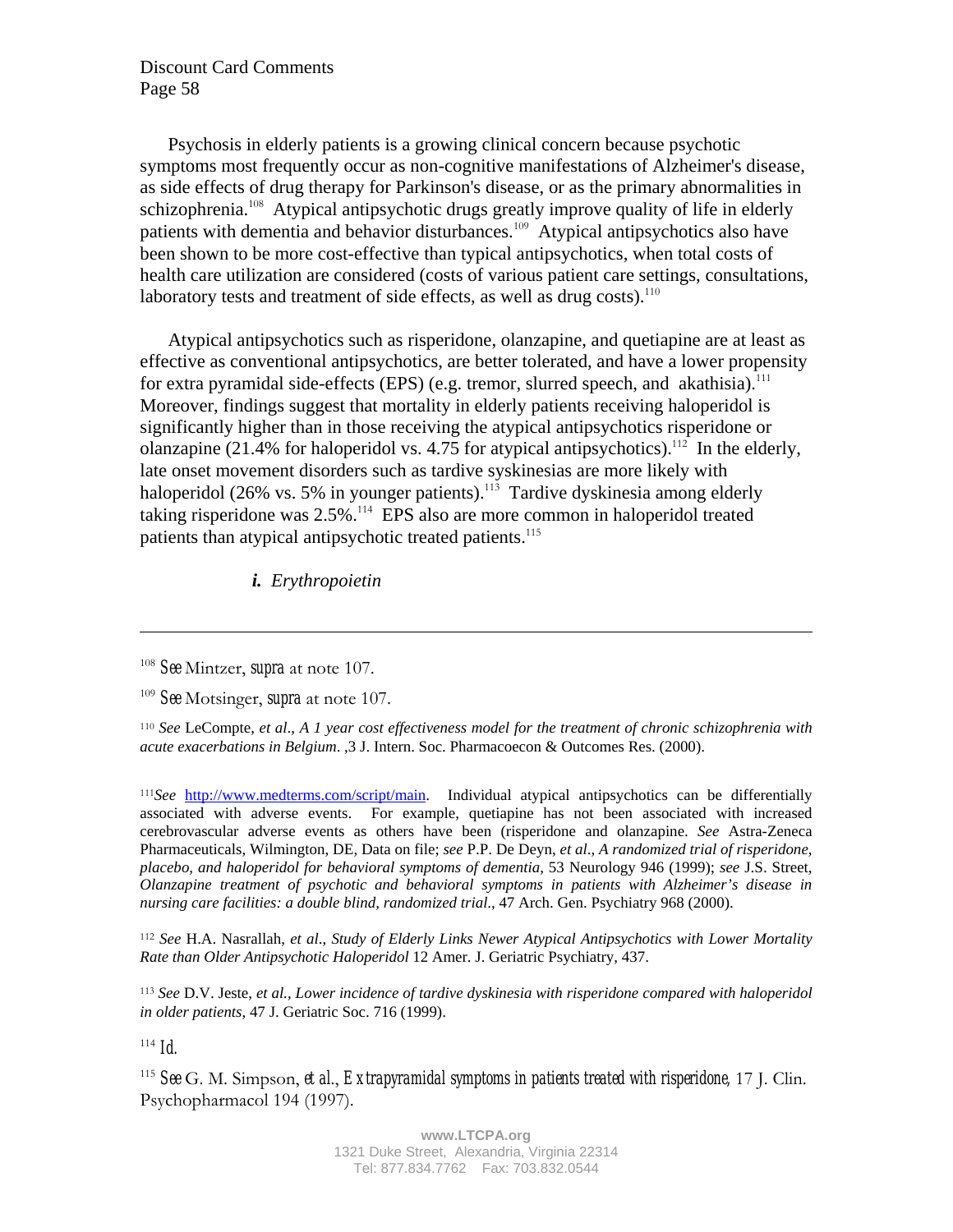Erythropoietin (EPO) is indicated for the treatment of anemia. Anemia affects about  $20-40%$  percent of older Americans,<sup>116</sup> and even mild anemia in the elderly is associated with increased morbidity and mortality. Anemia is often underdiagnosed and under treated.<sup>117</sup> Approximately 1 to 1.5 % of LTC residents receive EPO treatment.<sup>118</sup> However, a national survey of anemia in nursing homes reported that as many as 50% of patients with anemia had low EPO levels, indicating renal impairment may be a common mechanism of anemia in this setting.<sup>119</sup>

Anemia is not a normal consequence of aging and hemoglobin concentration below the normal range in elderly patients is an important finding. Untreated anemia in geriatric patients is associated with significant clinical outcomes including decreased function, increased disability, increased falls, dementia, congestive heart failure, and increased mortality.<sup>120</sup> Recently, anemia has been associated with loss of physical function, independent of underlying disease status.<sup>121</sup> Anemia decreases myocardial function and increases peripheral arterial vasodilation and activation of the sympathetic and reninangiotensin-aldosterone system, which affects the initiation or progression of diseases such as heart failure and renal failure A study of 755 elderly patients found that the mortality risk for malignancies and infections was higher in patients with anemia versus those not having anemia.<sup>122</sup>

## *j. HMG-COA Reductase Inhibitors (i.e."Statins" or HMGs)*

HMG-COA Reductase Inhibitores (Statins or HMGs) are used for the treatment of hyperlipidemia. The prevalence of hyperlipidemia is 61% among those ages 65-74 (32% diagnosed and 29% undiagnosed) and 62% among those age 75 and older (28% diagnosed and 34% undiagnosed.)<sup>123</sup> Approximately 12 % of LTC residents receive

 $\overline{a}$ 

 $118$  *Id.* 

 $119$  *Id.* 

<sup>121</sup> *See* T. A. Miettinen, K. Pyorala, A.G. Olsson, *et al*., *Cholesterol-lowering therapy in women and elderly patients with myocardial infarction or angina pectoris: findings from the Scandinavian Simvastatin Survival Study,* 96 Circulation 4211 (1997).

<sup>122</sup> *See* S.J. Lewis, L.A. Moye, F.M. Sack, *et al., Effect of pravastatin on cardiovascular events in older patients with myocardial infarction and cholesterol levels in the average range: Results of the Cholesterol and Recurrent Events (CARE) trial*, 129 Am. Intern. Med. 681 (1998).

<sup>123</sup> U.S. Department of Health and Human Services, Centers for Disease Control and Prevention, National Center for Health Statistics, *National Health and Nutrition Examination Survey (NHANES III), 1988–1994*.

<sup>116</sup> *See* A. Artz, D. Fergussoon, P.J. Drinka, M. Gerald, R. Bidenbender, *et al*., *Mechanism of unexplained anemia in the nursing home*, 52 J. Amer. Geriatrics Soc. 423 (2004).

 $117$  *Id.* 

<sup>120</sup> *See* B.W. J.H. Penninx, M. Guralnik, G. Onder, L. Ferrucci, R.B. Wallace, and M. Pahor, *Anemia and decline in physical performance among older persons*, 115 Amer. J. Med. 104 (2003); *see* A.J. Collins S. Li, W. St. Peter, *et al., Death, hospitalization, and economic associations among incident hemodialysis patients with hematocrits values of 36% to 39%*, 12 *J. Amer. Soc. Nephrolog*y 2465 (2001).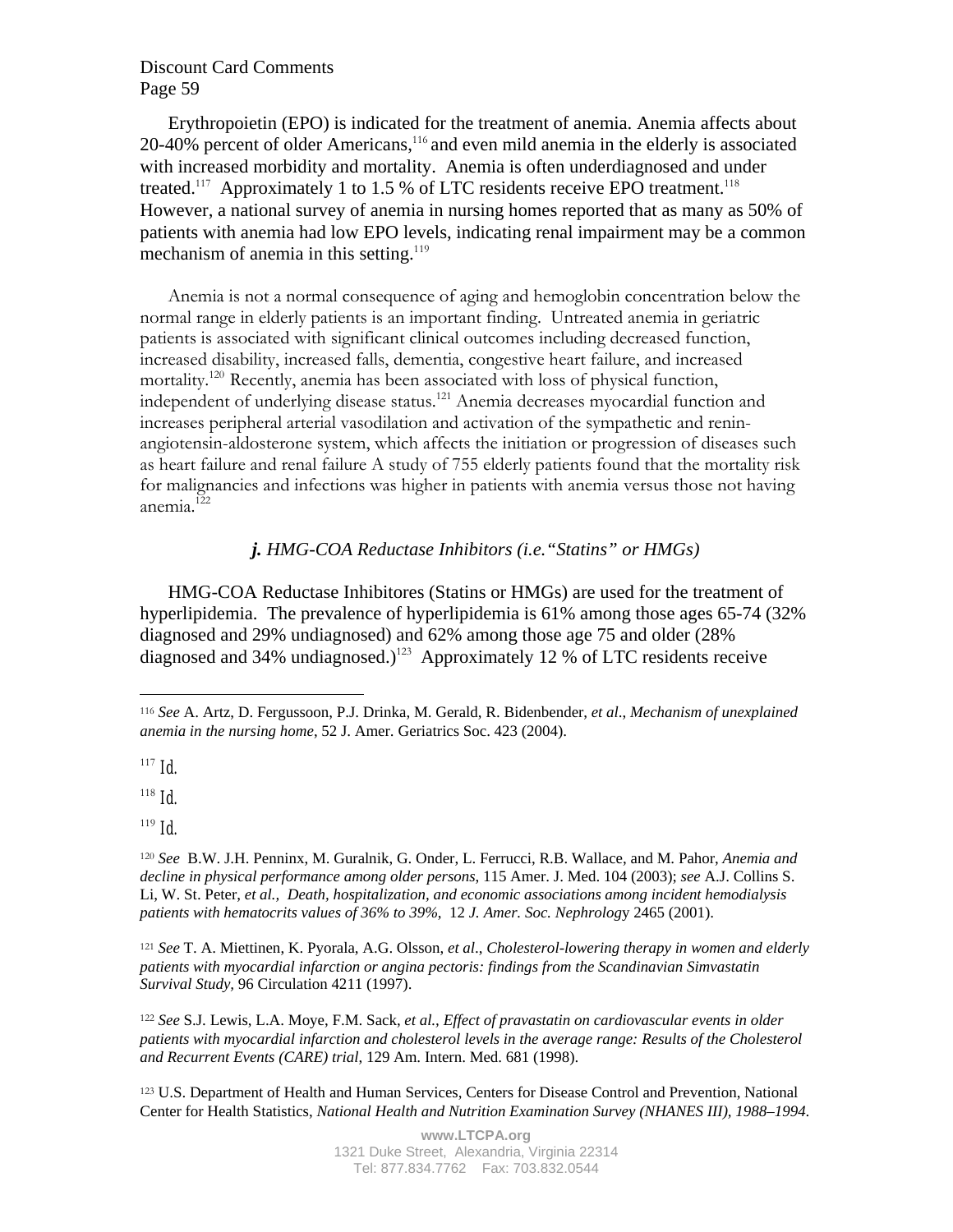HMG-COA Reductase Inhibitors while less than 1% of LTC residents receive the older sequestering agents. $124$ 

Heart disease accounts for over one-third of deaths among persons 65 years of age and older. Ischemic heart disease (IHD) is the most frequent cause of death among persons 65 years and older. Acute myocardial infarction (AMI) accounts for 43% of the ischemic heart disease deaths, and is the single most frequent cause of death among older adults. The benefit of cholesterol-lowering medication in elderly patients (to at least age 80) with known coronary artery disease and elevated cholesterol has been demonstrated in three large randomized, placebo-controlled, clinical trials.<sup>125</sup>

### *k. COX 2 Inhibitors*

COX-2 inhibitors significantly improve the risk-benefit ratio of arthritis therapy. Arthritis and other rheumatic conditions are among the most common chronic conditions and constitute the leading cause of disability, affecting an estimated 42.7 million persons in the United States.<sup>126</sup> Three percent of LTC residents receive conventional nonsteroidal anti-inflammatory drugs (NSAIDS) while 10% receive the preferred COX  $2s$ .<sup>127</sup>

Risk factors for serious gastro-intestinal events increase with NSAID use in individuals of advanced age, a history of ulcer or gastro-intestinal complications, or major illness<sup>128</sup> High dose or use of multiple NSAIDS are also associated with a risk of serious gastro-intestinal events. $129$ 

COX-2s significantly improve the risk-benefit ratio of arthritis therapy.<sup>130</sup> Medical care for arthritis cost nearly \$22 billion in 1995.<sup>131</sup> The costs associated with a gastrointestinal bleed in an dual eligible institutionalized individual far exceed the costs of a COX-2 drug.

 $\overline{a}$ 

<sup>125</sup> *See Prevention of cardiovascular events and death with pravastatin in patients with coronary heart disease and a broad range of initial cholesterol levels. The Long-Term Intervention with Pravastatin in Ischaemic Disease (LIPID) Study Group,* .339 N. Engl. J. Med. 1349 (1998); *see* Miettinen, s*upra* at note 123 ; and Lewis, *supra* at note 124.

<sup>126</sup> *See* Centers for Disease Prevention and Control, 48 Morbidity & Mortality Weekly Review (May 7, 1999).

 $127$  *Id.* 

<sup>128</sup> *See* Silverstein, *et al*, 123 Ann. Intern. Med. 241 (1995); *see* R. Singh, 25 J. Rheumatol. 8 (1998).

<sup>129</sup> *See* Singh, *supra* at note 130.

130 A. Praemer, S. Furner, D. Rice, *Musculoskeletal Conditions in the United States*, American Academy of Orthopedic Surgeons (1999).

 $131$  *Id.* 

 $124$  *Id.*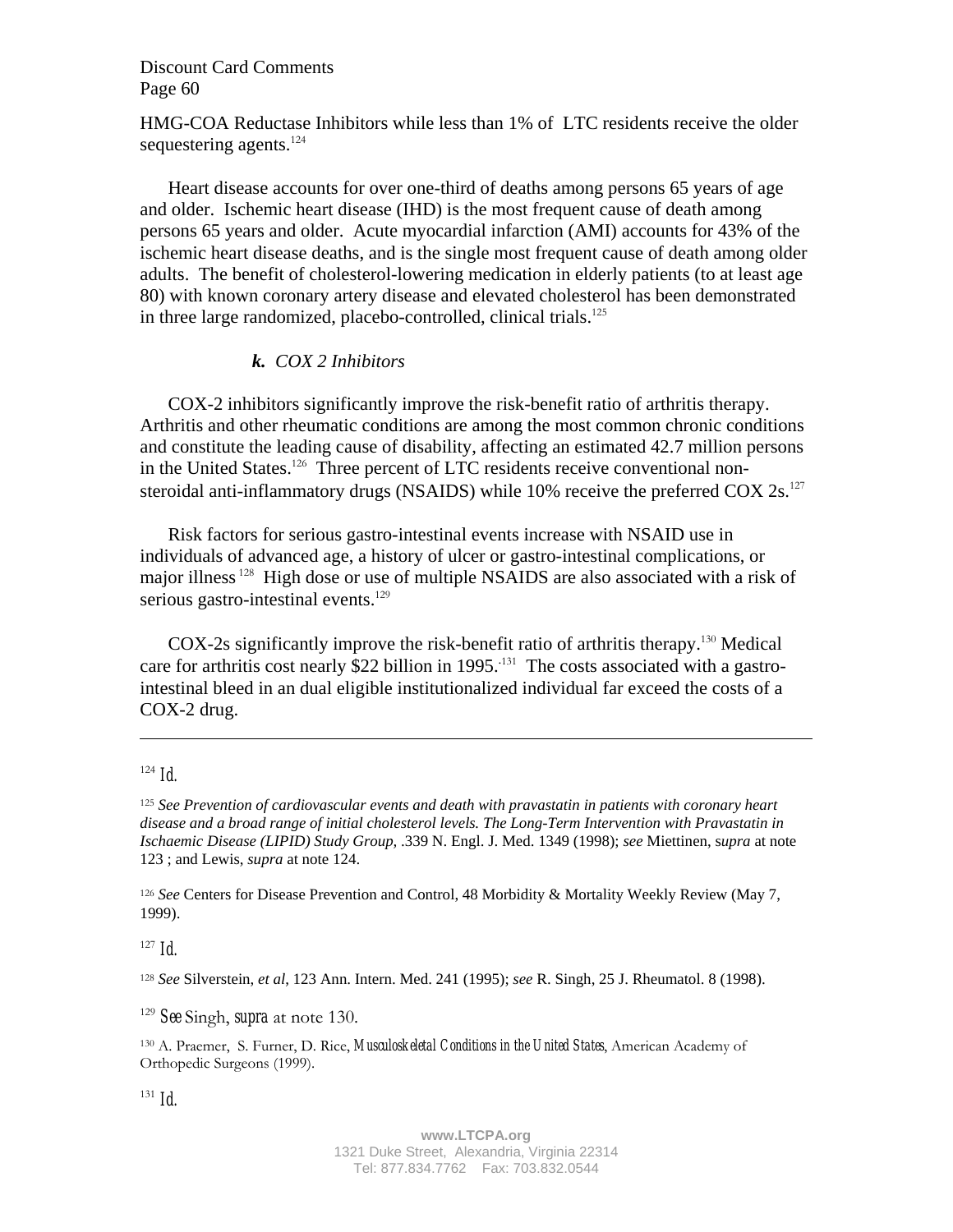USP was wise to separate anti-inflammatory medications from analgesics. Similarly, it is imperative that cyclooxygenase –2 selective NSAIDs and non-selective NSAIDs are in separate subdivision classes to assure that more than one safe and effective alternative anti-inflammatory drug exists on PDP formularies for the elderly. If COX-2 and NSAID medications are combined in one drug class, PDPs are likely to limit formulary offerings to generic NSAIDS. Substantial evidence exists to support the contention that only COX-2s should be used in individuals greater than 65 years of age because of their favorable gastrointestinal profile.

Within the COX-2 class, sufficient evidence is mounting to differentiate the safety profile of celecoxib (Celebrex) and rofecoxib (Vioxx). In the elderly, Vioxx has been associated with precipitating myocardial infarction, edema, and hypertension, as well as congestive heart failure. In controlled comparisons, celecoxib has been associated with a lower risk of cardiovascular side effects while affording the same degree of protection to the gastrointestinal mucosa. LTCPA suggests that at least two COX-2 drugs are required on PDP formularies. Scientific evidence should guide plans to include celecoxib as one of the formulary choices.

#### *l. Proton Pump Inhibitors (PPIs)*

Peptic Ulcer Disease (PUD) is one of the most common gastro-intestinal diseases, affecting approximately 350,000 people and accounting for more than 7,000 deaths annually in the United States.<sup>132</sup> Approximately 90% of these deaths occur in the elderly.<sup>133</sup> The elderly, who are especially susceptible to ulcer-related complications such as bleeding, obstruction, and perforation, have a mortality rate of more than 30% for complicated ulcers.<sup>134</sup>

Over one in five (23 %) of LTC residents receive Proton Pump Inhibitors (PPIs) while 12 % receive H2 Receptor Antagonists (H2RA). Since the introduction of PPIs over ten years ago, numerous studies have confirmed the greater clinical efficacy of the PPIs when compared to the  $H_2$  RAs.<sup>135</sup> H<sub>2</sub> RAs and other medications with anticholinergic effects should be avoided in this population because of the risk of potentiating cognitive impairment.

### *m. Antibacterials*

<u>.</u>

<sup>132</sup> *See* K. Ozenberg-Ben-Dror, D. H. Barch, R. Rooney, *et al*., *Developing a pharmacist-managed Helicobacter pylori clinic*. Federal Practitioner 7 (1997).

 $133$  *Id.* 

<sup>134</sup> *See* W.R. Garnett, *Acid-related disorders*, U.S. Pharm 119 (1997).

<sup>135</sup> *See* J.W. Freston, *et al., Comparative pharmacokinetics and safety of lansoprazole oral capsules and orally-disintegrating tablets in healthy subjects*, 17 Alimentary Pharmacology & Ther. 361 (2003).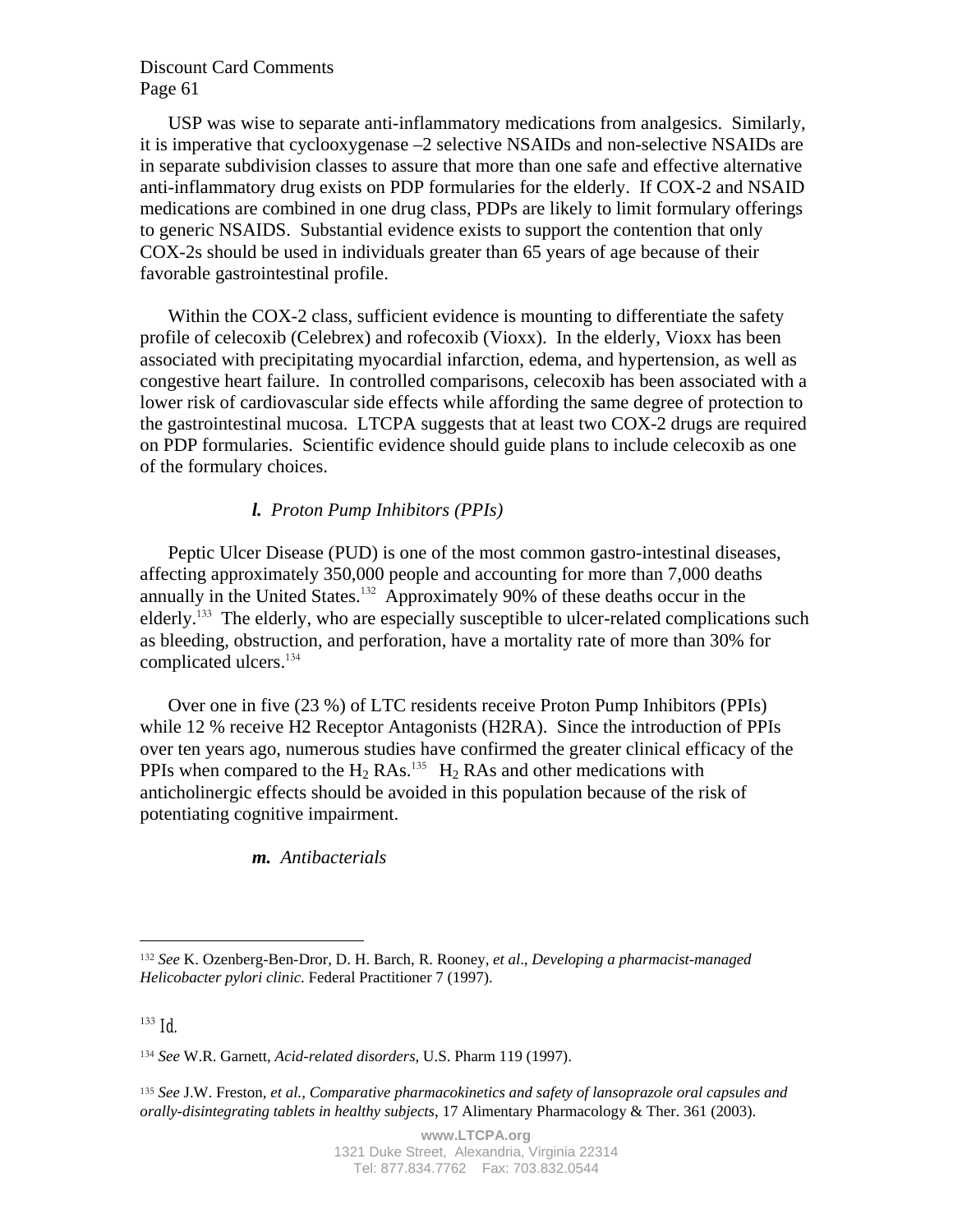Infections rank as the second leading cause of death in persons over  $65$  years.<sup>136</sup> Almost half (48%) of bacteremia/sepsis occurs in the older adult and is responsible for 60% of deaths in this population.<sup>137</sup> Third generation cephalosporins are prescribed six times more frequently for LTC residents than first generation cephalosporins. There is an increased potential for morbidity and mortality if a broad choice of agents is not available to effectively manage individual patient response to medication and the evolving resistance patterns of the organisms.

#### *o. Beta-Adrenergic Receptor Antagonists (Beta-Blockers)*

Cardiovascular disease (CVD) includes coronary heart disease [CHD], hypertension [HTN], heart failure [HF], and stroke. In 1999, 23% of nursing home residents' age  $\geq 65$ years had a primary diagnosis of CVD at admission, the highest disease category for these residents.<sup>138</sup> The National Committee for Quality Assurance lists beta-blockers use after an MI and control of HTN as two of the five quality-of-care performance measures related to preventing and treating cardiovascular diseases.<sup>139</sup> Multiple HTN therapeutic guidelines (e.g., JNC-VII, WHO/ISH, Hypertension in African Americans) recommend the use of betablockers to treat this disease.<sup>140</sup> For example, the JNC-VII lists beta-blockers as first-choice for ischemic heart disease, acute coronary syndromes, post-MI, or asymptomatic or symptomatic HF. The American College of Cardiology/American Heart Association adult

<sup>137</sup> *Id.* 

 $\overline{a}$ 

<sup>139</sup> *Id.* 

http://www.eshonline.org/newsletter/2001/esh\_2001\_2\_No09.pdf

<sup>136</sup> *See* M.J. Koronkowski, *Infectious Disease and Host Resistance in Older Persons*, Univ. of Illinois Pharmacotherapeutics II (1998). Only deaths from cardiovascular disease rank higher. Among the individual causes of death, pneumonia and influenza rank  $6<sup>th</sup>$  for persons ages 65-74, 5th for persons ages 75-84 and  $4<sup>th</sup>$ for persons aged 85 and over. *Id.*

<sup>138</sup> American Heart Association. *Heart Disease and Stroke Statistics — 2004 Update* (2003), available at http://www.americanheart.org/downloadable/heart/1079736729696HDSStats2004UpdateREV3-19-04.pdf (last visited Sept. 5, 2004).

<sup>140</sup> *See* A.V. Chobanian, G.L. Bakris, H.R. Black, W.C. Cushman, L.A. Green, and J.L. Izzo, *et al*., *The seventh report of the Joint National Committee on prevention, detection, evaluation, and treatment of high blood pressure*, 289 JAMA 2560 (2003); European Society of Hypertension Scientific Newsletter, *Update on hypertension management,* 2 WHO/ISH 1-2 (2001) available at

<sup>(</sup>last visited Sept.5, 2004; *see* L.E. Ramsay, B. William, G.D. Johnston, G.A. MacGregor, L. Poston, J.F. Potter, *et al*., *British Hypertension Society guidelines for hypertension management 1999,* 319 Brit. Med. J. 630 (1999); *see* J.G. Douglas, G.L. Bakris, M. Epstein, K.C. Ferdinand, C. Ferrario, J.M. Flack, *et al*., *Management of high blood pressure in African Americans: consensus statement of the Hypertension in African Americans Working Group of the International Society on Hypertension in Blacks*, 163 Arch. Intern. Med. 525 (2003); *Drugs for hypertension. Treatment Guidelines from the Medical Letter*, 1 Med. Lett. Drugs Ther. 33 (2003); *ACC/AHA Guidelines for the Evaluation and Management of Chronic Heart Failure in the Adult, http://circ.ahajournals.org/cgi/content/full/104/24/2996#SEC3, (last visited Sept. 5,*  $\frac{1}{2}$ *)* 2004).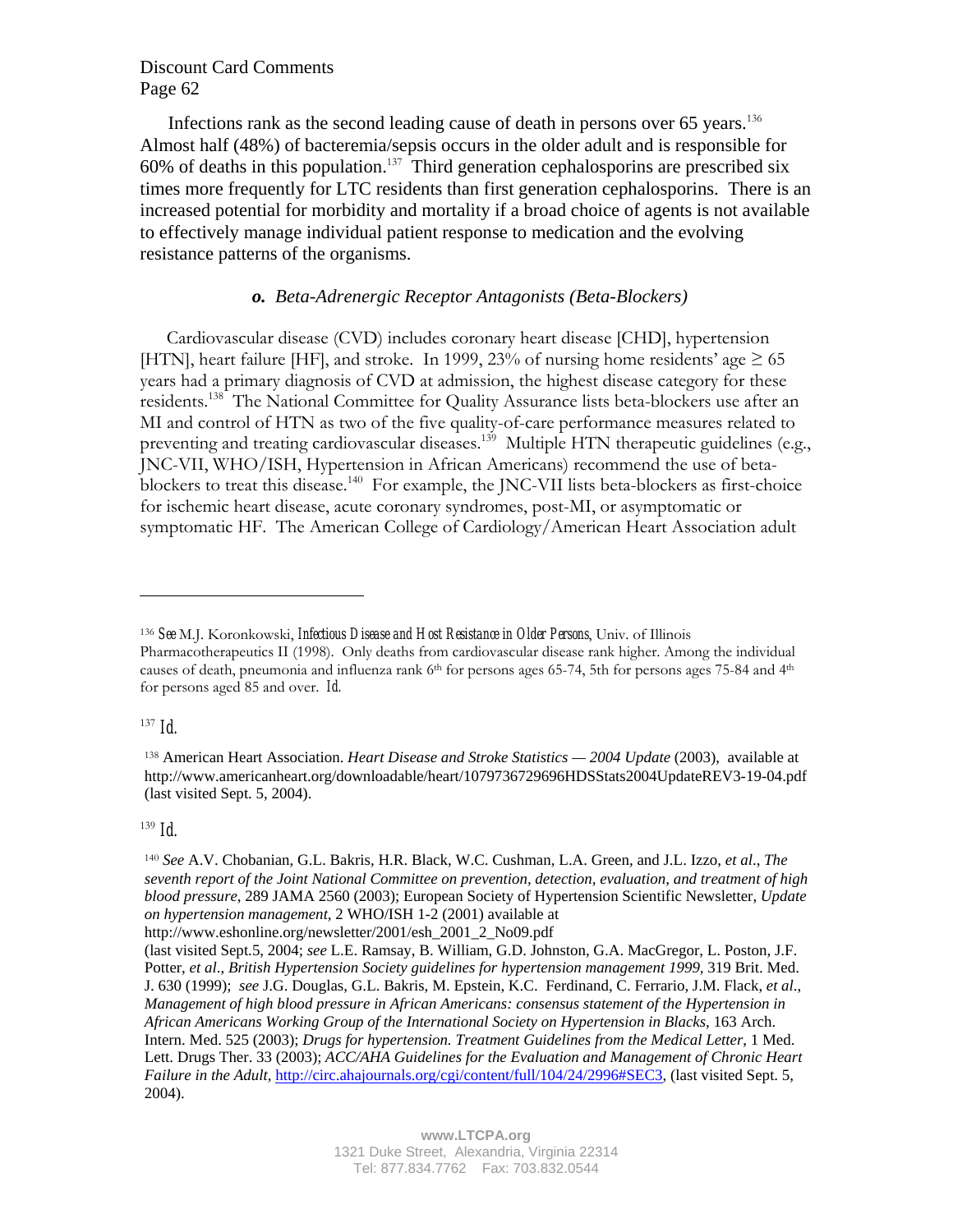$\overline{a}$ 

HF guidelines recommend beta-blocker use for all stages of HF, in addition to other medications.141

Three specific beta-blockers have been documented to reduce morbidity and/or mortality in patients with HF. The CIBIS-II trial reported a decreased all-cause mortality rate with bisoprolol compared to placebo in NYHA class III or IV HF patients with  $LVEF < 35\%$ .<sup>142</sup> The Metoprolol-CR/XL Randomized Intervention Trial in Congestive Heart Failure (MERIT-HF) documented a lower mortality incidence with sustainedrelease metoprolol (metoprolol-CR/XL) compared with placebo in chronic HF patients (NYHA functional class II-IV and LVEF  $< 0.40$ ).<sup>143</sup> In addition, results of the MERIT-HF trial were further analyzed and reported a lower rate of the combined end point of total mortality or all-cause hospitalizations (time to first event) with metoprolol-CR/XL.<sup>144</sup> Multiple studies document that carvedilol improves LVEF survival, and HF symptoms and reduces hospitalization to a greater extent than placebo.<sup>145</sup> The results of the COMET trial document a reduction in all-cause mortality with carvedilol compared to metoprolol tartrate (an immediate-release formulation).<sup>146</sup>

The American College of Cardiology/American Heart Association guidelines recommend beta-blocker use as initial therapy in the absence of contraindications in adult patients with chronic stable angina.<sup>147</sup> The American Heart Association/American Stroke Association stroke guidelines recommend beta-blockers in all post-MI and acute ischemic syndrome patients and continued indefinitely. Beta-blockers also are recommended as needed to manage angina, rhythm, or blood pressure in all other patients.<sup>148</sup>

<sup>143</sup> *See* A. Hjalmarson, S. Goldstein, B. Fagerberg, H. Wedel, F. Waagstein, J. Kjekshus, J., *et al., Effects of controlled-release metoprolol on total mortality, hospitalizations, and well-being in patients with heart failure: the Metoprolol CR/XL Randomized Intervention Trial in congestive heart failure (MERIT-HF)*, 283 JAMA 1295 (2000).

<sup>144</sup> *See Effect of metoprolol CR/XL in chronic heart failure: Metoprolol CR/XL Randomised Intervention Trial in Congestive Heart Failure (MERIT-HF),* 353 Lancet 2001 (1999).

<sup>145</sup> *See* B.E. Bleske, E.M. Gilbert, and M.A. Munger, *Carvedilol: therapeutic application and practice guidelines,.* 18 Pharmacotherapy 729 (1998); *see* C.P. Neal and M.G. Kendrach, *Carvedilol use in heart failure*, 32 Ann. Pharmacother. 376 (1998).

<sup>146</sup> *See* P.A. Poole-Wilson, K. Swedberg, J.G. Cleland A. Di Lenarda, P. Hanrath, M. Komajda, M., *et. al,. Comparison of carvedilol and metoprolol on clinical outcomes in patients with chronic heart failure in the Carvedilol Or Metoprolol European Trial (COMET): randomised controlled trial,* 362 Lancet 7(2003).

<sup>147</sup> *ACC/AHA 2002 Guideline Update for the Management of Patients With Chronic Stable Angina*, available at http://circ.ahajournals.org/cgi/content/full/107/1/149 (last visited Sept. 5, 2004).

<sup>148</sup> *See Coronary Risk Evaluation in Patients With Transient Ischemic Attack and Ischemic Stroke: A Scientific Statement for Healthcare Professionals From the Stroke Council and the Council on Clinical* 

<sup>141</sup> *Hypertension Management in Adults with Diabetes*, available at

http://care.diabetesjournals.org/cgi/content/full/27/suppl\_1/s65#T1 (last visited Sept. 8, 2004).

<sup>&</sup>lt;sup>142</sup> *See The Cardiac Insufficiency Bisoprolol Study II (CIBIS-II): a randomised trial*, 353 Lancet 9 (1999).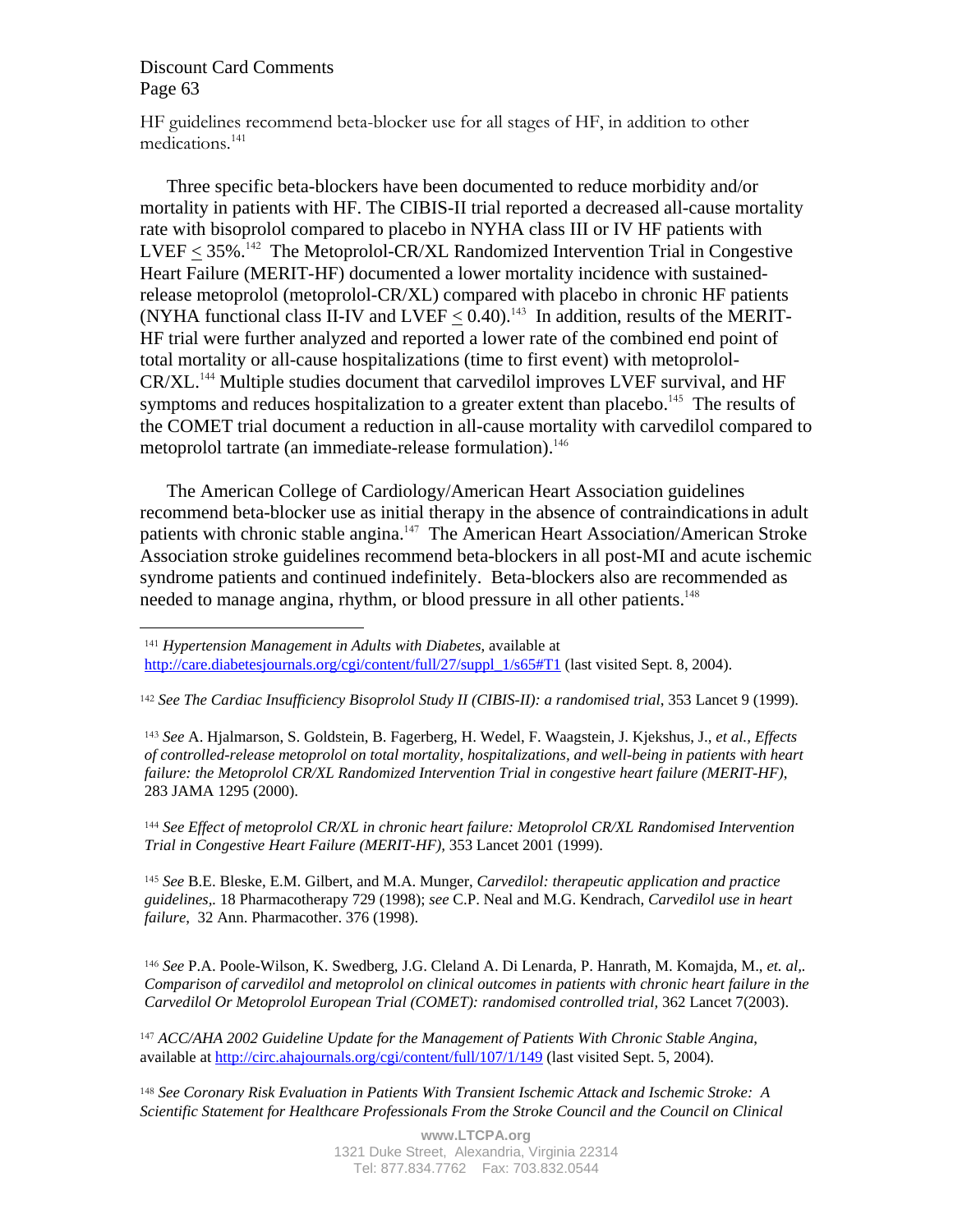$\overline{a}$ 

Beta-blocker is a "generic" term to describe a medication class. (*see* Table 2). Not all beta-blockers have the same pharmacological activity. Certain agents of this class have actions at alpha-receptors while some agents only have an effect at the beta-1 subtype receptor. These differences in pharmacological activity are especially beneficial in some patient types but can be detrimental in other patients. Beta-blockers are recommended as initial drugs-of-choice to treat many different cardiovascular disease states. Limiting the beta-blocker options can lead to suboptimal patient care. Carefully selecting agents from each subclass (i.e., beta-1 selective, non-beta selective, ISA, beta plus alpha activity) is needed to produce a list of beta-blockers that are clinically useful for beneficiaries. (*see*  Table 3).

Although each beta-blocker has received FDA-approval to treat hypertension, only certain beta-blockers are approved for other cardiovascular disease states. For example, only three beta-blockers have been documented to reduced morbidity and/or mortality in patients with heart failure. These agents are not all classified within the same betablocker subclass. Also, one cannot assume all beta-blockers would be clinically useful in heart failure patients since another beta-blocker, bucindolol, did not reduce mortality in patients with heart failure.<sup>149</sup>

In addition, some beta-blockers should be avoided or prescribed cautiously to patients with concomitant disease states. For example, the American Heart Association / American College of Cardiology state that beta-blockers without ISA are preferred agents in patients with unstable angina or non-ST-segment elevation / non-Q-wave MI.<sup>150</sup> In addition, beta-blockers with only beta-1 activity are preferred in patients with pulmonary disease (e.g., asthma, COPD).<sup>151</sup> According to the Beer's List, propranolol is not recommended for patients with COPD/asthma.<sup>152</sup>

*Cardiology of the American Heart Association/American Stroke Association*, available at http://circ.ahajournals.org/cgi/content/full/108/10/1278 (last visited Sept. 5, 2004).

<sup>149</sup> *See* Beta-Blocker Evaluation of Survival Trial Investigators. *A trial of the beta-blocker bucindolol in patients with advanced chronic heart failure*, 344 N. Engl. J. Med. 1659 (2001).

<sup>150</sup> *See* CC/AHA 2002 Guideline Update for the Management of Patients With Unstable Angina and Non– ST-Segment Elevation Myocardial Infarction, available at http://www.americanheart.org/downloadable/heart/1022188973899unstable\_may8.pdf (last visited Sept. 8, 2004).

<sup>151</sup> *See* S. Salpeter, T. Ormiston, and E. Salpeter, *Cardioselective beta-blockers for reversible airway disease,* Cochrane Database Syst. Rev. (2002); *see* M.R. Andrus, K.P. Holloway, and D.B. Clark, *Use of beta-blockers in patients with COPD*, 38 Ann. Pharmacother. 142 (2004).

<sup>152</sup> *See* D.M. Fick, J.W. Cooper, W.E. Wade, J.L. Waller, J.R. Maclean, and M.H. Beers, *Updating the Beers criteria for potentially inappropriate medication use in older adults: results of a US consensus panel of experts*. 163 Arch. Intern. Med. 2716 (2003).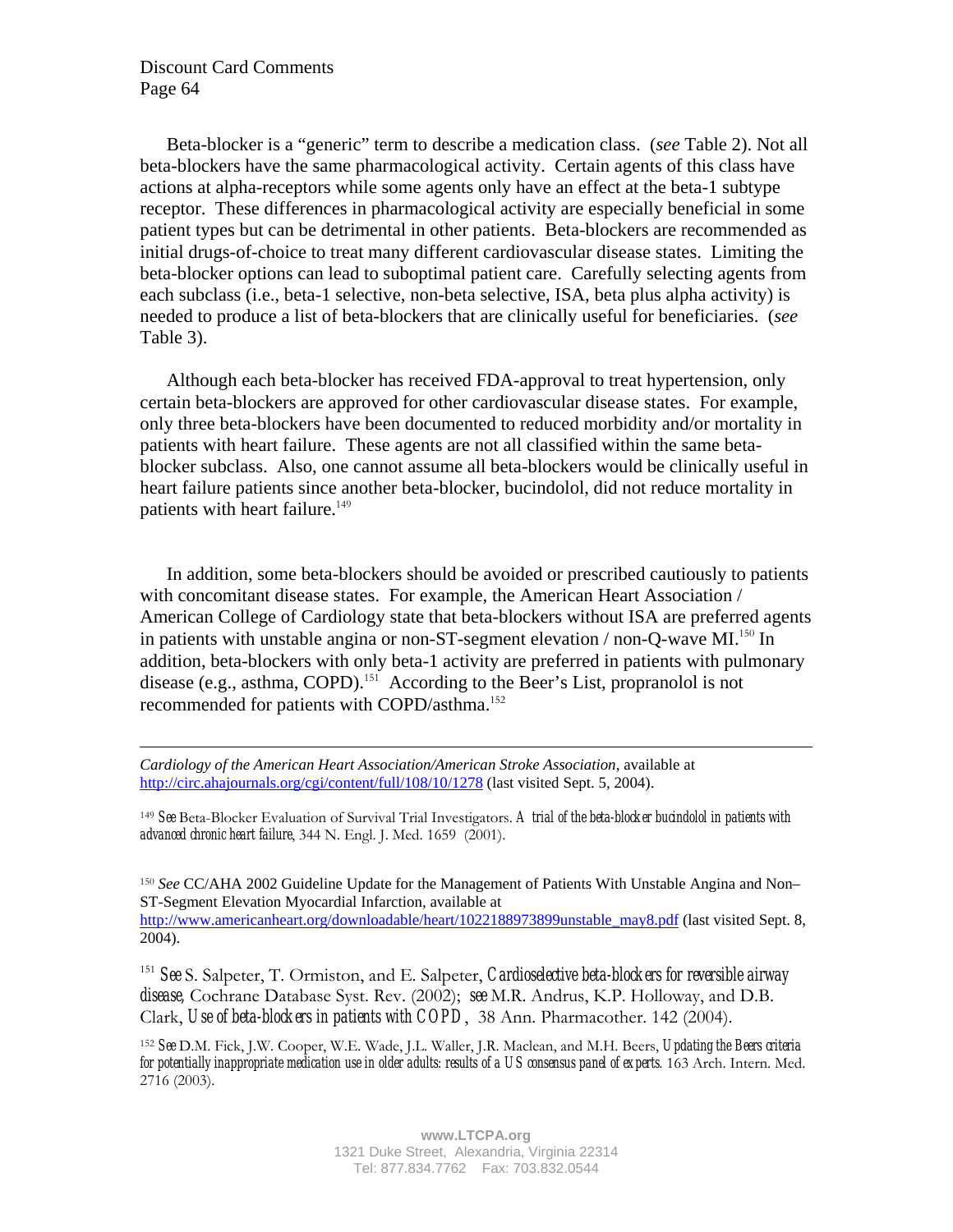| <b>Generic Name</b>              | <b>Brand</b>            | <b>Generic</b>   | <b>Selectivity</b> |
|----------------------------------|-------------------------|------------------|--------------------|
|                                  | <b>Name</b>             | <b>Available</b> |                    |
| <b>Beta-1 Selective</b>          |                         |                  |                    |
| Atenolol                         | Tenormin                | Yes              | Beta-1             |
| Betaxolol                        | Kerlone                 | Yes              | Beta-1             |
| <b>Bisoprolol</b>                | Zebeta                  | Yes              | Beta-1             |
| Metoprolol-immediate             | Lopressor               | Yes              | Beta-1             |
| release                          | <b>Toprol XL</b>        | N <sub>0</sub>   |                    |
| Metoprolol-extended release      |                         |                  |                    |
| <b>Non-Beta Selective</b>        |                         |                  |                    |
| Nadolol                          | Corgard                 | Yes              | Beta-1 and 2       |
| Propranolol-immediate            | Inderal                 | Yes              | Beta-1 and 2       |
| release                          | Inderal-LA              | Yes              |                    |
| Propranolol-extended release     |                         |                  |                    |
| Timolol                          | Blocadren               | Yes              | Beta-1 and 2       |
| <b>Intrinsic Sympathomimetic</b> |                         |                  |                    |
| <b>Activity</b>                  |                         |                  |                    |
| Acebutolol                       | Sectral                 | Yes              | Beta-1             |
| Carteolol                        | Cartrol                 | N <sub>0</sub>   | Beta-1 and 2       |
| Penbutolol                       | Levatol                 | No               | Beta-1 and 2       |
| Pindolol                         | Visken                  | Yes              | Beta-1 and 2       |
| <b>Alpha-Blocking Activity</b>   |                         |                  |                    |
| Carvedilol                       | Coreg                   | N <sub>o</sub>   | Beta-1 and 2       |
| Labetalol                        | Normodyne<br>/ Trandate | Yes              | Beta-1 and 2       |

# **Table 2: Commercially Available Beta-Blockers**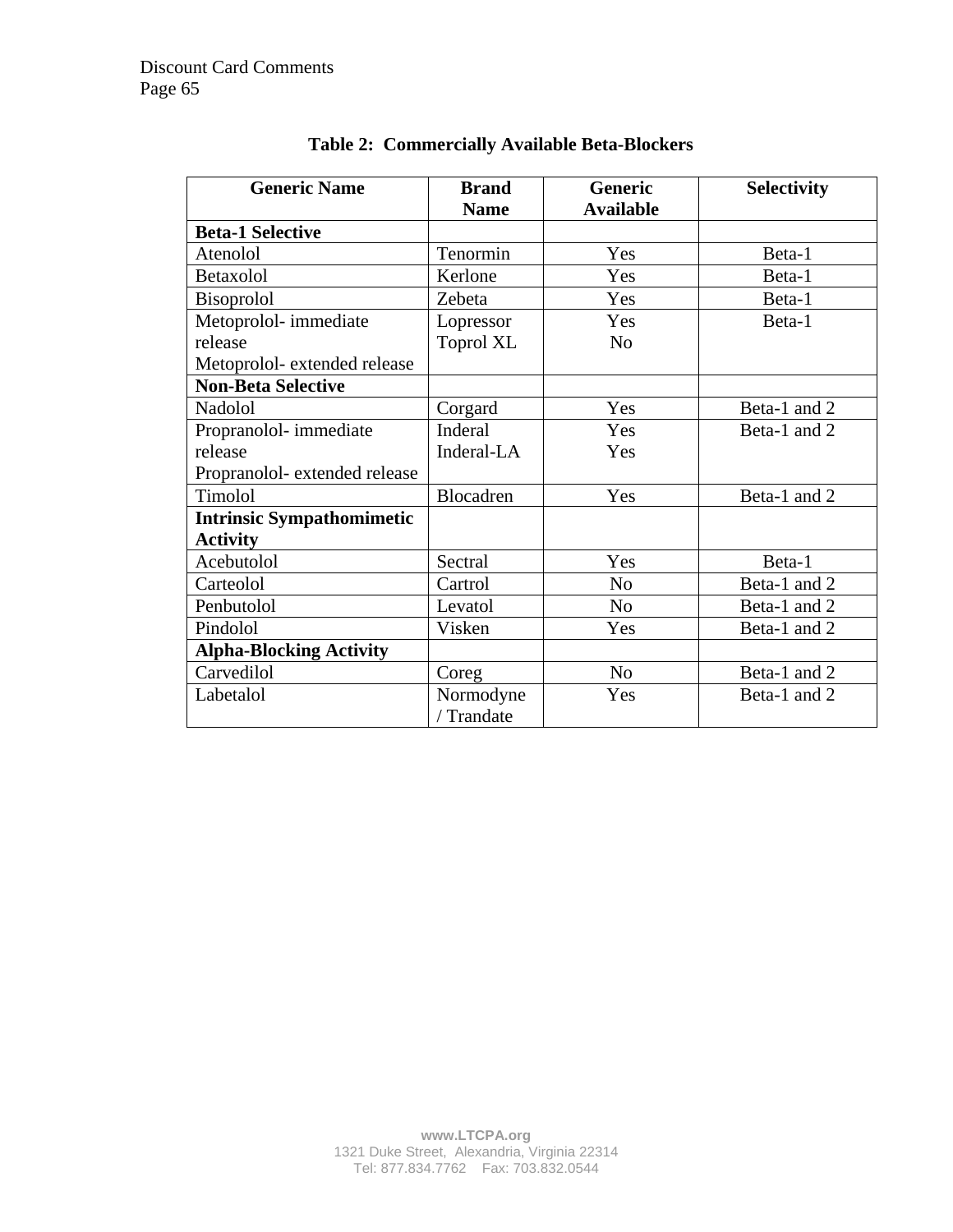| <b>Generic Name</b>            | <b>Hypertensio</b>        | <b>Other</b>                                         |  |
|--------------------------------|---------------------------|------------------------------------------------------|--|
| Atenolol                       | n<br>X                    |                                                      |  |
|                                |                           | Angina pectoris due to coronary                      |  |
|                                |                           | atherosclerosis; post-MI (hemodynamically<br>stable) |  |
| Betaxolol                      | $\mathbf X$               |                                                      |  |
| <b>Bisoprolol</b>              | X                         |                                                      |  |
| Metoprolol-                    | $\overline{X}$            | Angina pectoris; post-MI (hemodynamically            |  |
| immediate release              |                           | stable)                                              |  |
| Metoprolol-                    | X                         | Angina pectoris; HF (NYHA class II or III of         |  |
| extended release               |                           | ischemic, hypertensive, or cardiomyopathic           |  |
|                                |                           | origin)                                              |  |
| Nadolol                        | $\boldsymbol{\mathrm{X}}$ | Angina pectoris                                      |  |
| Propranolol-                   | $\overline{\text{X}}$     | Angina pectoris due to coronary                      |  |
| immediate release              |                           | atherosclerosis; cardiac arrhythmias (SVT's,         |  |
|                                |                           | VT's, etc); post-MI (clinically stable);             |  |
|                                |                           | migraine prophylaxis; essential tremor;              |  |
|                                |                           | hypertrophic subaortic stenosis;                     |  |
|                                |                           | pheochromocytoma (adjunctive)                        |  |
| Propranolol-                   | X                         | Angina pectoris coronary atherosclerosis;            |  |
| extended release               |                           | migraine prophylaxis; hypertrophic subaortic         |  |
|                                |                           | stenosis                                             |  |
| Timolol                        | X                         | Post-MI (clinically stable); migraine                |  |
|                                |                           | prophylaxis                                          |  |
| <b>Intrinsic</b>               |                           |                                                      |  |
| Sympathomimetic                |                           |                                                      |  |
| <b>Activity</b>                |                           |                                                      |  |
| Acebutolol                     | X                         | Ventricular arrhythmias                              |  |
| Carteolol                      | X                         |                                                      |  |
| Penbutolol                     | X                         |                                                      |  |
| Pindolol                       | X                         |                                                      |  |
| <b>Alpha-Blocking Activity</b> |                           |                                                      |  |
| Carvedilol                     | X                         | Mild to severe HF of ischemic or cardio-             |  |
|                                |                           | myopathic origin; left ventricular dysfunction       |  |
|                                |                           | (ejection fraction $\leq 40\%$ ) following MI in     |  |
|                                |                           | stable patients                                      |  |
| Labetalol                      | X                         |                                                      |  |

|  | Table 3: FDA-Approved Indications for the Beta-Blockers |  |  |  |
|--|---------------------------------------------------------|--|--|--|
|--|---------------------------------------------------------|--|--|--|

 $X = FDA$  approved indication  $HF =$  heart failure  $MI =$  myocardial infarction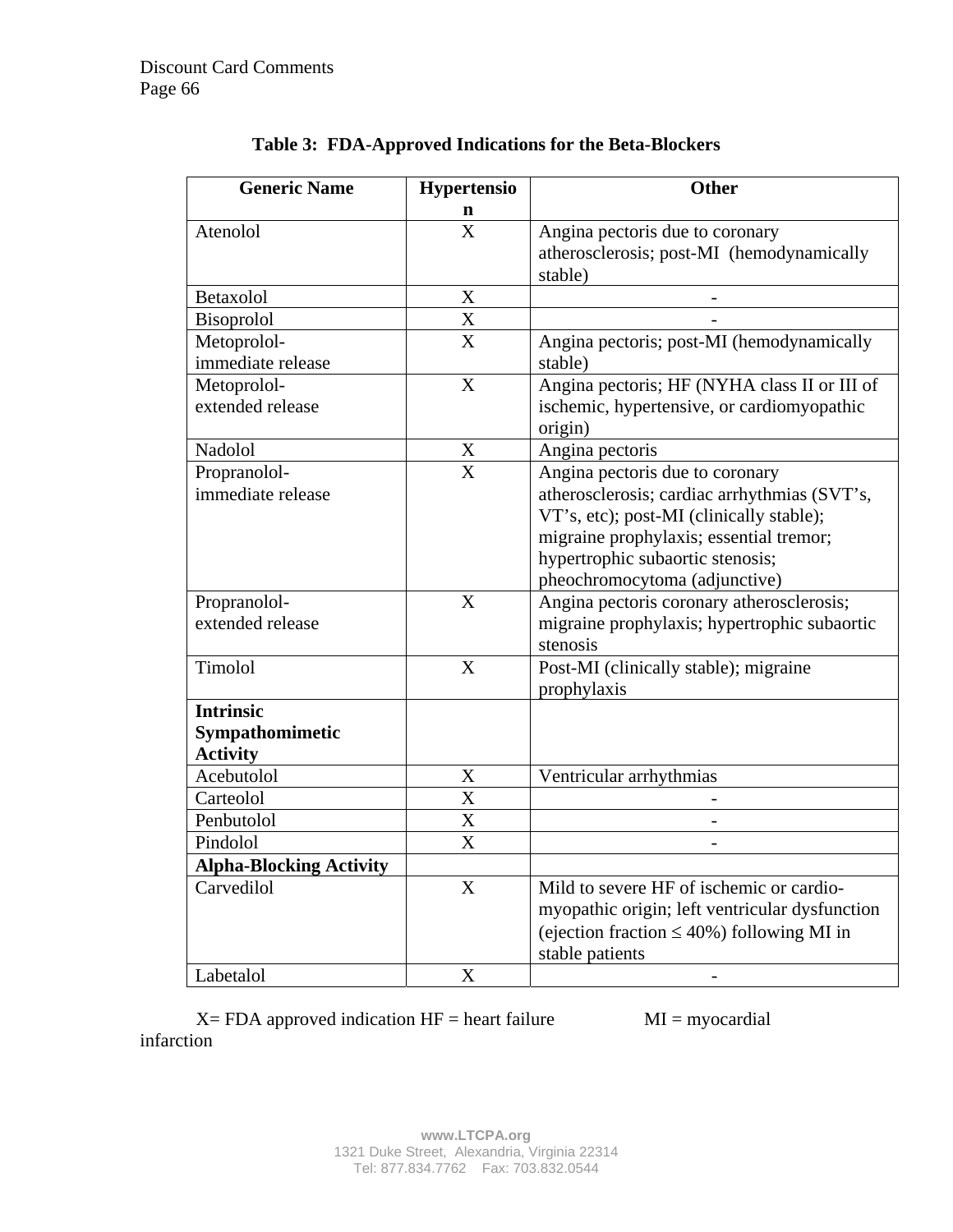$\overline{a}$ 

# **p.** *New Drugs*

Over the past 5 years, the FDA has approved over 100 new molecular entities.<sup>153</sup> This figure does not include the FDA approvals for new dosage formulations (e.g., liquids, extended-release tablets) or new medication indications/uses. During 2004, 14 new molecular entities have been approved, more than 35 medications received a new indication, and 20 new dosage formulations have been approved.<sup>154</sup>

A mechanism of reviewing newly approved medications is vital to all health care entities providing medications to patients.<sup>155</sup> Primary decision issues while evaluating new medications include indications, efficacy, safety, dosing considerations, and cost. Each year, a few of the new molecular entity drugs classified by FDA as "priority review" provide practitioners and patients with a significant therapeutic agent.<sup>156</sup> For example, tiotropium (Spiriva<sup>®</sup>) was approved during 2004.<sup>157</sup> This agent is indicated for patients with chronic obstructive pulmonary disease (COPD).<sup>158</sup> Only one other medication with the same pharmacology (ipratropium  $[Arrowent^{\circledR}]$ ) is available to treat

<sup>154</sup> *See NMEs Approvals in Calendar Year 2004*, available at http://www.fda.gov/cder/rdmt/NMECY2004.HTM (last visited Sept. 8, 2004).

<sup>155</sup> *See* American Society of Hospital Pharmacists, *ASHP statement on the formulary system*, 40 Am. J. Hosp. Pharm. 1384 (1983); *see* C.E. Quinn and A. Barisano, *Understanding, creating, and working with formulary systems*, 5 Am. J. Manag. Care 1311 (1999); *see* J. R. May, *Formulary systems* in J.T. DiPiro, ed., *Encyclopedia of Clinical Pharmacy*, 1st ed. 362 (2003); *see* T.R. Covington and J.L. Thornton, *The formulary system: A cornerstone of drug benefit management* in S.M. Ito and S. Blackburn, eds., *A Pharmacist's Guide to Principles and Practices of Managed Care Pharmacy*, Academy of Managed Care Pharmacy, 35 (1995).

<sup>156</sup> *See* Katz, s*upra* at note 155. The FDA categorizes the new molecular entities into two therapeutic classifications: priority review (P) (assigned to drugs that appear to have therapeutic gain over drugs currently available by 1) providing effective therapy or diagnosis for a disease not adequately treated or diagnosed by any marketed drug, 2) providing improved treatment or greater effectiveness or safety, and 3) having a modest, but real advantage over convenience, elimination or troublesome side-effects, or treatment of a specific subpopulation of patients); and standard review (S) (assigned to drugs that appear to have therapeutic qualities similar to drugs already approved.). *Id.* 

<sup>157</sup> *See* NMEs Approvals in Calendar Year 2004, *supra* at note 156.

<sup>158</sup> *See* Boehringer Ingelheim Pharmaceuticals, Inc. *Spriva* [package insert], Jan. 2004.

<sup>153</sup> *See* New Molecular Entities (NMEs) Reports, available at http://www.fda.gov/cder/rdmt/ (last visited Sept. 8, 2004). The Food and Drug Administration's (FDA) newly approved medications can be classified as follows: new molecular entity (drug not marketed in U.S. by any manufacturer); new salt (active moiety is marketed in the U.S., but this particular salt, ester, or derivative is not); new formulation (drug marketed in the U.S., but this particular formulation is not); new combination (two or more ingredients in combination not marketed in the U.S.); new manufacturer (already marketed by another firm; duplicated salt, formulation or combination); new indication (already marketed by same firm but used primarily for new indications (uses)). *See* Katz, R., *The introduction of new drugs* in Gennaro, A.R., ed. *Remington: The Science and Practice of Pharmacy*, 20th ed., 930 (2000).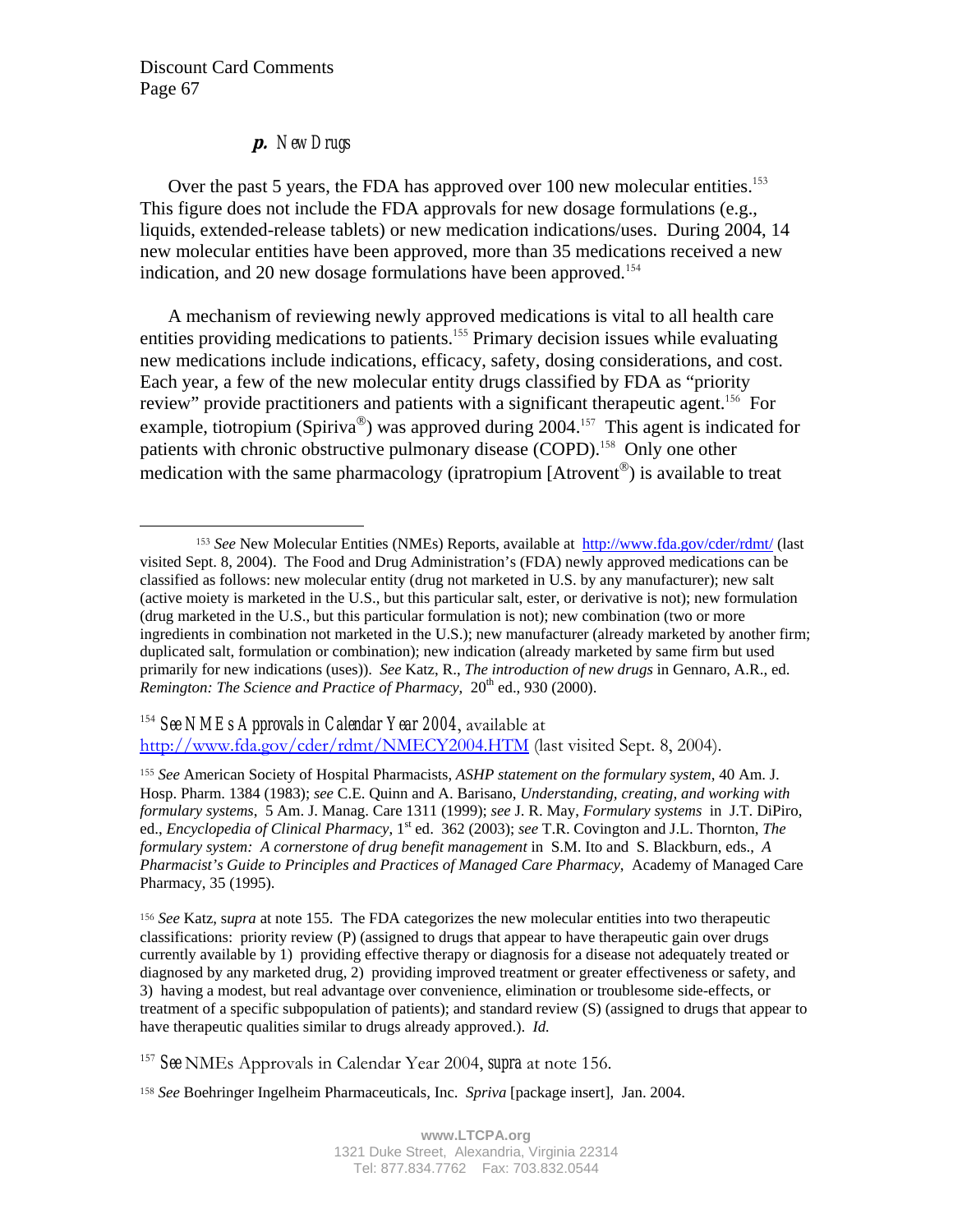$\overline{a}$ 

patients with COPD, but requires four-time-per-day administration.<sup>159</sup> Not only has tiotropium been reported to improve COPD symptoms compared to ipratropium $160$  and increase the therapeutic options to treat this disease, this agent is dosed only once daily. The fewer doses needing to be administered may enhance patient compliance and patient acceptance of medication therapy.

Usually health care institutions review medications still in clinical research (i.e., not approved by the FDA for marketing) with the purpose of determining how the medication could change the usual care of patients. An example of this medication type is ximelagatran (Exanta<sup>®</sup>). Ximelagatran will be the first medication of this pharmacological class to be taken orally instead of via an injection. This medication has been evaluated in preventing and treating blood clots.<sup>161</sup> The primary oral medication available to prevent and treat blood clots (warfarin  $[{\rm{Countadin}}^{\otimes})$  has a few disadvantages that include determining the patient-specific dose without causing bleeding, frequent blood monitoring, plus drug/drug and food/drug interactions.<sup>24</sup> Ximelagatran may offer some patients a therapeutic advantage compared to warfarin.

Unless CMS establishes a standard mechanism for PDP plans to cover newly approved medications, beneficiaries may be denied new medications documented to produce a greater therapeutic response, reduce adverse effects, reduce morbidity and/or mortality, and/or enhance patient compliance.

The above analysis only begins to touch upon the multiple drug-related problems that will be attendant in shifting Medicare beneficiaries, and particularly those full benefit dual eligibles who today receive virtually all their medically necessary drugs through the Medicaid program, into Part D prescription drug benefits.

<sup>159</sup> *See* E.R Sutherland and R. M. Cherniack, *Management of chronic obstructive pulmonary disease*, 350 N. Engl. J. Med. 2689 (2004).

<sup>160</sup> *See* W.Vincken, J.A. van Noord, A.P. Greefhorst, T.A. Bantje, S. Kesten, and L. Korducki, *Improved health outcomes in patients with COPD during 1 yr's treatment with tiotropium*, 19 Eur. Respir. J. 209 (2002); *see* J.A. van Noord, T.A.Bantje, M.e. Eland, L. Korducki, and P.J. Cornelissen, *A randomised controlled comparison of tiotropium nd ipratropium in the treatment of chronic obstructive pulmonary disease*, 55 Thorax 289 (2000).

<sup>161</sup> *See* J.A. Heit, C.W. Colwell, C.W. Francis, J.S. Ginsberg, S.D. Berkowitz, J. Whipple, *et al*., *Comparison of the oral direct thrombin inhibitor ximelagatran with enoxaparin as prophylaxis against venous thromboembolism after total knee replacement: A phase 2 dose-finding study*, 161 Arch. Intern. Med. 2215 (2001); *see* P. Petersen, M. Grind and J. Adler, *Ximelagatran versus warfarin for stroke prevention in patients with nonvalvular atrial fibrillation*: *SPORTIF II: a dose-guiding, tolerability, and safety study*, 41 J. Am. Coll. Cardiol. 1445 (2003).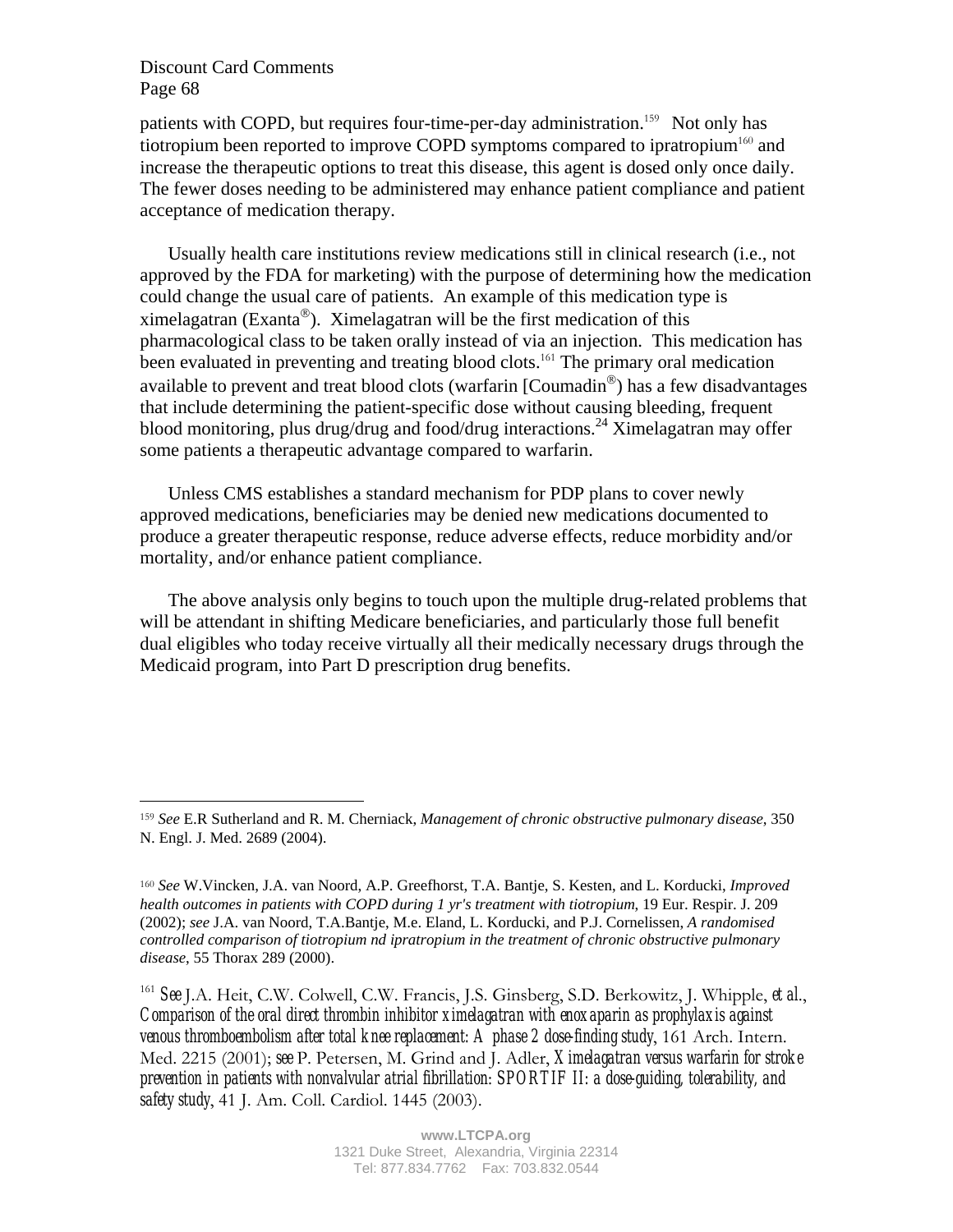6. The proposed regulations do not accommodate the range of dose forms that residents of LTC facilities require.

## **<sup>a</sup>***. Dosing and Formulary Selection in the Frail Elderly*

The number of chronic conditions that afflict the frail elderly coupled with these physiological changes require that flexible dosage forms (systems) are available to adequately treat the frail elderly. Many of these options, in all likelihood, will not be adequately included in PDP formularies that otherwise meet USP's proposed Model Formulary Guidelines. Drug delivery systems that are critical to treating the institutionalized frail elderly include:

- **Tablets and Capsules**: Formularies must include solid dosage forms that can be crushed, halved or dissolved or that may already be available in a liquid dosage form.
- **Time Release Medications:** The frail elderly in LTC facilities commonly receive 6 or more separate routine medications each day to treat multiple conditions. If administered four times a day as most of the older medications are, we would be asking the average LTC resident to swallow 24 pills per day. If long-acting medications are used, this number can be reduced by 50 to 75%.
- **Topical Patches:** Due to the swallowing difficulties, topical patches offer the frail elderly another effective dosage form. Care must also be taken with this dosage form as the frail elderly have very thin compromised skin that is susceptible to tears and abrasions.
- **Injectable Medications:** Many of the newer, biotech drugs are available only in an injectable form. Intramuscular (IM) injectable medications are usually reserved as a last resort due to decreased muscle mass in the frail elderly. Many IM injectables also can be administered intravenously.
- **Intravenous (IV) Medications:** This delivery system must be protected for the LTC resident. IV treatment in the LTC facility allows the LTC resident to be treated in place as opposed to being transferred to a hospital. IV therapy is preferred over intramuscular (IM) injections – IM injections are painful, dangerous and difficult to administer due to the decreased muscle mass of the frail elderly.
- **Other Dosage Forms**: Products that utilize unique dosage forms may be overlooked because they are used less frequently. There are many medically necessary drugs administered via various delivery systems in the ophthalmic, optic and inhalants classes. A formulary designed for the "healthy elderly" may exclude many necessary "frail elderly" drugs. An additional concern is the scope of wound care and healing products that will be covered.